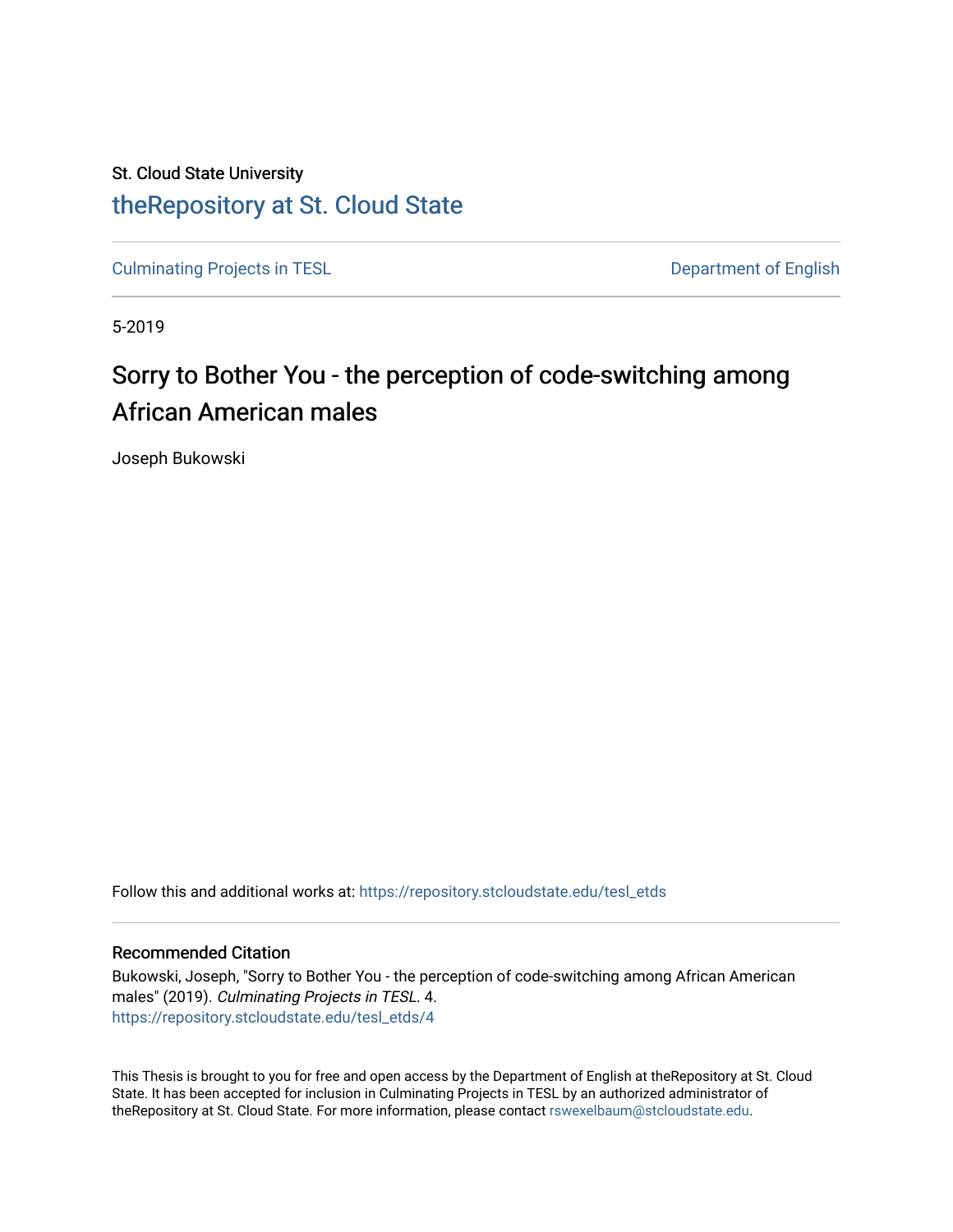## **Sorry to Bother You: The African American Male Perspective on Codeswitching**

by

Joseph Bukowski

## A Thesis

Submitted to the Graduate Faculty of

St. Cloud State University

in Partial Fulfillment of the Requirements

for the Degree

Master of Arts in

English: Teaching English as a Second Language

May, 2019

Thesis Committee: James Robinson, Chairperson Michael Schwartz Christopher Lehman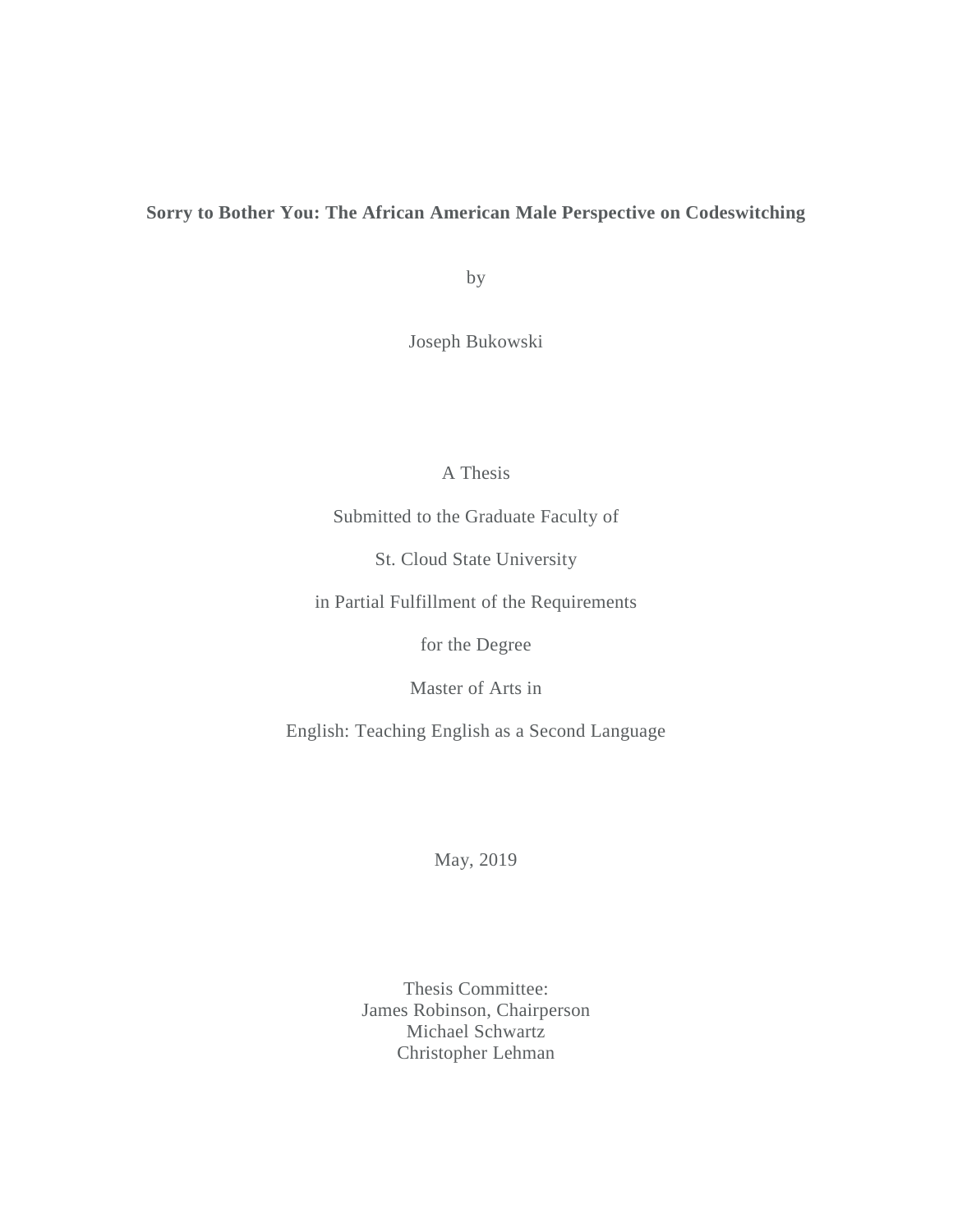#### **Abstract**

This paper explores the African American male perception of codeswitching between African American Vernacular English (AAVE) and Standard American English (SAE) within varying social, academic, and professional environments. This research is collected through interviews with 10 subjects from varying socioeconomic and educational backgrounds, while attempting to better understand how these perceptions were potentially created and reinforced through social and academic experience; while also attempting connection between these experiences and subject's awareness of the presence of their own codeswitching as adults. This paper classifies subjects into two distinct groups based on socioeconomic and academic upbringing, identifying subjects from dominant culture (Tatum, 2017) as "Homogenous" and those from more ethnically diverse backgrounds as "Diverse" to more easily identify different experiences which could be associated to differentiated upbringings.

*Keywords: African-American Vernacular English, AAVE, Ebonics, Standard American English, SAE, codeswitching, dialect, dominant culture*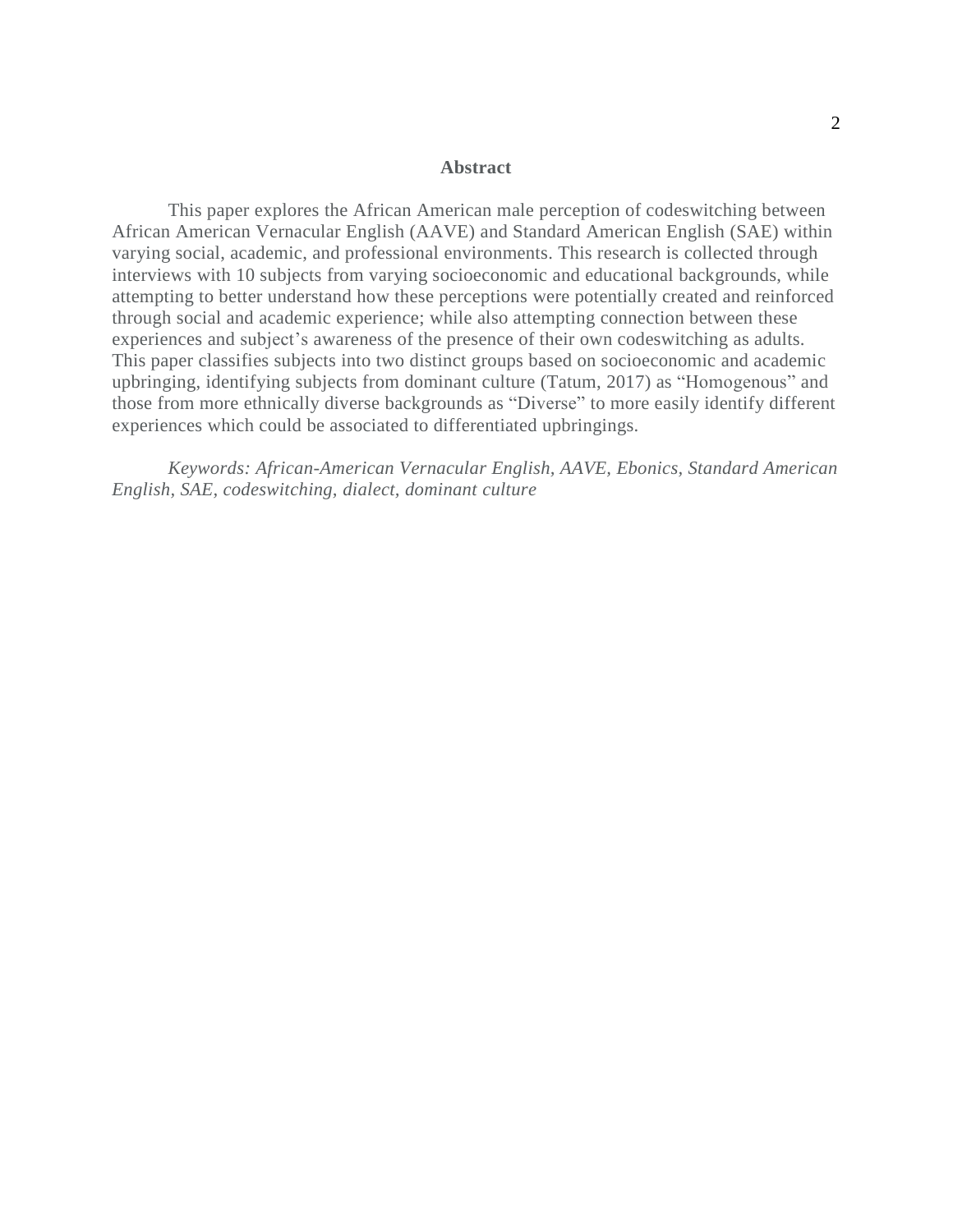## **Table of Contents**

|         | Page |
|---------|------|
|         | 5    |
|         | 6    |
| Chapter |      |
|         | 7    |
|         | 9    |
|         | 10   |
|         | 11   |
| 3.      | 35   |

| 1.               | $\tau$ |
|------------------|--------|
|                  | 9      |
|                  | 10     |
| 2.               | 11     |
| 3.               | 35     |
|                  | 35     |
|                  | 35     |
|                  | 35     |
|                  | 36     |
| $\overline{4}$ . | 38     |
|                  | 38     |
|                  | 40     |
|                  | 43     |
|                  | 45     |
|                  | 51     |
| 5.               | 56     |
|                  | 58     |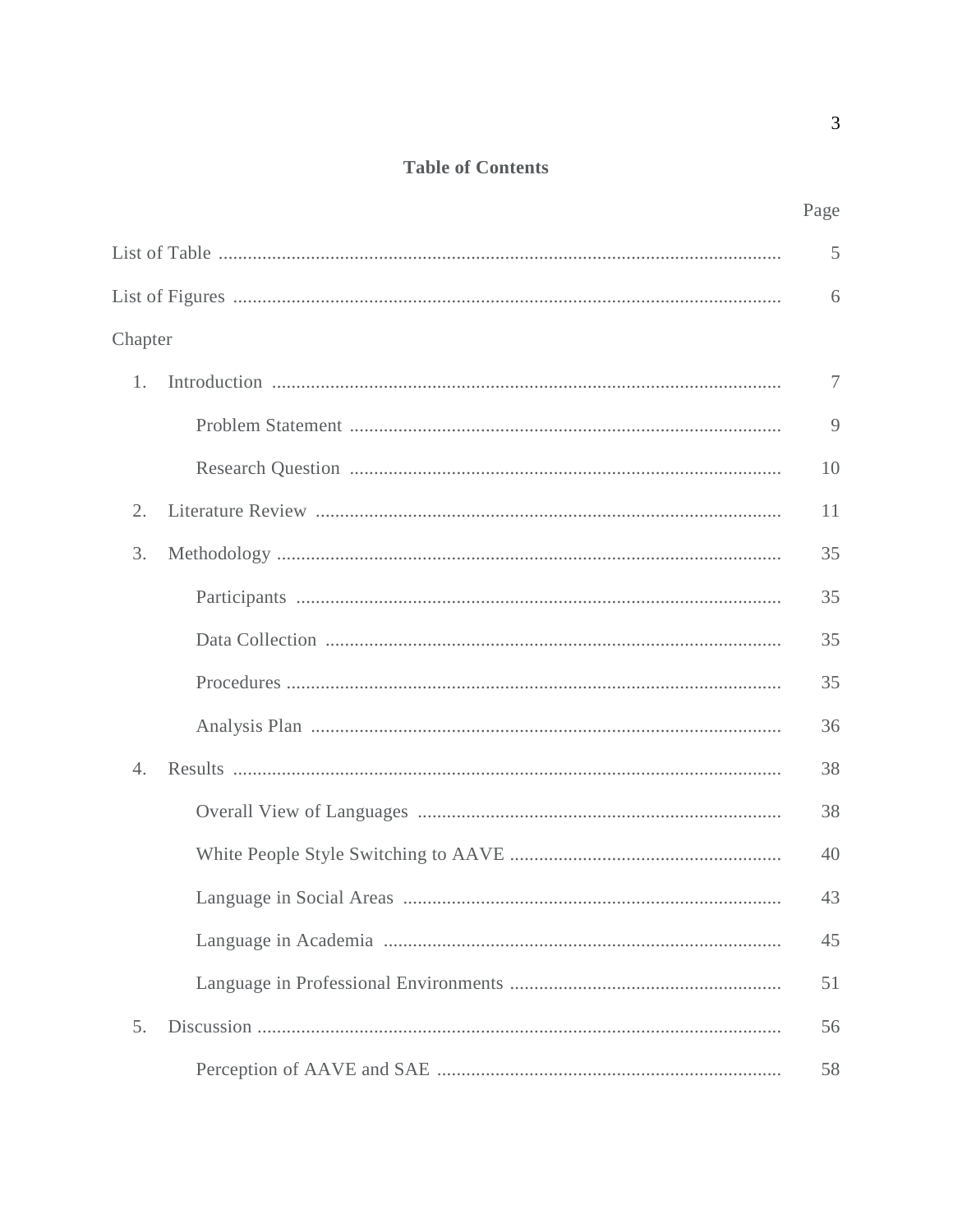#### Chapter Page

|                                                           | 59 |
|-----------------------------------------------------------|----|
| Perceived Importance of AAVE in Socioeconomically Diverse |    |
|                                                           | 61 |
|                                                           | 63 |
|                                                           | 64 |
| 6.                                                        | 66 |
| References                                                | 69 |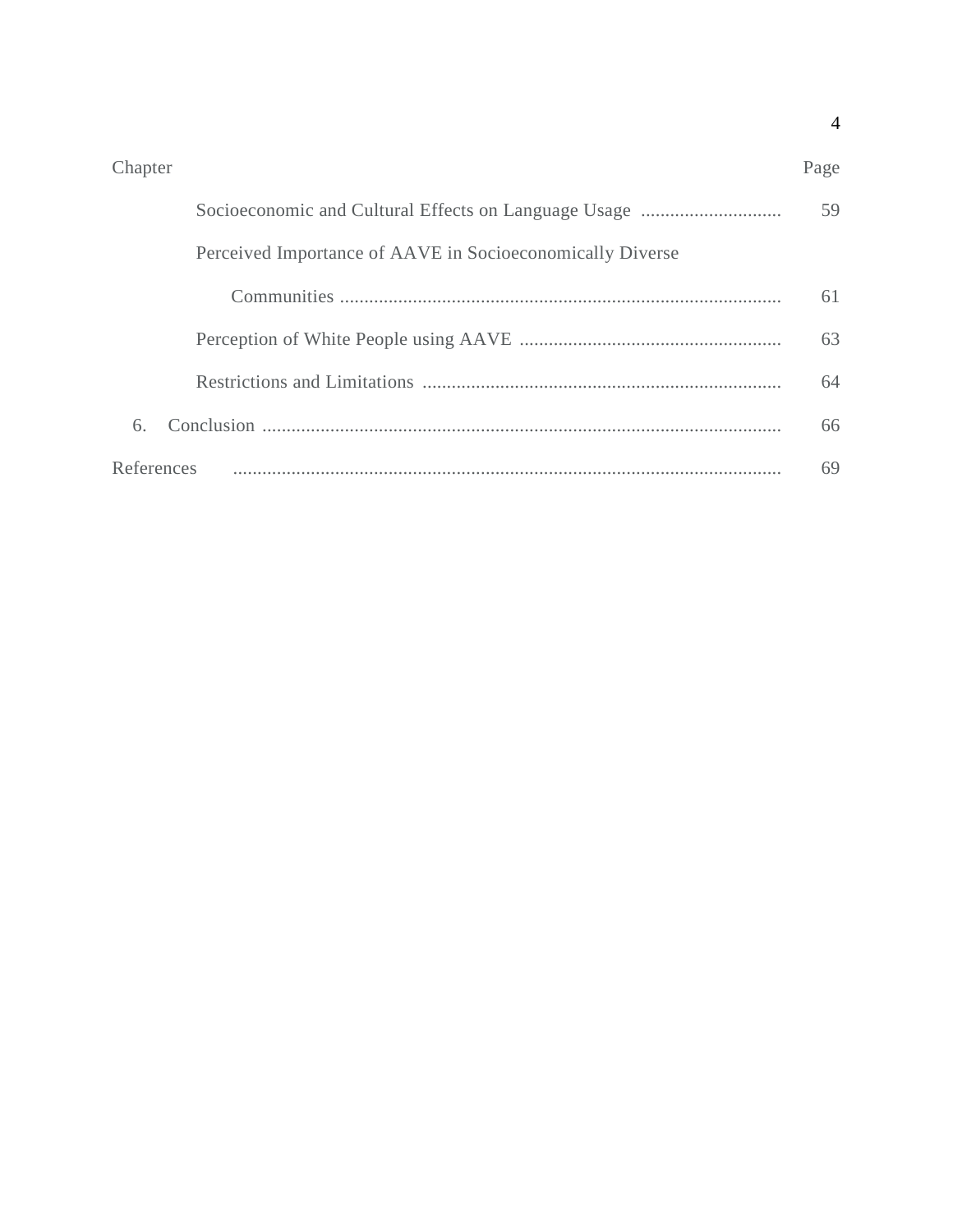## **List of Table**

| Table |  |  |
|-------|--|--|
|       |  |  |
|       |  |  |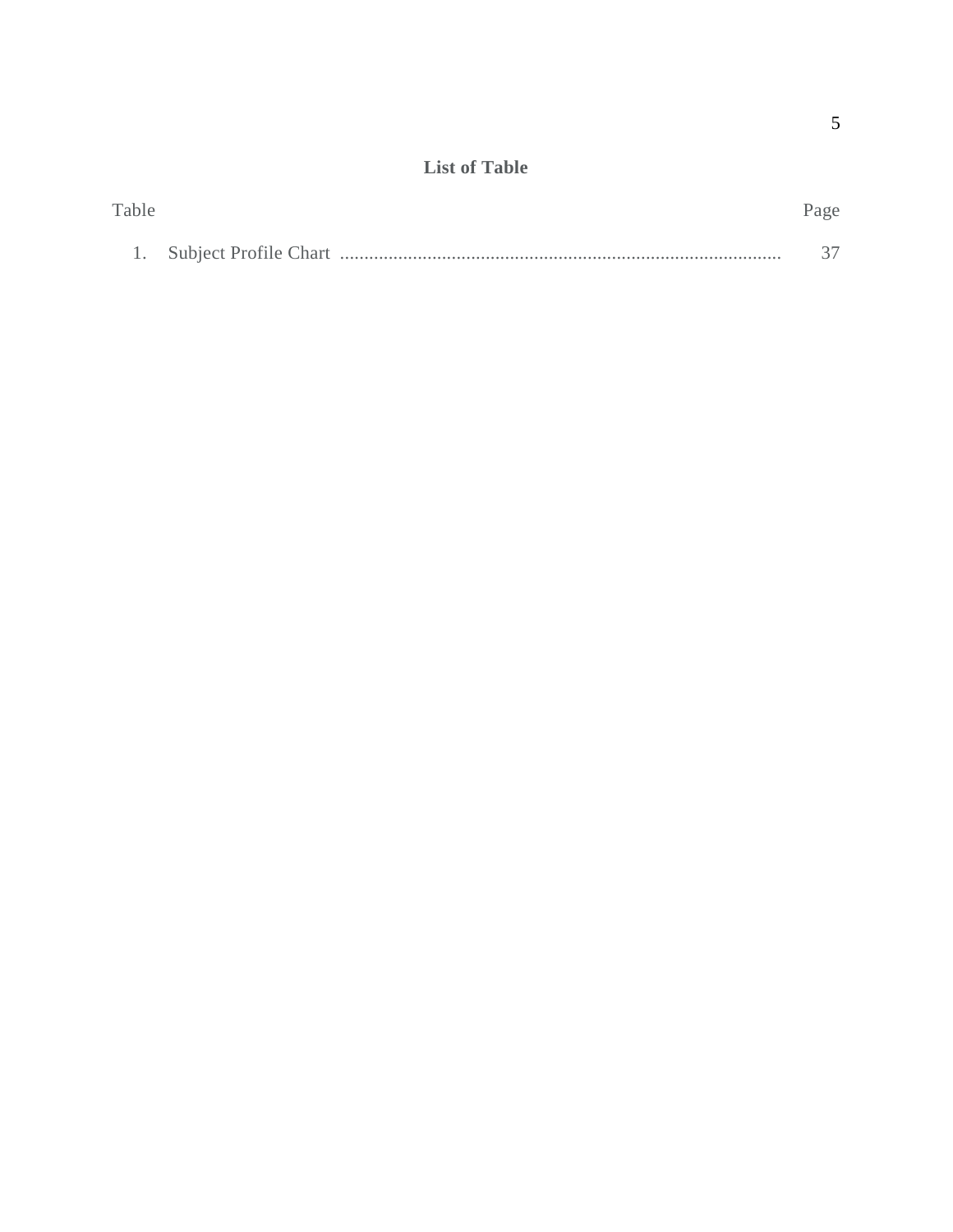# **List of Figures**

| Figure |                                                                        | Page |
|--------|------------------------------------------------------------------------|------|
|        |                                                                        | 38   |
|        |                                                                        | 39   |
| 3.     | Interviewed subjects (collective) responses to white people using AAVE | 40   |
| 4.     |                                                                        | 45   |
| 5.     |                                                                        | 47   |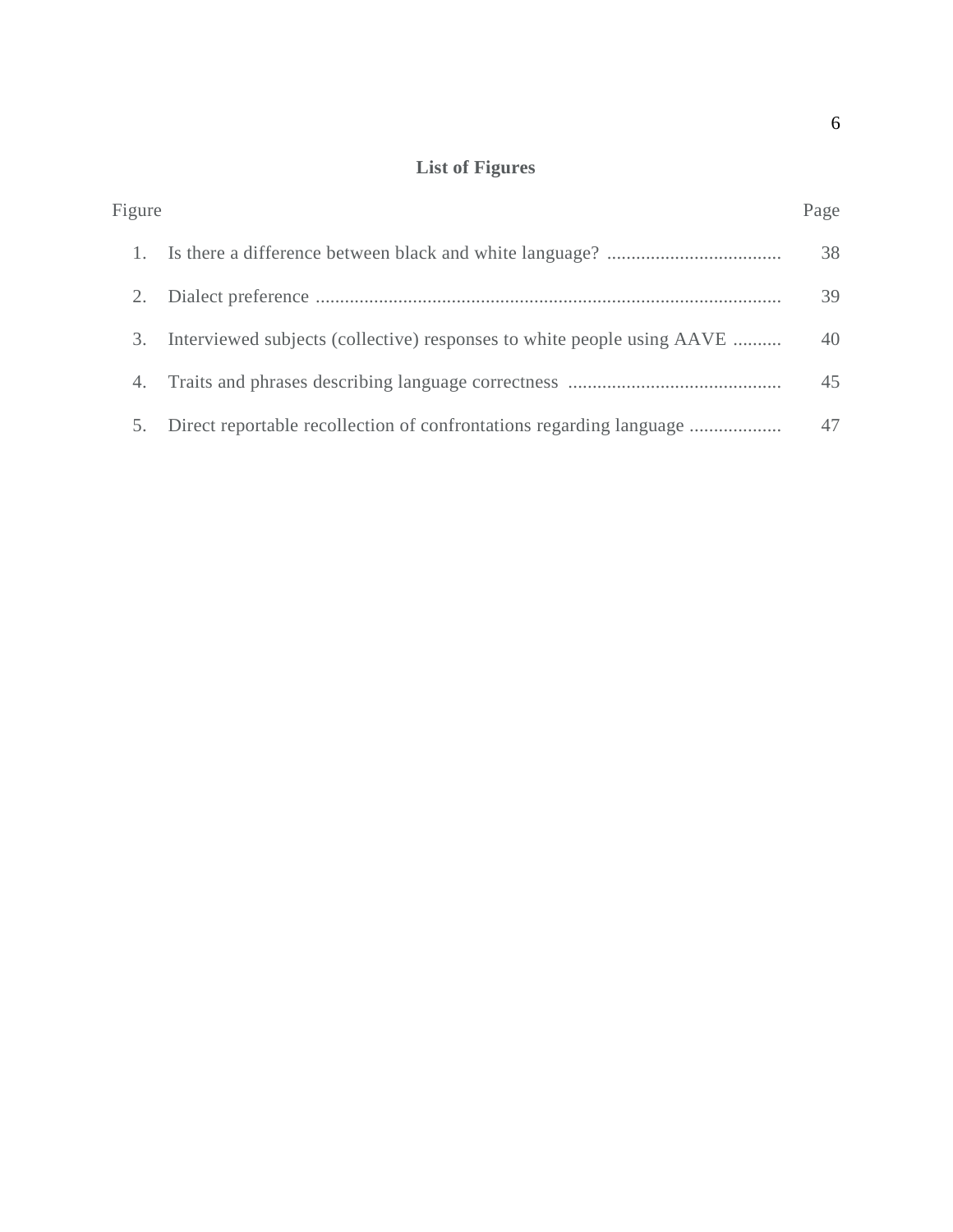#### **Chapter 1: Introduction**

At its core, language can be broken down simply as a set of regularly structured sounds and patterns with defined meanings associated with these sounds. Though there are obviously several forms of oral languages, the term "dialect" specifically attaches to the assume different variations of these similar sounds and patterns belonging within the same language system (Speicher & McMahon, 1992, p. 383). This leads to the obvious assumption then that dialect, sharing the same linguistic properties of its origin language, could be considered with the same regard for its capability of producing the goals, needs, thoughts, or emotions of its producer. However, it is within these forms of various dialects and language variants which negative connotations or perspectives begin to attach themselves. Thus, contributing to stereotypes furthering labels and misrepresentation of speaker intelligence, motivation, and intention.

Regarding the English language, or moreover American English specifically, these variants can be labeled as "street talk", "ghetto slang", or "hillbilly speak"; often perpetuating a further negative connotation supporting ideas suggesting producers of these dialects are inferior to that of those who cast judgment. The perpetuation of these false narratives can create borders to specific educational and personal achievement, while embedding negative thoughts towards the linguistic form within the origin community as well. Understanding this concept, as both linguistic researchers and instructors serving as gatekeepers of the English Language, we must ask ourselves: What effects can this sort of labeling or linguistic hierarchy have on both perception of self, as well as the perception of native language usage on a speaker of this dialect? Moreover, what impact can these stereotypes have on the language or dialect itself?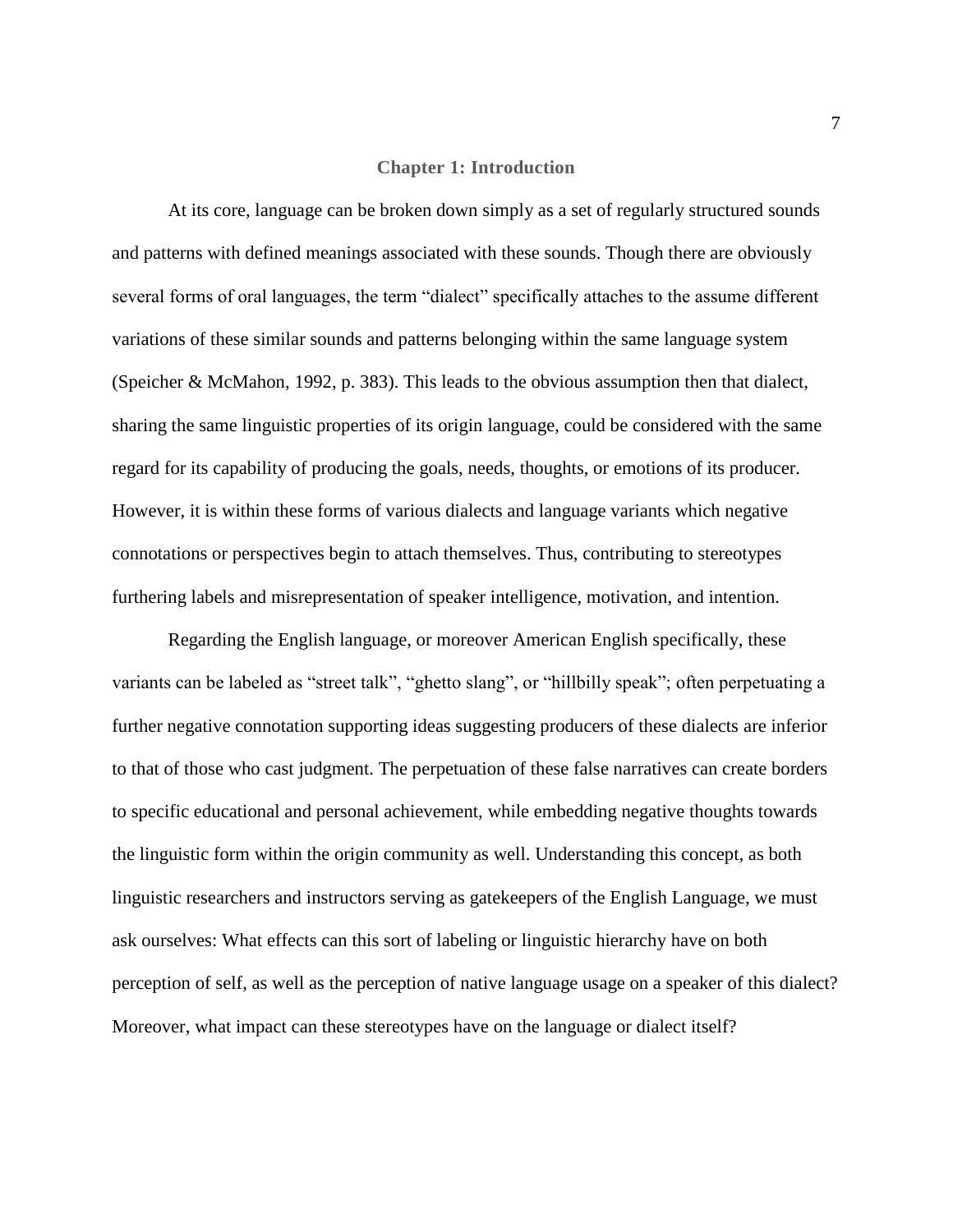The African American English Vernacular (AAVE) has always been of interest to me, for these same considerations. As a young white student growing up in small-town Wisconsin, the negative perceptions of AAVE were fully displayed by teachers and other peers throughout the community. A key to succeeding not just in academia, but in life, was to master Standard American English. There was no exception to the matter, and those who did not were simply judged as uneducated or disinterested in bettering themselves. For example, the use of doublenegatives was considered lazy by instructors, and the few African American students in our town were pigeonholed as underachievers.

After growing into adulthood and enriching my life away from the narrow minds of small-town Wisconsin, my life began to fill with a greater multicultural presence of several variations of dialect, including African American Vernacular English (AAVE). Through continued experiences and conversations, I began to better understand the linguistic value within differing cultures. As my own comprehension of various language and dialectal forms increased, so did a genuine curiosity regarding the usage of AAVE within the black community. I noticed several instances in which black colleagues would seemingly codeswitch between implementations of both African American Vernacular English and Standard American English, notably based on their personal comfort level with the surroundings and audience. As a student, researcher, and educator or the English language, I became increasingly interested in understanding why this codeswitching within English dialects occurred cross-culturally. Yes, there is a time and place for proper dialect usage versus slag, such as in an office or classroom; however, these settings represent only a small portion of the codeswitching internally and externally I personally witnessed within the black community. Restating that all languages are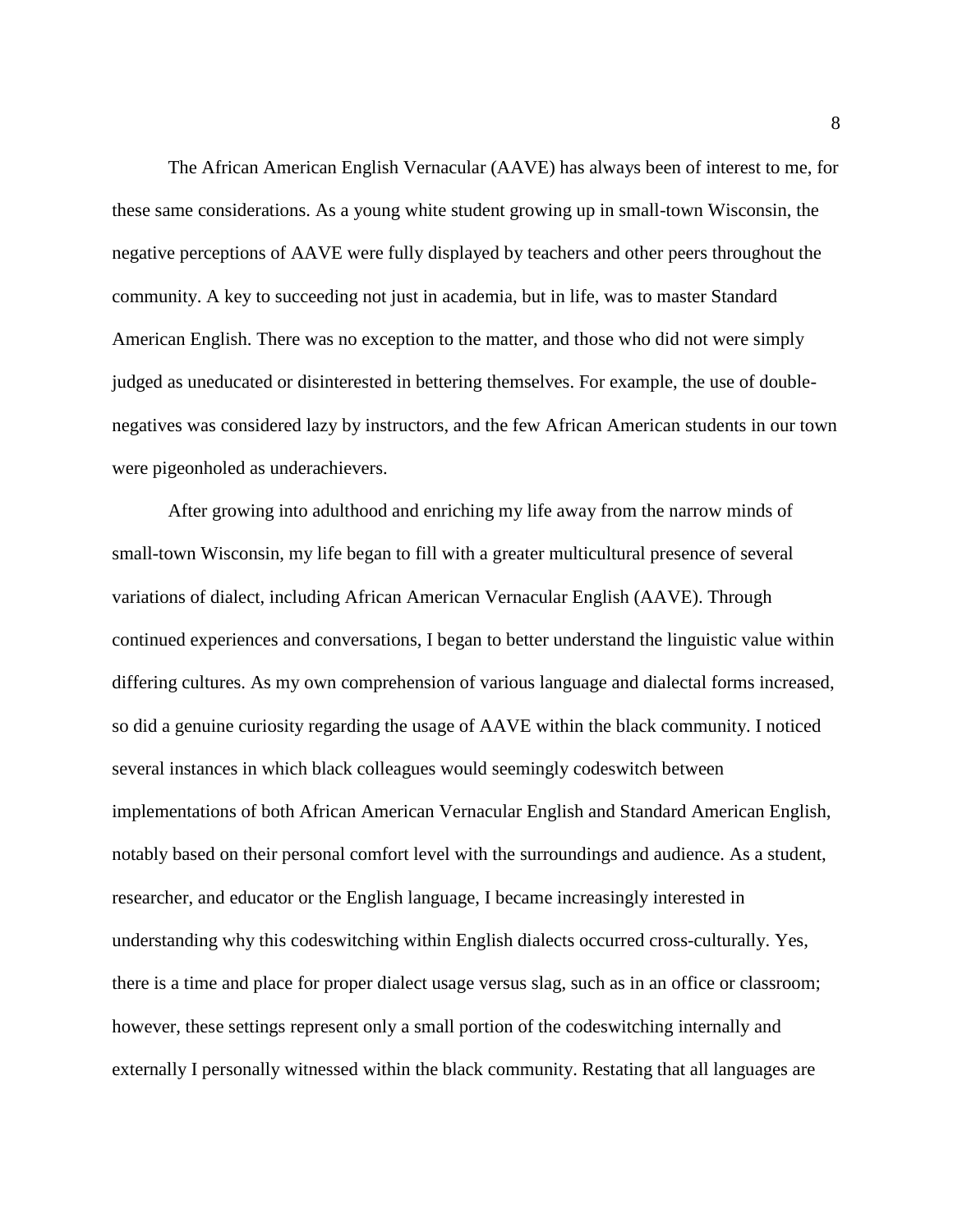theoretically created equal; is there an apprehension or negative connotation built into the native usage of African American English in the United States? It is the collection of these memories, conversations, and questions which have inspired the research included in this document. Simply put, it is the goal of this document to better understand if the exposure to (and reinforcement of) these negative stereotypes at a young age has impacted African American's comfort level with the language itself. Furthermore, this research has been conducted to discuss if this potential linguistic discrimination causes African American males to understand the developed skill of codeswitching as a requirement rather than a choice in the realm of social acceptance and success in the United States.

#### **Problem Statement**

It is my belief that racial tension is engrained in the United States. This tension is fueled by misinformation, misrepresentation, and a lack of comprehension of other cultural needs for representation and expression. Though there are several various cultures and forms of dialect within the United States, an echoing stereotype persists stating that we are all similar as "Americans." In making that assumption, I believe we lose sight of the various cultural intricacies that must be understood and supported on an intercultural level.

This research intends to examine dialect codeswitching and its place in the dynamic of interracial communication outwardly from the African American male community. Furthermore, this research aims to discover if the black community considers these efforts successful in cultural preservation or representation of African American English dialect as a class of prestige.

I am convinced the African American males are linguistically oppressed due to negative stereotypes and underserving of instructors or mentors within academia. Furthermore, it is my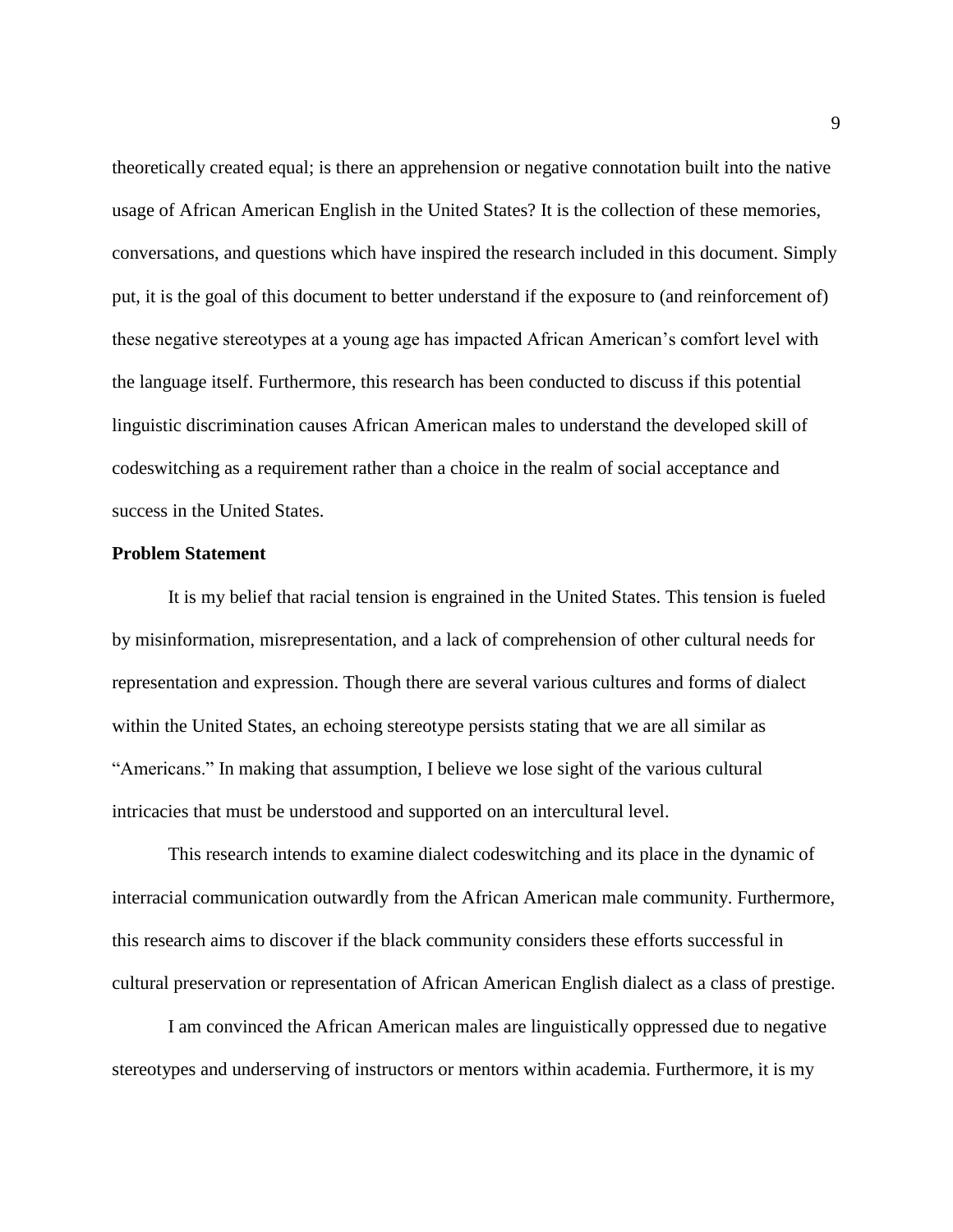theory that these negative associations with African American Vernacular English create the perception of codeswitching between African American English and Standard American English as a requirement for entry into what could be considered a demonstration of a successful life as an American adult. To truly grasp and understand this idea, research was conducted into the history of African American origins, as well as its and development through time. In developing this comprehension, further research into the historic usage of the language aided in confirming the distinct linguistic differences between African American English and what is considered Standard American English. Finally, identifying these linguistic and cultural differences through literature review will help to add reader context in the discussion of linguistic inequality and methods of linguistic oppression.

#### **Research Question**

How do African-American males (professionals?) use "black voice" and "white voice" in their social, educational, and professional lives?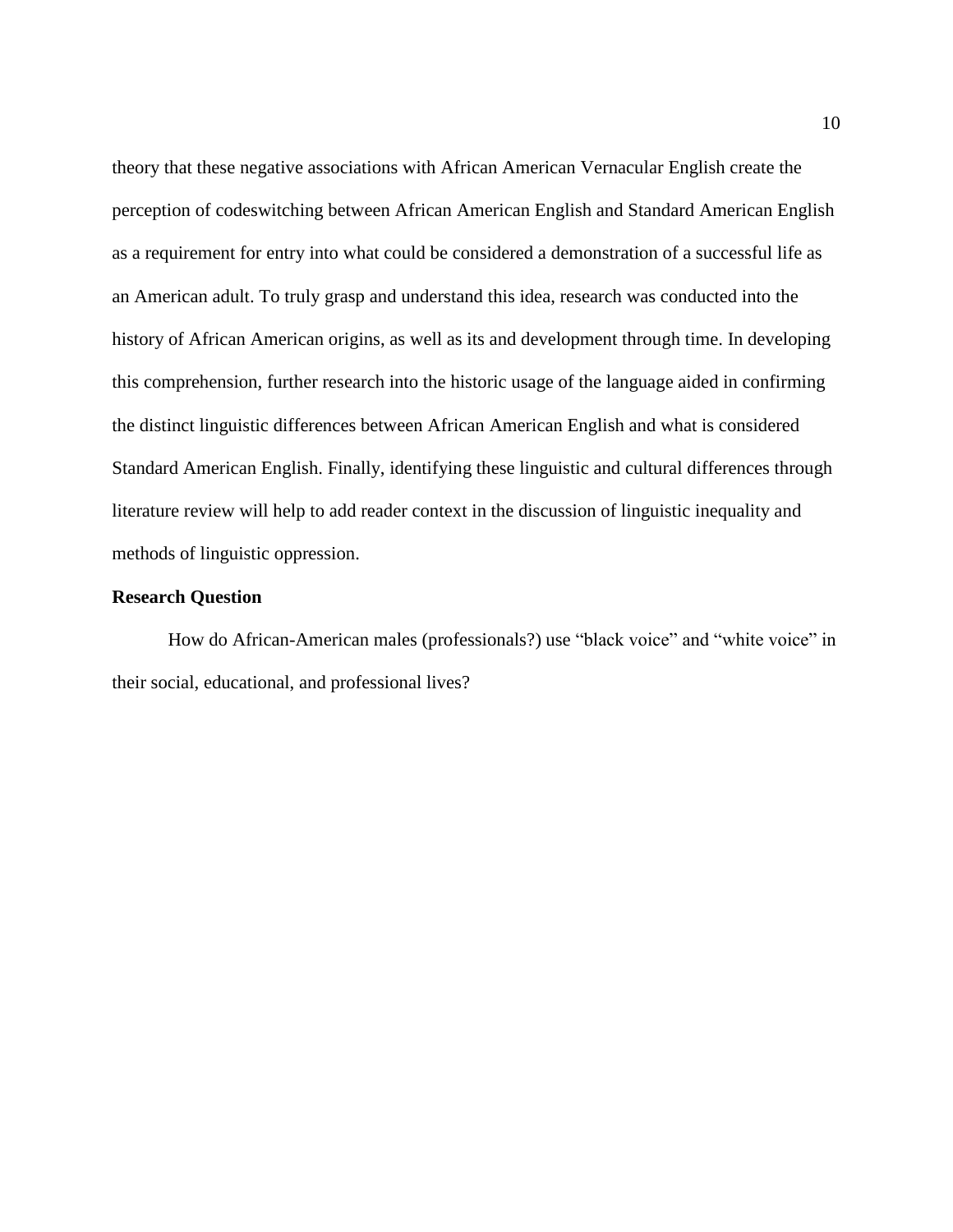#### **Chapter 2: Literature Review**

#### *Keepin' it real: Personalizing school experiences for diverse learners to create*

*harmony*. In an interesting parallel study representing a significantly different side of the teacher-student spectrum than Gilmore's study (1985), Katz (1997) found a classroom culture which embraced the individual cultures of marginalized students. Her study of teachers in the San Francisco and Washington, D.C. elementary school systems showed increased successful outcomes through appreciation and empathy. Whereas teachers in Gilmore's study considered "Steppin'" perverse and symbolic of sexual connotation; studies such as Katz (1997) and Garner (1983) suggest the importance of ritual to communicate identity while celebrating the interconnectedness of the black community.

Katz (1997) goes on to note that though curriculum can serve as a great starting point for, it alone is not enough to build a more empathetic and aware classroom. Honest and genuine teacher interaction and involvement must also be present. Katz uses examples of Black History Month and Cinco De Mayo being listed on the school calendar or celebrated functions of curriculum not only creating a culturally celebratory environment, but also one which can empower teachers to interact with and become more familiar with other cultures (p. 497).

Outside of caring and showing concern for students, Katz also reported on "Brokers" as a means to directly communicate with students who may be struggling. Rainbow Elementary provides these brokers in the form of a young black male, and a young Latina female who serve in connecting with students on interpersonal levels which connect to their interpersonal need for cultural and linguistic authenticity (p. 502).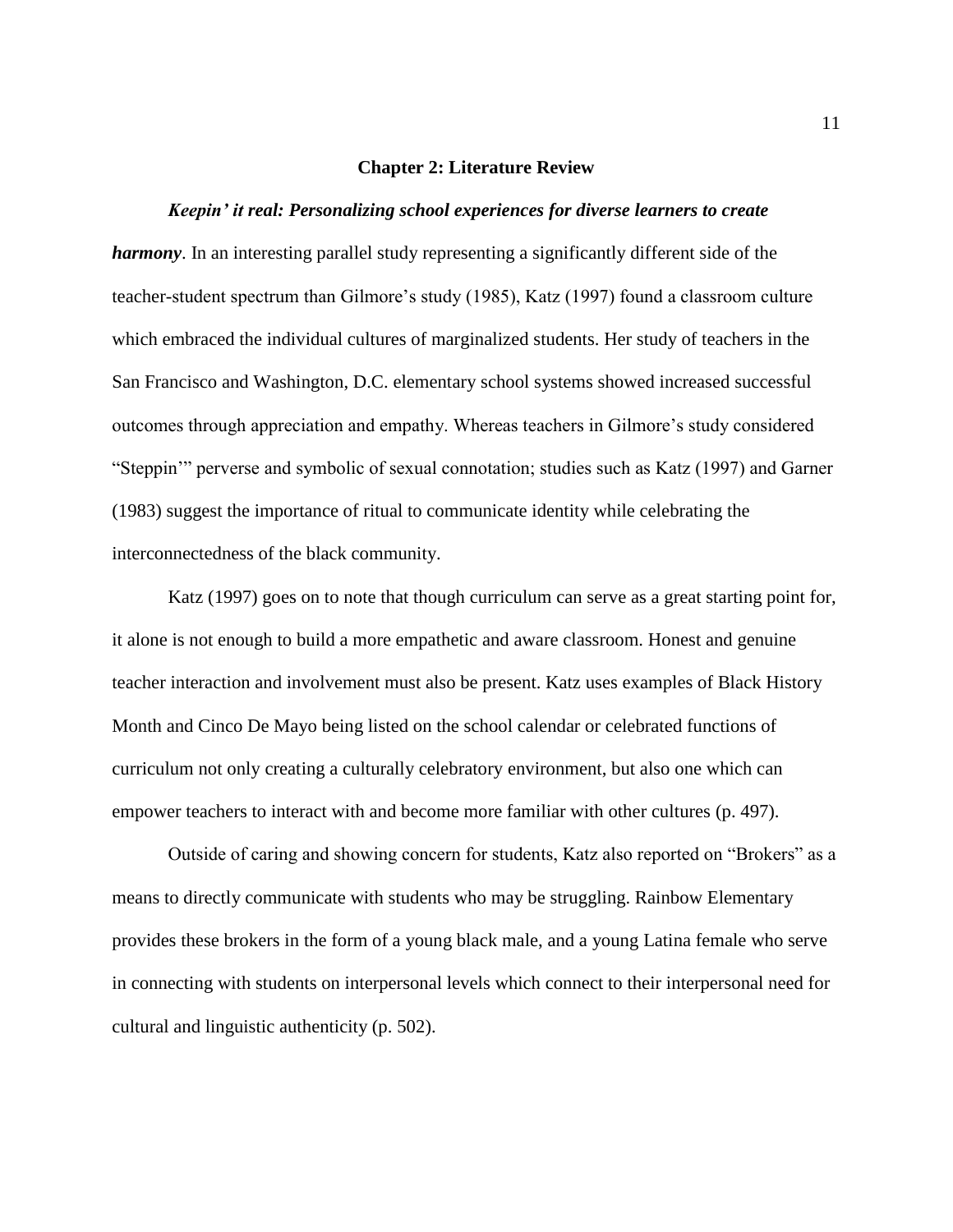Katz concludes while offering the consideration that though the forms of support provided by Buena Vista and Rainbow Elementary schools are not always easy for teachers, students, or parents, there is a general feeling amongst all which suggests empowerment through the promising avenues is having positive effects on student performance and educational integration (pp. 509-510).

*Grammatical variation and divergence in vernacular Black English*. The idea of divergence in language characteristics over time is not something which should be considered new phenomenon; however, the described concept of language assimilation over time, especially regarding African American English, could be linked to similar interactions and perceptions of teachers and community peers. Whereas Gilmore's (1985) research suggested educators act as gatekeepers of further academic opportunity based on personal perception of student attitude; it could be conceivable student usage of African American English would deteriorate as they mature due to the installation of ideas suggesting it is an inappropriate language. Rickford's expansion of a 1987 study in "grammatical variation and divergence in Vernacular Black English" (1992) looks further into this possibility while citing statistics cultivated from interviews of African Americans from significantly different age demographics.

Rickford compared the usage of 60-key African American English components between sample groups ranging from age demographics of "Teenager" (age 14,15), "Mid Age" (age 38,42) and "Old Folk" (age 88,76) (p. 179). Those six key components "invariant be", the absence of "is/are", absence of attributive possessive -s, third singular, present tense -s, and the pural-s and past tense markings (p. 178), when compared to age demographic usage show a wide variety in disparity between groups.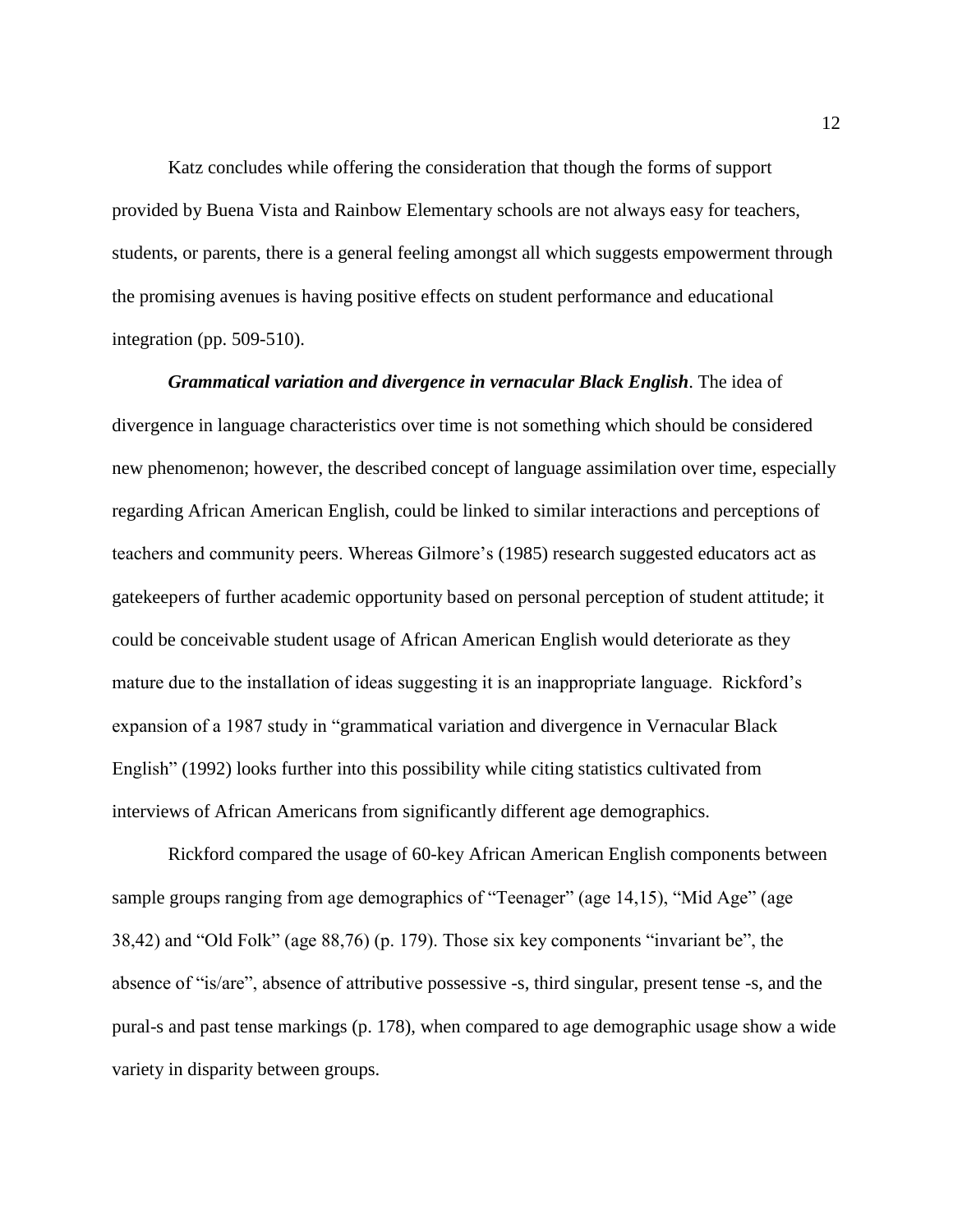Most notably of these differences, categories pertaining to absences of positive "-s" and the words "is/are" showed excessive usage for the Teenage group (averages of 85.5% and 70%) which dropped dramatically for the Old Folk group (averages of 17% and 6.5%), respectively. Even more interestingly, what could be considered the most well-known component of Black English, the invariant habitual "be" was counted at 196 occurrences during interviews of the Teenage subjects, with only one instance of usage for both Mid-Age and Old Folk subjects respectively (Table 1.1, p. 178).

These results being known, Rickford's (1992) study provide direct evidence highlighting primary components of African American English have been altered (or muted) to the point of veritable non-existence. This further implies a shift through the potential influence of outside factors such as social pressure to conform or speak in a "correct" form of English. This article and its included research were valuable finds in aiding towards confirmation that my original thoughts pertaining to Black English usage were indeed valid. While being paired with literature reviews in this thesis containing examples of black language or cultural identifiers being suppressed within elementary education, the consideration could be made suggesting suppression of African American English at a young age directly impacts the language usage of adults within the black community.

*Gimme room: School resistance, attitude and access to literacy*. "*Gimme Room": School Resistance, Attitude, and Access to Literacy* further exemplify the perception of the introduction of African American culture into the classroom. Gilmore's (1985) research spanning three years in a low to moderate income school system highlights teacher and community perception of student "attitude" in the classroom, while suggesting the potential lasting effects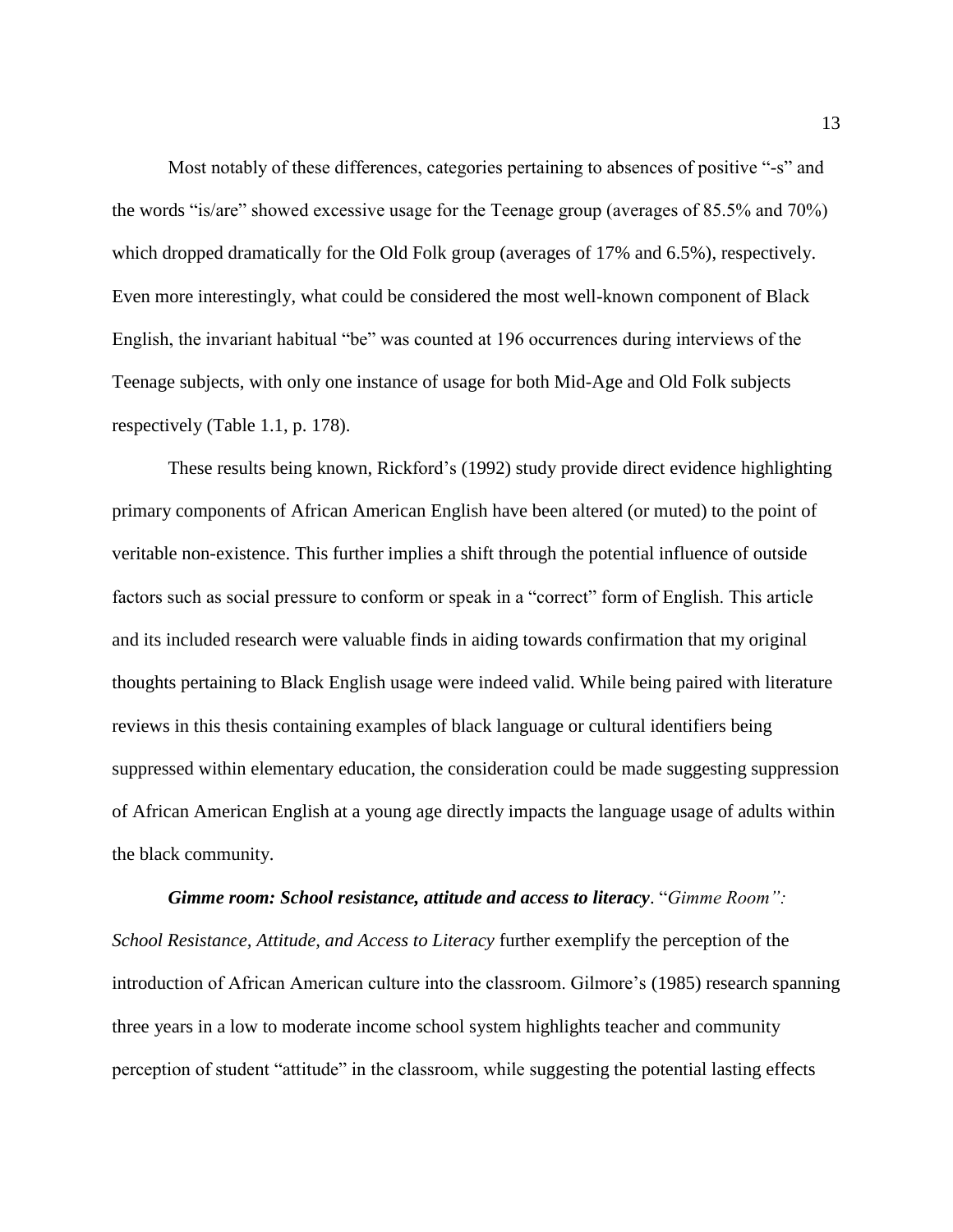these perceptions could have on the students. As it pertains to the conducted research, those students who were deemed to have a "bad attitude" where not permitted into a special education initiative known as "The Academics Plus Program" (p. 112). The conversation surrounding teacher perception of "attitude" and how it pertains to academic advancement became a valued discussion point lending itself to the advance of this thesis research. Actions tied historically to culturally significant communications and portrayals of song and dance were viewed with negative connotation; despite showing a linguistic competence which was noticeably overlooked.

Gilmore's (1985) research identifies two specific components which play a part in how the "attitude" of students are judged. African American boys are judged by the perception behind what Gilmore considers "stylized sulking"; whereas female students are looked down on for what is known as "Stepping." Both of these activities within the black community can be attributed to historic evidence of African American slaves using the acts of sulking and group dance and song (also known as stepping) as a means of expressing themselves. Gilmore confirms this in his article while establishing both forms as "cultural variation of expression and communication" (p. 122).

In summation, the art of sulking is a stylized approach to resistance through silence. In response to being reprimanded for acting out, students often sulk or pout in response to nonverbally address their displeasure and uncomfortable nature to the occurrence. Interestingly, these interactions received significant consideration at the perception of the teacher. Gilmore (1985) notes this through noted examples such as "Acceptable" and "Unacceptable" silences (p. 116) which include nonverbal cues an instructor defines as resistance, defiance, or acceptance. Gilmore notes the conflict of these interactions being equally related to a student feeling fear of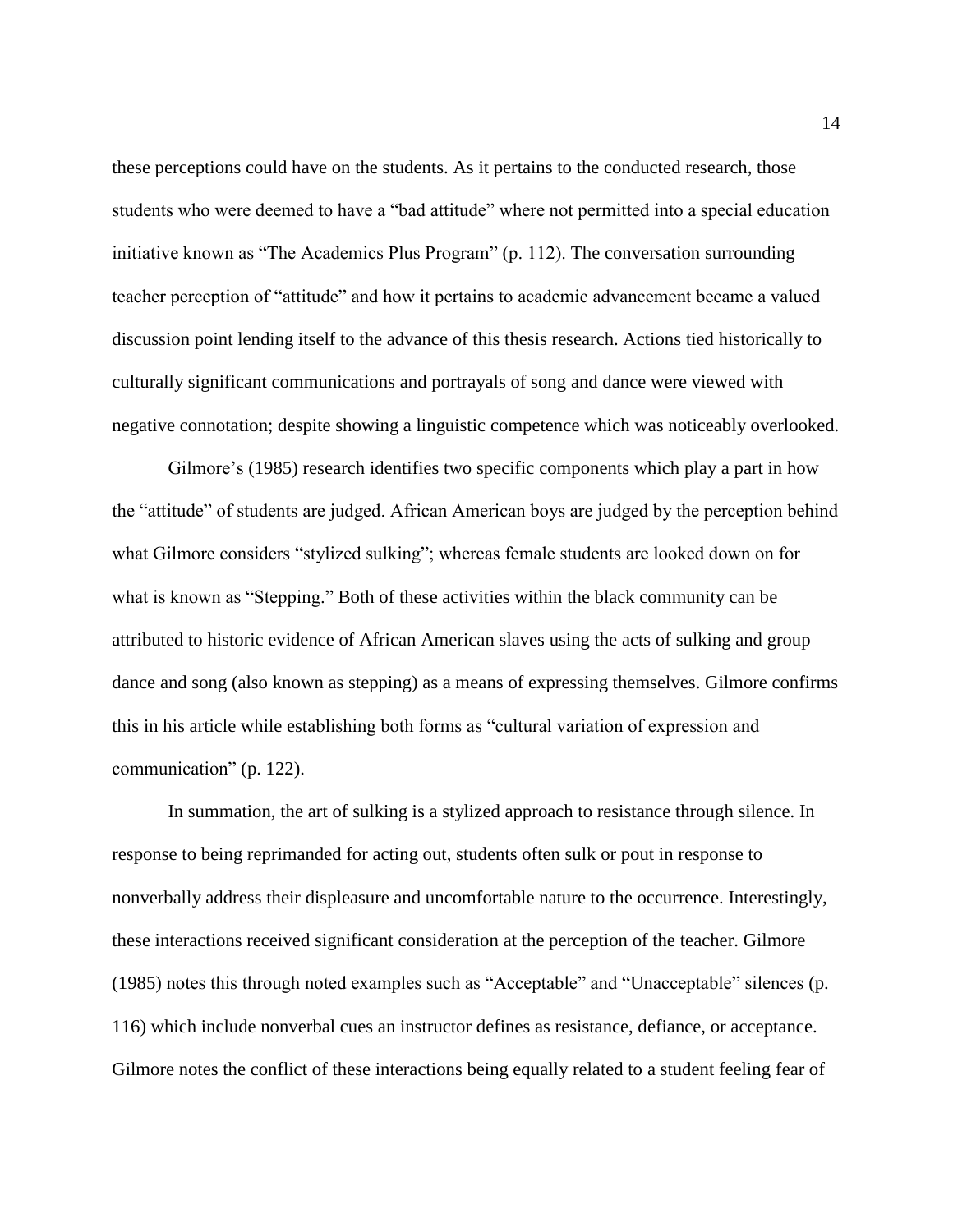losing face in front of peers while also responding to instructor prescribed validation of emotional reaction. Gilmore points to this explaining an instance in which a teacher's response to a disruptive student suggests and attempt to "instruct all students of the correct emotional response" (p. 115).

More closely related to the topic of linguistic comprehension, "Stepping" involves rhythmic chants sung in unison while performing the dance moves corresponding to the letter being spelled. The example given in this research revolves around the spelling through song of the word "Mississippi." All girls dance together while spelling the word, upon one girl asking for the floor through shouting "Gimme Room," she performs the dance while using the letters of Mississippi to produce the first lyric of each line in the song. Despite Gilmore's (1985) research suggesting stepping as something which was an active part of young girls' daily life in the community; stepping is reported by teachers to be "lewd", "fresh", "inappropriate for school", "disrespectful", and simply "too sexual" (p. 119). This due to the nature in which the dance moves are performed and the unnatural movements of the body during the dance. Despite the labels of sexual appropriateness, stepping can also be viewed as a social inclusion vehicle as noted through students forming various groups with leadership hierarchy while competing against other neighborhood clubs. Some of these groups within the community are even sponsored by local youth programs or church groups. This consideration brought me to the point of most interest in reading Gilmore's article. One which follows the theme of my research while aiding me in refining the questions I wish to ask, and the information I wish to gain.

"Gimme Room" highlights the actions demonstrated by children which have been long proven as practices of communication, more narrowly "black" communication. Whereas children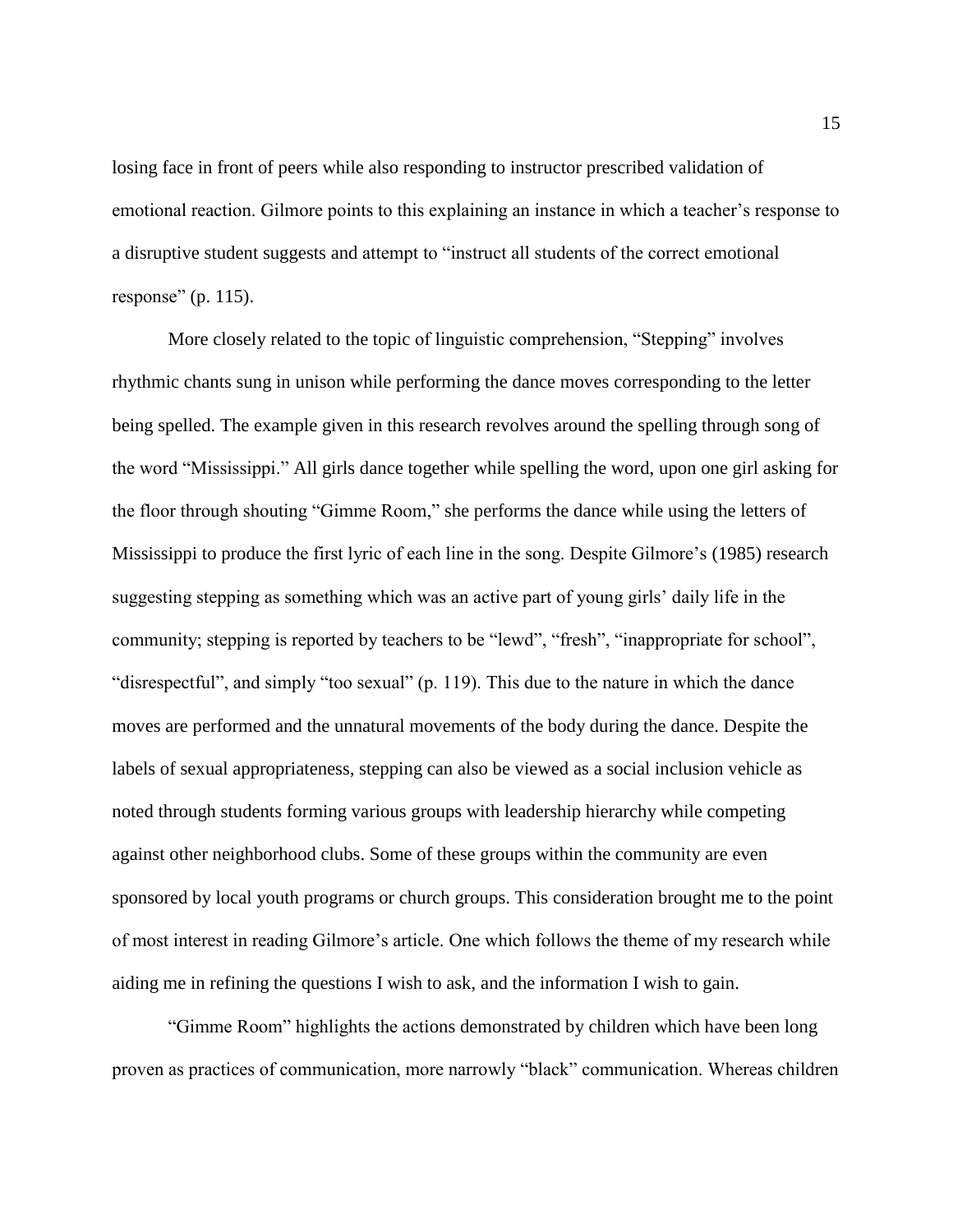cannot link the rationale of slaves "stepping" or singing in code as to not alert their masters; their practice of chants and group dancing still is representation of not only cultural identity, but linguistic comprehension. Students who partake in these chants are showing the ability to rhyme or produce narrative statement within patterns of verbal and nonverbal communication. The production of statements and beginning signs of African American English mastery are also components displayed through the act of stepping. Instead of embracing these positive markers while using them to encourage language development, teachers described in this article withhold students from the additional educational opportunities of the Academics Plus Program, simply for what teachers have constructed as a "bad attitude."

This article is important in further researching the idea suggesting even at a young age black culture, more specifically usage of black language, is viewed in negative light by those charged with the equal education and language development of students. Despite rationale and research supporting African American English Vernacular as its own fully capable dialect, the perception of gatekeepers empowered as teachers, instructors, and community leaders can often subjugate students toward prescribing to speaking in "correct" forms of communication which lend themselves to Standard American English, or simply "speaking and acting white". The research will show this sort of required cultural submission through linguistic oppression is not something specifically connected to African Americans. Various other cultural groups have experienced similar suppression of their own language and linguistic values and properties; furthering what we know as an incorrect stigma associating languages other than the standard with lesser forms of economic and educational success.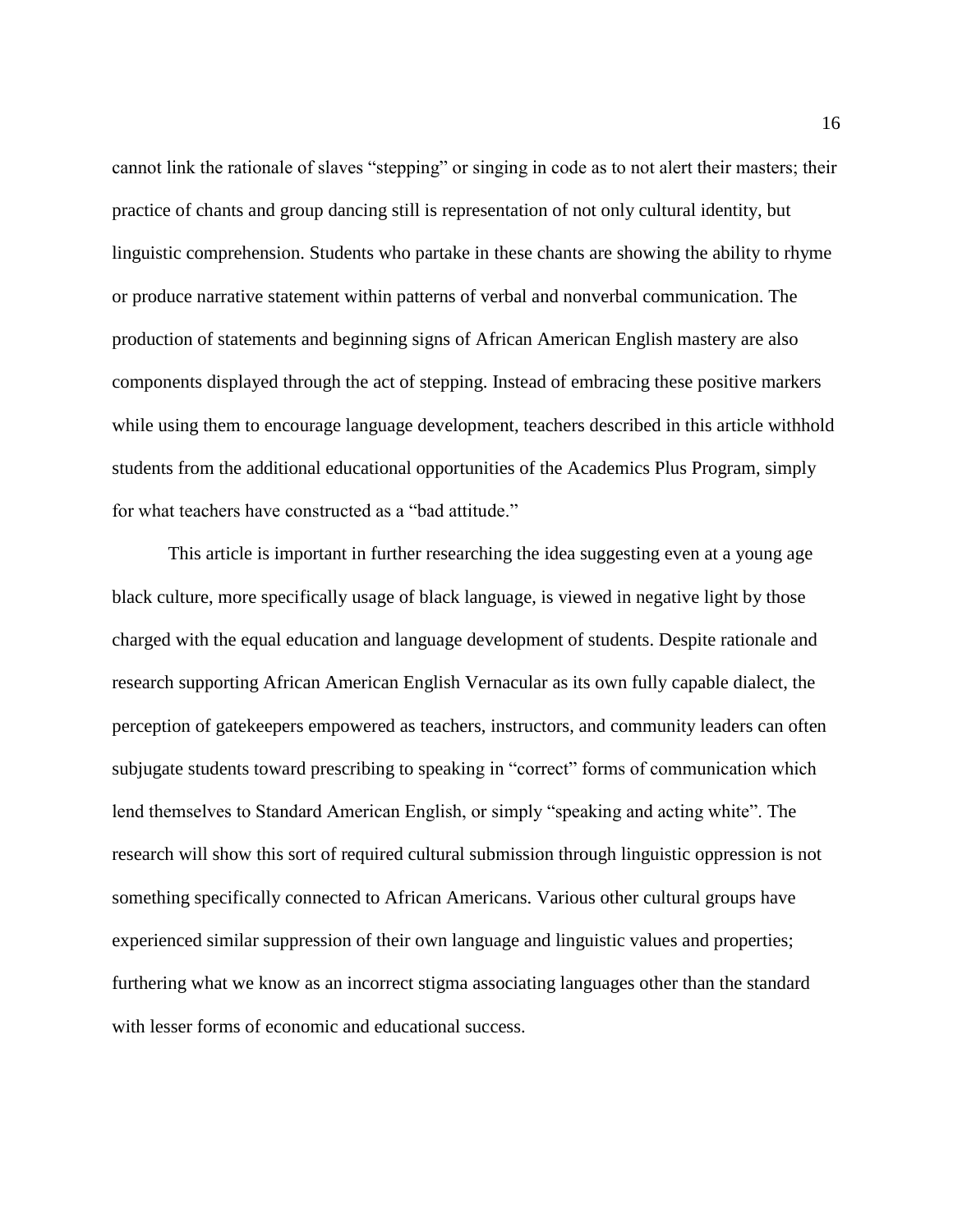**The African American elements in American English**. One point which can often be overlooked while understanding the roots of African American English, is the fact that its origin was not within the United States. Dalby (1972) links African American English back to the western coast of Africa due to trade expeditions between European and African countries. Whereas several African cultures had their own unique and specific linguistic systems (Akan, Mandingo, etc.), Dalby suggests English comprehension allowed African traders to codeswitch as a means of protection from the less linguistically diverse European counterparts (p. 170). Even before the times of the African–American slave trades, European English comprehension was vital to the success and preservation of African culture and society. Dalby suggests this sort of linguistic comprehension of African Americans historically points to the idea that intercultural communication has primarily fallen onto the shoulders of blacks (p. 170).

The understanding of a West African melting pot of linguistic parity and protection should be noted as the potential starting point of what came to be known as African American English. Dalby supports this by referencing the potential dual heritage (p. 171) of American English due to both Europeans and Africans bringing their own English forms to the New World (p. 171). Interestingly, this information can point to similar efforts of cultural and linguistic protection through codeswitching over generations.

Throughout history, codeswitching has remained an integral function of African American cultural preservation. In Dalby's word "The Black Americans have always had a legitimate reason for concealing information from white people" (Dalby, 1972, p. 174). During the generation of slavery, those speaking in mother tongue would be beaten, lashed, or otherwise punished; thus, African slaves developed code within the English language as keep their masters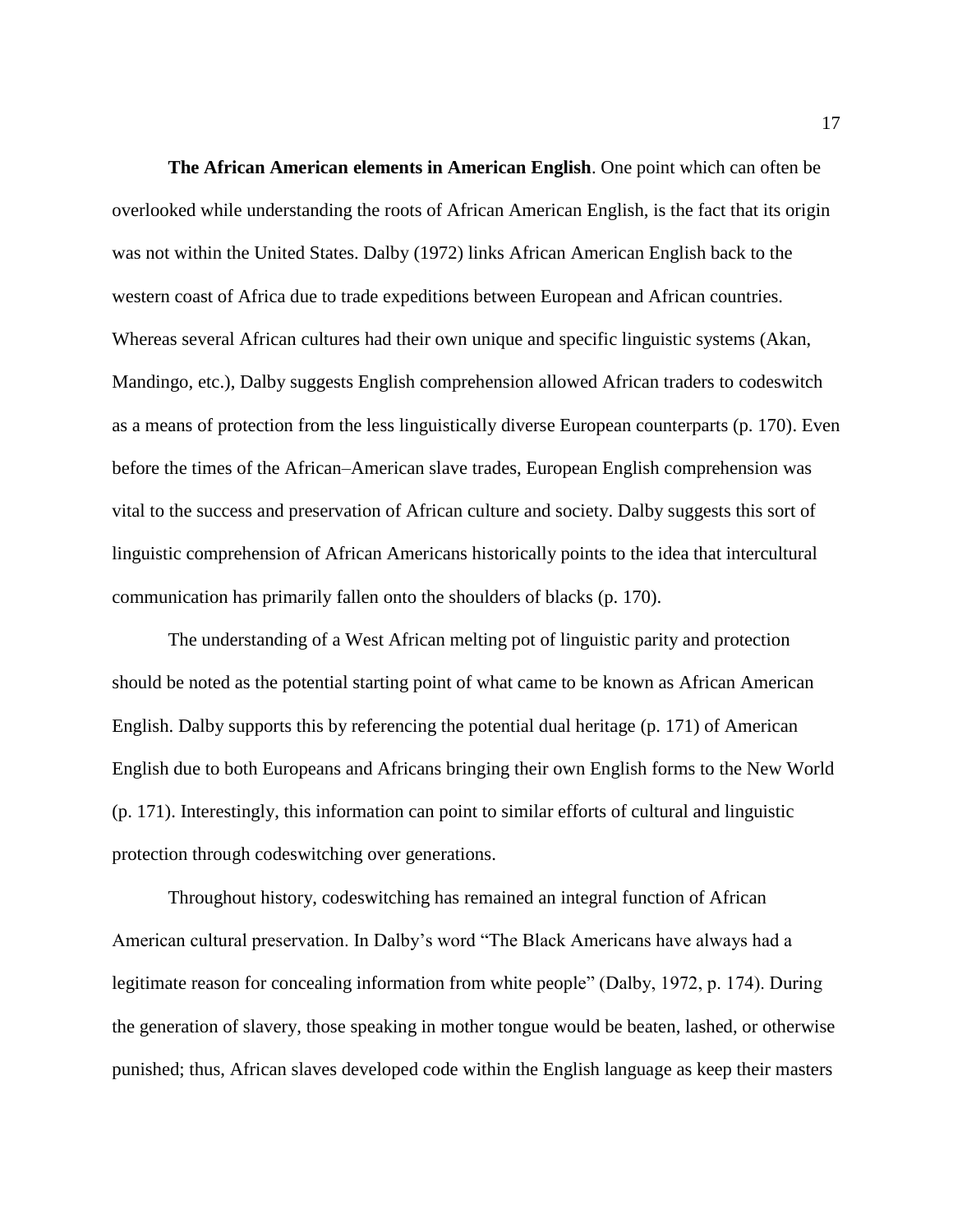oblivious to true intention, thoughts and emotions. Once these words were identified or decoded, they were immediately dropped from the vernacular.

In fast forwarding to future generations, similar gatekeeping and codeswitching can be identified in modern day African American English. Terms like *Homie* (friend), *Bet,*  (agreement), *Hip* (aware), or *Jive* (dance), all move through the African American English vernacular and have been dropped since popularization by mainstream (white) society.

*The language of soul*. Brown's contribution to *Rappin' and Stylin' Out: Communication in urban Black America* (Kochman, 1977) lend credence to the previously discussed references of Dalby. The Chapter "The Language of Soul" (Brown, 1977) reinforces the facts that black slaves spoke in code to hide meanings of escape through metaphoric song, while also quickly discarding black language which has been picked up by the white community (p. 135). Where the generational gap begins to be noticed is that where black slaves hid meaning through codeswitching and dropping of identified terms, contemporary blacks protect word meaning for reasons dealing more with emotional authenticity of the usage. White pronunciation of soulful words or sounds of black vernacular would focus on accuracy of phonetic, rather than embracing the "spoken soul" of the given word's presentation.

Brown goes on to relate these feelings of soulful linguistic embrace to the word "Nigger," and the difference of its soulful counterpart "Nigga." A word which is synonymous with hatred, bigotry, and oppression. One so guarded and wrought with judgment, I admit to it being difficult to simply write into this research paper. Brown provides this as the most extreme example of the reinforcement soullessness within verbal production can provide. When not phonetically pounced upon, the word is used within the black community while referring to one who has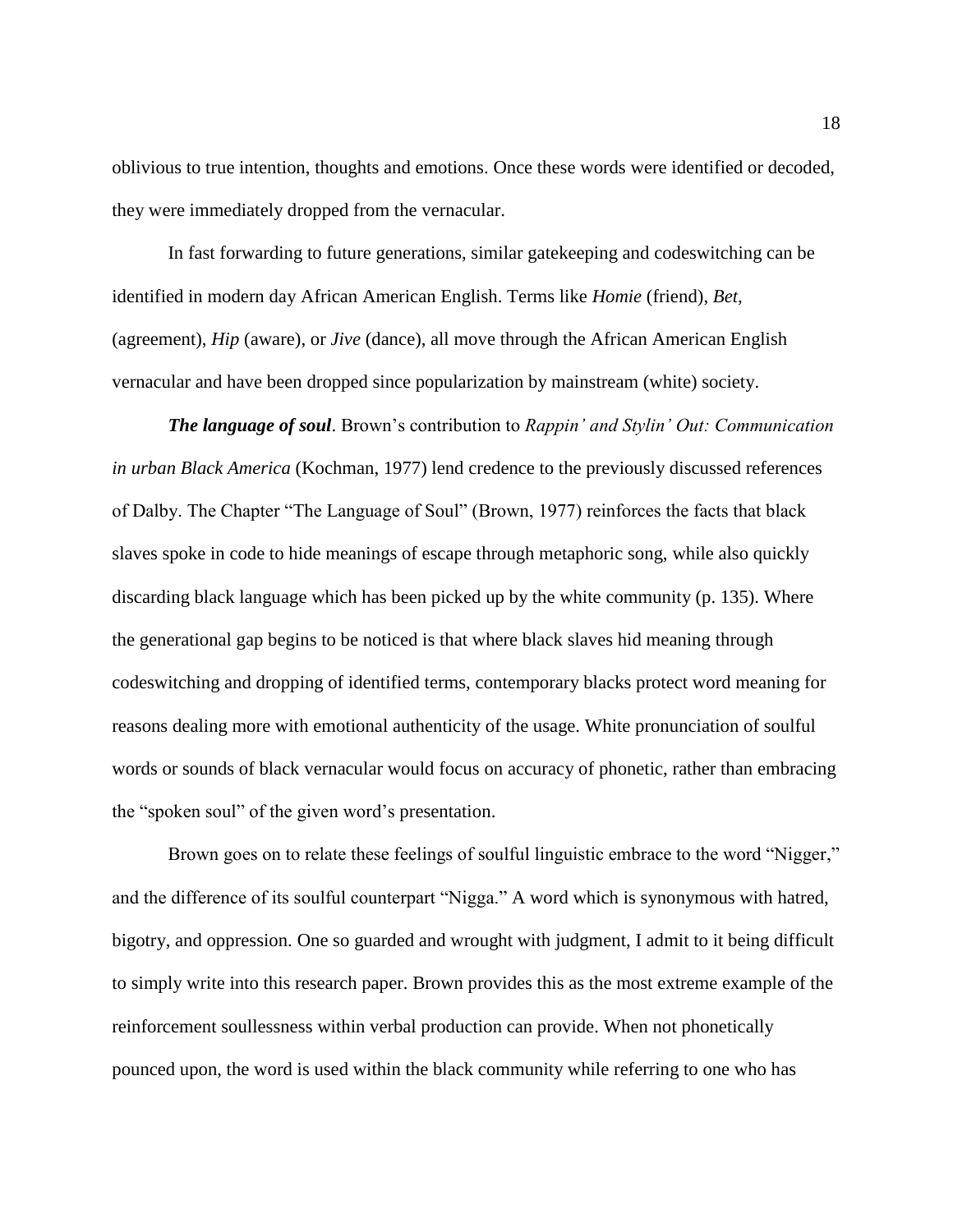embraced the rich history of soul, personal style, and celebration of being black (p. 134). When used locally and with soul, the word can empower or reinforce a bond; yet through pronunciation and tone it can also oppress and belittle while further driving greater distance between the dual heritage of African American and European American English vernaculars.

*"I won't learn from you".* In his series of essays, Herbert Kohl's "*I Won't Learn from You*" (1994) offers insight into language learners' decision to "not-learn" for a variety of reasons. Kohl suggests several social or interpersonal conflicts which can play a part in a student making the decision to refuse education. One of these instances, Kohl suggests an education system which could be considered "molded in a hostile society" (p. 11). This notion directly supports the previously discussed thoughts of Dr. Tatum regarding African American students feeling forced to decide between self-identity and group value versus learning from white instructors. Both articles referenced in this literature identify the challenges of identifying African American youth face as they grow and develop. This is reaffirmed by Kohl suggestion "to learn from a stranger who does not respect your integrity causes major loss of self" (p. 16).

It was Kohl's belief that "not-learning" is an "intellectual and social challenge" (p. 10) which requires a significant amount of work to reject or avoid even the most well-intentioned teaching strategies. He even admits to regrets the effects of making use of this strategy had in his own life growing up in a Jewish family. This caused a "loss of culture" (p. 13) which still to this day creates a rift between the author and his culture.

Furthermore, purposely "not-learning" can create additional difficulties for teachers and institutions alike as it can challenge current educational development strategies and systems;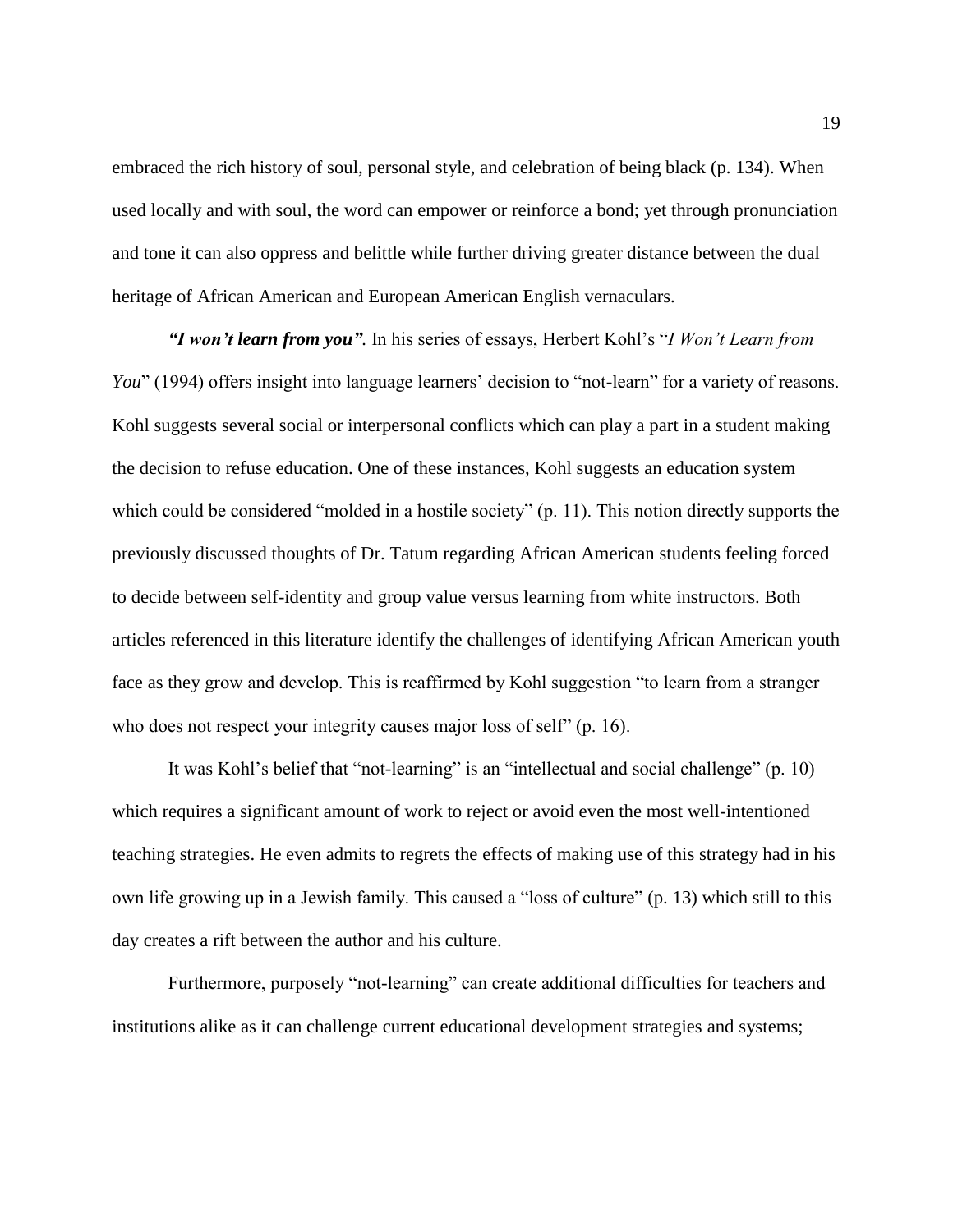which Kohl notes can consciously or subconsciously label a student as a "major threat to the entire system" (p. 21).

Kohl elaborates further on this notion by describing an intelligent and well-spoken black student named Akmir, who openly challenged classroom discussion and readings as being painted with a brush of black inferiority. Kohl even lends validation through comments suggesting "Akmir's not learning to speak or think in the racist way of his teachers was, for him, a healthy response to racism" (p. 32). Despite the fact Kohl connected with Akmir by changing his approach to classroom discuss and reading requirement, Akmir still faced scrutiny and difficulty from previous educators. "His diploma was withheld because his teachers felt he didn't show adequate "citizenship" in way of being a part of society" (p. 38). This roadblock would go on to prevent Akmir's access to a teaching position at City College. The rejection and fear of being labeled as a "draft dodger" caused a downward spiral which lead to a heroin overdose, and ultimately his death.

Through these experiences and student interactions, Kohl admits to becoming more aware of how literature or discussion can be overtly or latently racist; and to "unlearning racist and sexist language habits and trading them in for language of inclusion" (p. 34). This admission eludes to another key point Kohl discusses in his work; that of being able to truly identify the difference between "not-learning" and failing.

Whereas Kohl's work paints a picture of students choosing to not-learn for several reasons such as solidarity (p. 11); it also expresses the importance of the ability to identify potential mismatches between "what a learner wants to do and is able to do." This sort of failure, especially for a young learner who is also discovering themselves and searching for an identity,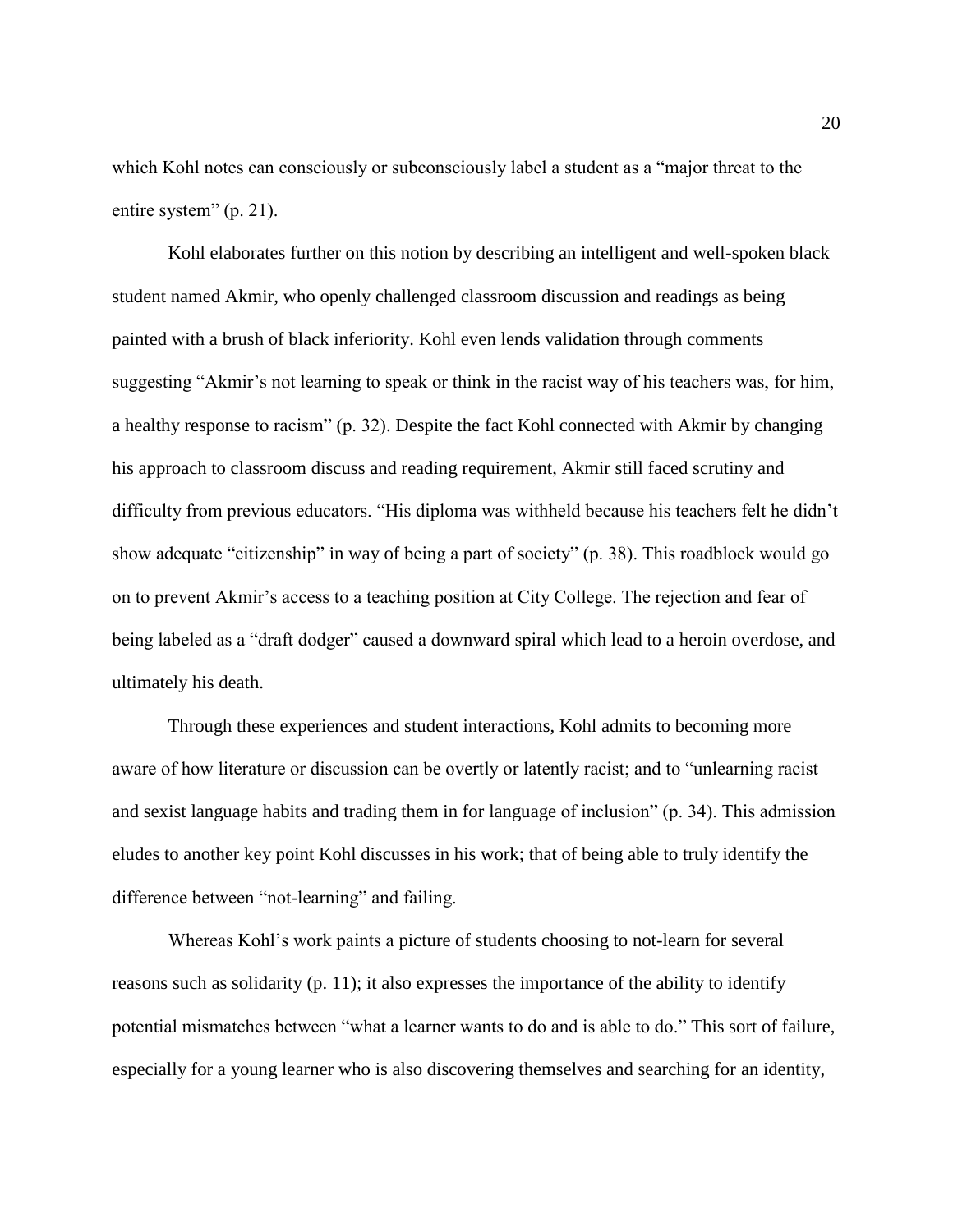can affect motivation towards continuing to learn or bring about feelings of inferiority or inadequacy.

Given Kohl's discussion of the pitfalls true failure in not comprehending can have on a student, it could be considered a potential gateway into a stance of "not-learning." Much as previous literature discussed has indicated, there is an obvious importance young learners place in their search for identity through social, cultural, and academic spaces. This is an important acknowledgment for this research, as it adds credibility to the consideration of a potential divide between learners and educators in way of language education and performance.

*Dissin' the standard: Ebonics as guerilla warfare at Capital High*. In reading "*Dissin' "the Standard": Ebonics as Guerilla warfare at Capital High*" (Fordham 1999), I found the initial thread which built credence to my initial interest regarding the concept of the codeswitching between African American English and what is considered Standard American English within the African American Community. Grounded in research and interviews conducted over 2 years at Washington, D.C.'s Capital High School, Fordham's study demonstrated rationale supporting a counter position to my own beginning at a significantly younger demographic. Whereas my initial thoughts regarding the usage codeswitching between AAE and SAE during adulthood could be keys to understanding the role of gatekeeping within the black community; Fordham points toward the young black students' potential need to protect their identity or their black identity, while using AAE as a way to reject SAE and the perceived racial inequality included within. (p. 273)

Fordham points to Standard American English requirements of the Washington, D.C. school system as unintentionally fostering dissonance between black students and their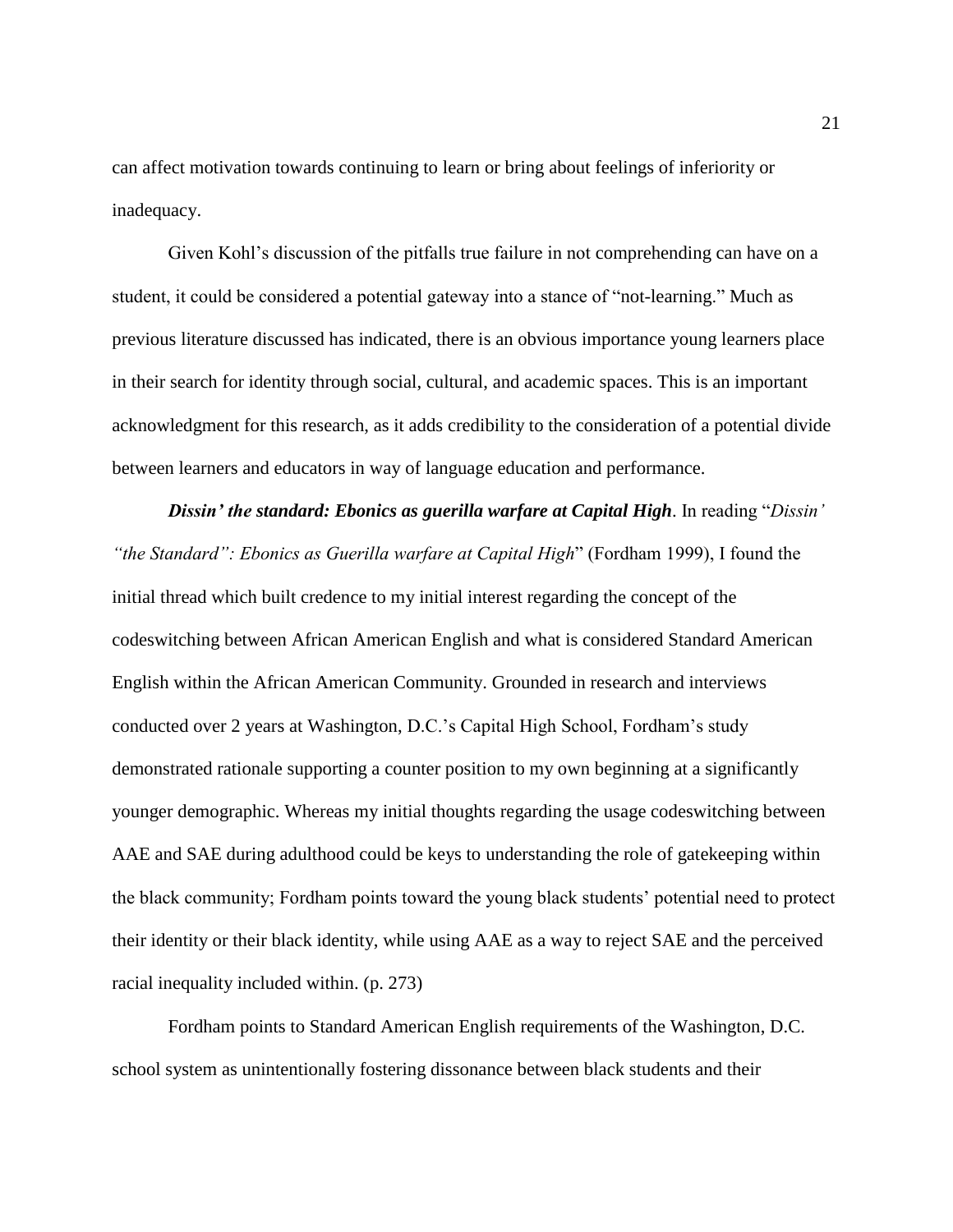instructors; thus creating a feeling within black students that to be viewed as intelligent they must "act white" (p. 280). This concept and the perception of its execution being guided by other white men, further solidifies the interpersonal need for cultural representation within the black student. Simply put, if the perception is "For you to think I'm smart, I have to speak like a white person–then I'll do everything I can to NOT." Fordham goes on to echo beliefs suggesting resentment in the concept of "acting white" being deeply rooted in black history. A black person acting white can be viewed disparagingly to the black community by removing their identity in lieu of perceived power associated with sounding "white" (p. 278).

Despite the abolishment of slavery in 1865, several occurrences in American history would point to many vehicles used to further subject African Americans to oppression. The common thought is that oppression was solely through tangible forms of discrimination such as Jim Crow laws or lack of union representation; however, those who have studied this race divide found even language selection played a factor in further dehumanizing and perpetuating false narratives of ignorance and inferiority. In summation, people who did not effectively share the same dialect as the affluent brokers of success in society, were associated with social and academic ineptitude (Holt, 1972). This left African Americans oppressed via stigma which reinforced the racist beliefs of generations past.

Fordham uses this understanding in building logic to suggest African American students refuse to demonstrate mastery of Standard American English as an act of defiance; furthering this sentiment by suggesting avoidance of coursework or assignments they deem as trying to indoctrinate them into a white way of life. This gives students a sense of empowerment by allowing them to control their usage of Standard American English. Even if just borrowed during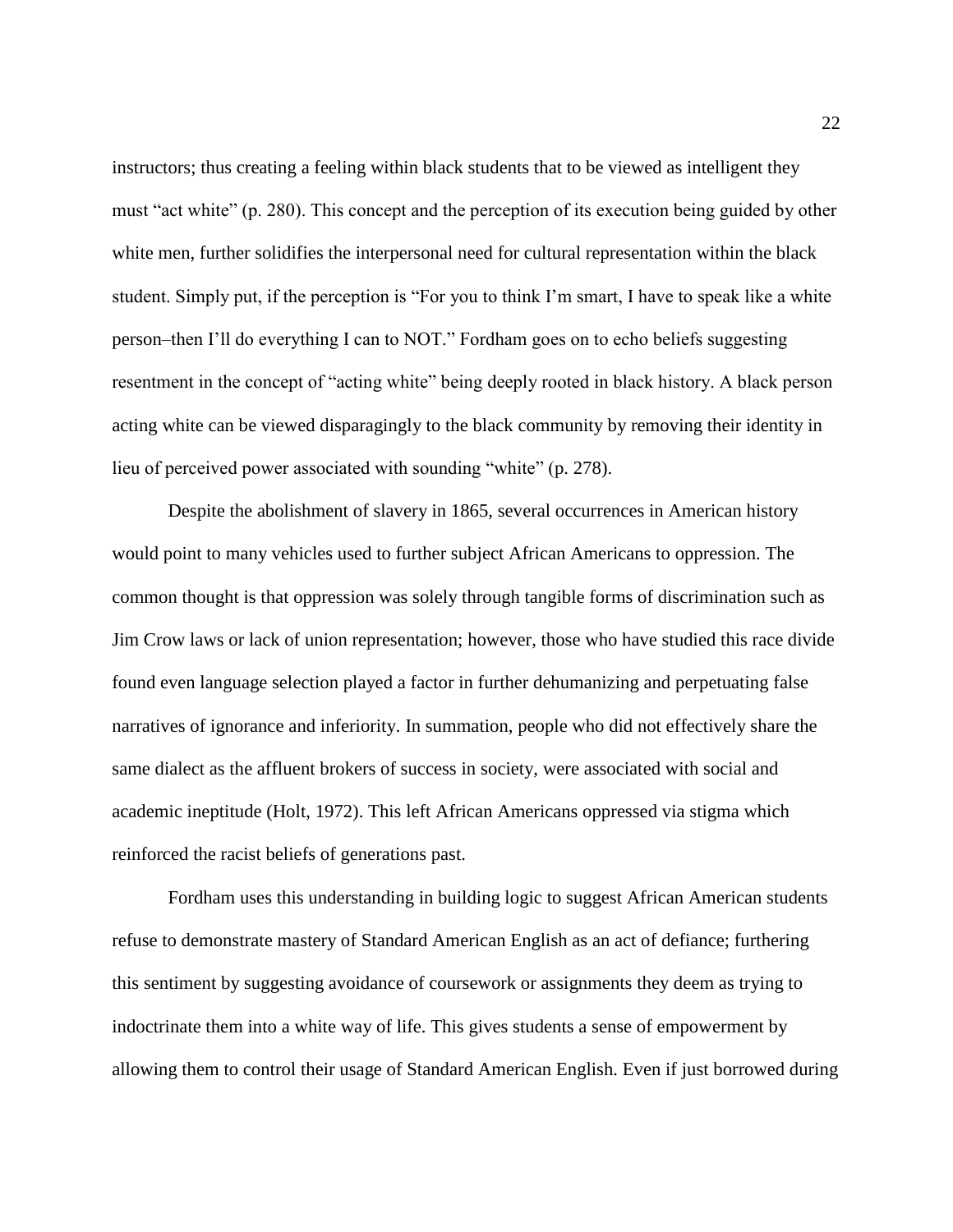school hours, the general thesis of this idea is that SAE and its associated oppressions will not further perpetuate itself within this generation of black student.

Though the research presented in Fordham's article paints a different picture of the relationship between the young black community and Standard American English; it does add further consideration into my own research in understanding the perception of AAE usage within for adults in the black community, and their community discourse both internally and externally. In concluding this article, I understand that to truly paint an accurate picture in which to understand my potential subjects' thoughts towards African American English I must make consideration for the perception of Standard American English as well.

*Crossing the line: Case studies of identity development in first generation college women*. Though the research conducted by Wentworth and Peterson (2001) specifically discusses identity development of "adult women of working-class background" (p. 10); justifications given in this research can directly tie back to multiple themes of identify development and Dr. Tatum's discussion of dominant/subordinate social classes (2017, p. 12). Much as Tatum suggested, though the subjects of Wentworth's study were considered 'subordinate' given their respective gender and social statuses, all could also be considered part of a dominant class given their status as white women. Wentworth supports this consideration through acknowledging social class is only one component of various hierarchy classifications (p. 19).

Though Wentworth's research focused on issues of social class, the discussion of identity development is also an important theme when considering research pertaining to African American male perception of African American Vernacular English. Whereas AAVE could be a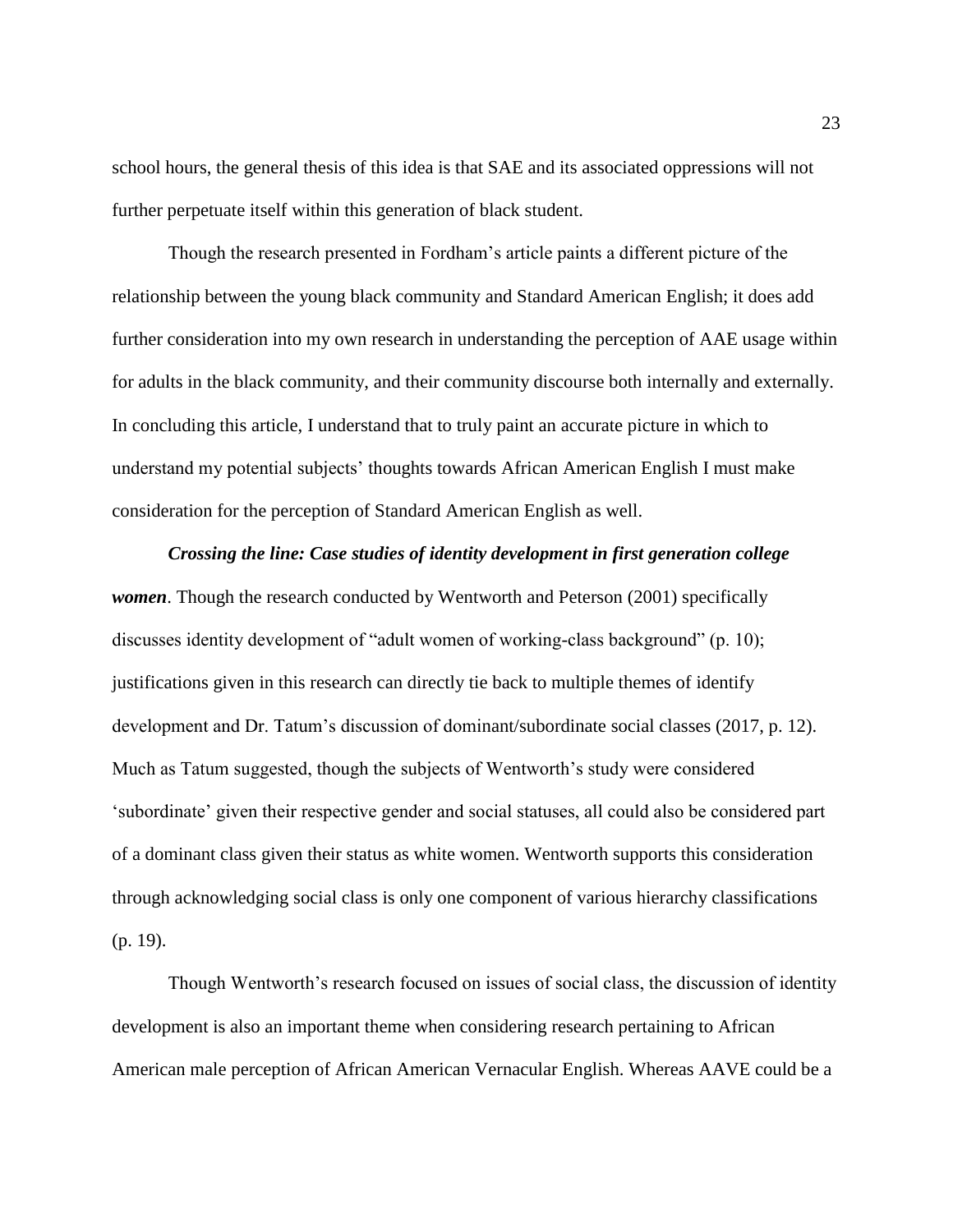native dialect in some black communities; personal and cultural identity based on what is reported back through media and social interaction, could directly impact the perception of language usage. Succinctly put, a child's journey of self-awareness and personal development is influenced by considerations of their community, this would include personal thoughts on the appropriateness of their own dialectal choices.

**African-American perspective on Black English vernacular**. In discussing African American English, especially as a white male, I believe there remains a duty to add authenticity of this research, by further examining the current state of AAE within the black community. Speicher and McMahon's (1992) research provided this in spades, by adding perspective of "BEV" (Black English Vernacular) through interviews which solicited information pertaining directly to subject comprehension. Simply put, Speicher not only wanted to identify if black people could identify traits of African American English, but if the potential attitudes surrounding it (p. 403).

Most interesting in this article was the suggestion that portions of interviewed black subjects did not celebrate the creativity, origins, or artistic qualities of BEV (p. 403). In summation, Speicher's research suggests the possibility that the black community feels judgement or "screening" (p. 402) when communicating interracially. The most important caveat in this suggestion is that all subjects interviewed in this study were part of language community within higher education. This implies a certain level of educational attainment which may have already survived an educational climate subconsciously disconnecting the black community from African American English.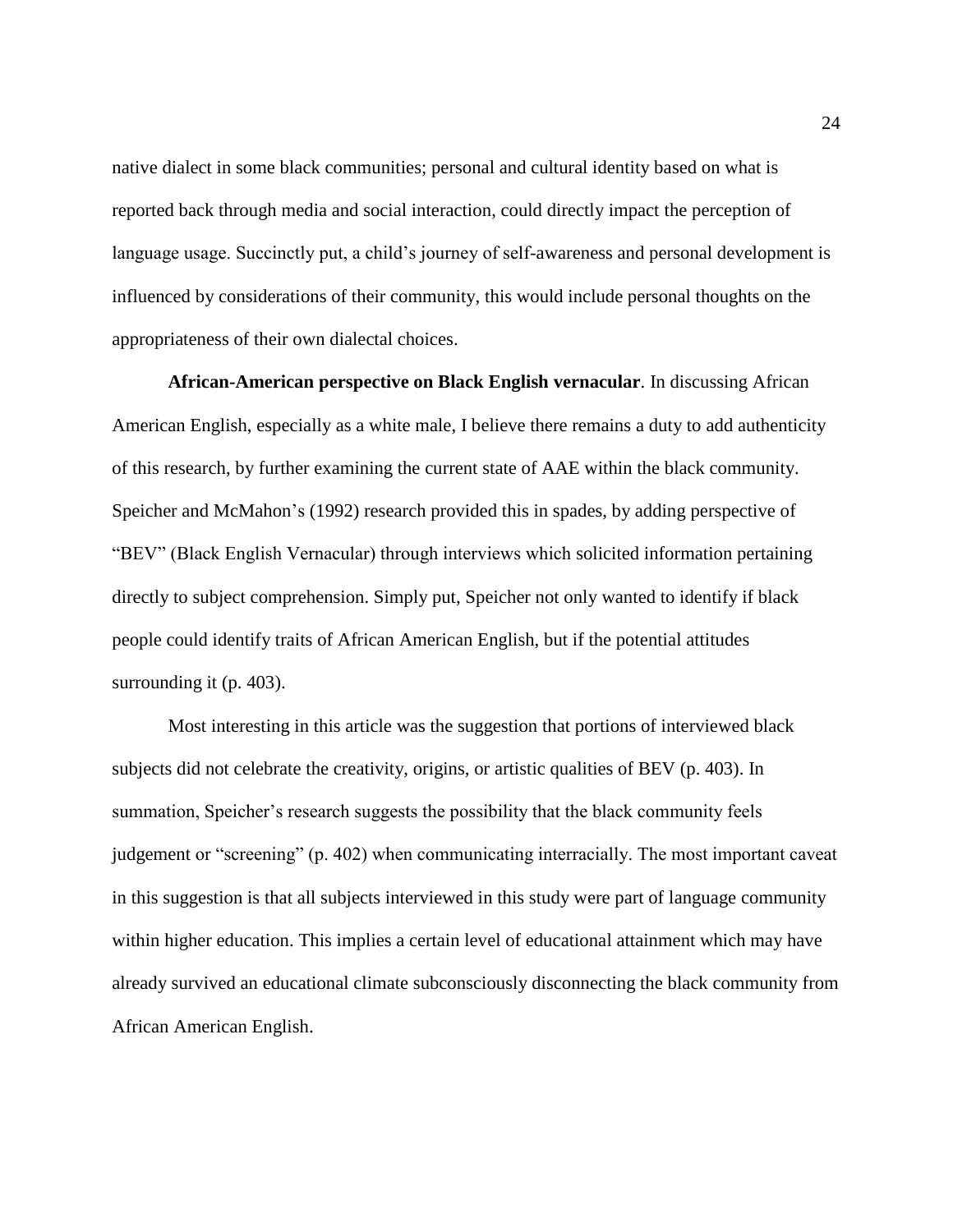Though Speicher suggests all languages are created equal and should be treated as such, she also accepts the consideration that they are not. The difficulty for me in this reading is that while accepting this, she did interview subjects which already had passed through the educational system and were academically developed. Given my research and analysis of other studies, it could be considered that the subject responses containing a more extreme apathy towards BEV were in fact either codeswitching themselves or had genuinely had become disenfranchised with the suggestion that African American English can provide empowerment through attaching to the aforementioned soul and linguistic freedom for individualized expression.

*The silenced dialogue: Power and pedagogy in educating other people's children.* The concept of "a correct way to speak" is an idea which can be debated to no seeming end. Regardless of cultural or socioeconomic background or upbringing, it would seem virtually all with interest in the discussion have an opinion. Delpit (1988) contributes to this discussion through association of language and education with power and political structure in what she considers "the culture of power" (p. 282). Delpit tackles this idea by outlining five key components of power within a classroom; before transitioning into how these areas impact both instruction and perception of language.

In summation, all diagnosed rules could feed into the same stigmatization described in previously referenced literature. Who has the power to decide what is normal, or how intelligent another is? Who holds the power of prescribing reading materials or lesson plans? There is a realization that this material or its accompanying instruction is primarily managed through the Caucasian perspective. These suggestions tie directly into Delpit's fifth premise which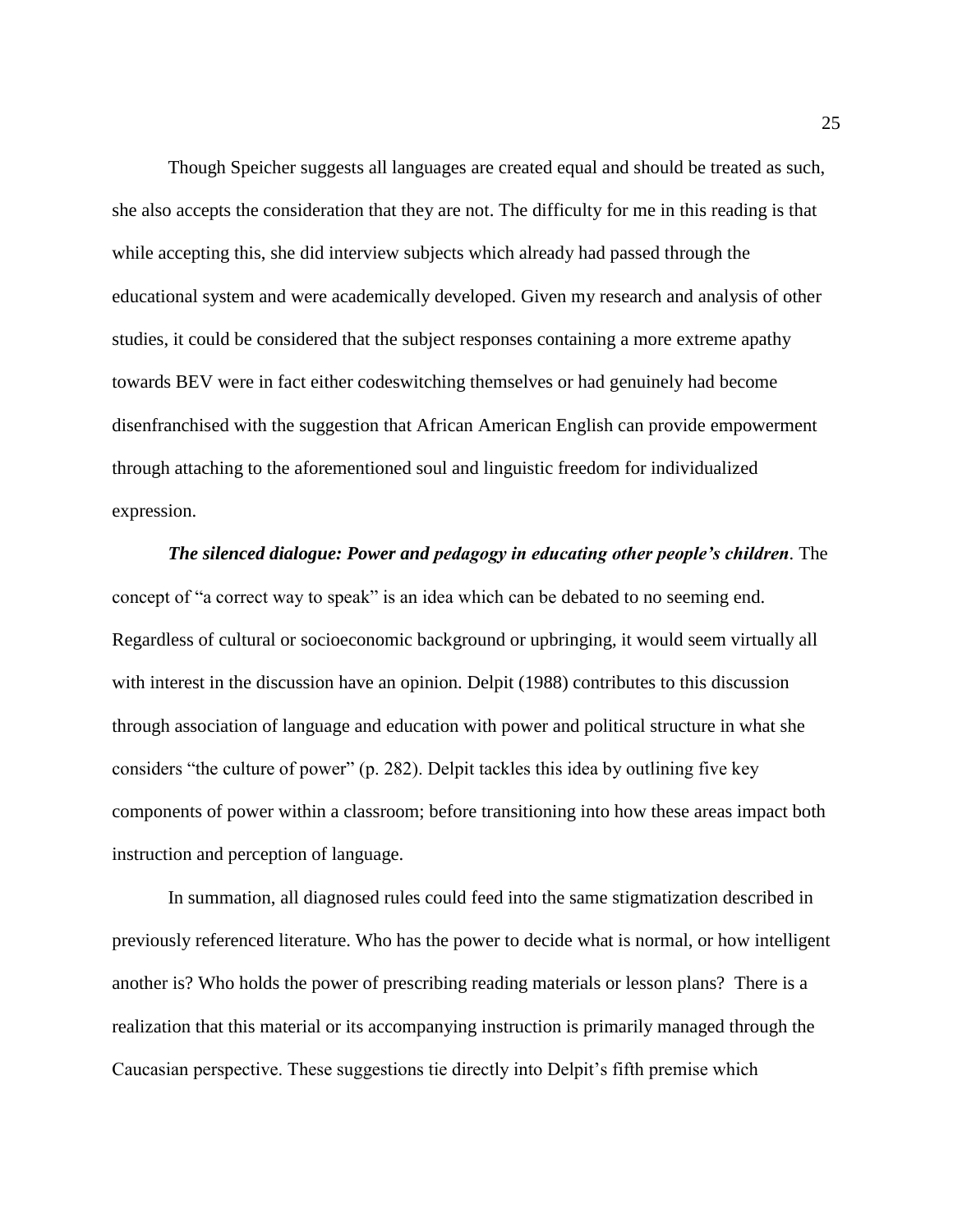summarizes that people without power can identify its presence more so than those who actually have it (p. 283). This notion bares importance, tying directly to a thematic connection in this research. If white people control the direction of English instruction and the relative impact of its importance, the "right or wrong way to communicate" takes a more factual demeanor in the eyes of language learners.

Delpit (1988) supports this concept through comparison of interactions with learners between black mentors, adults or teachers and their white counterparts. These examples relate directness of requests, or commands, to the nature in which they are received or executed (pp. 283-285). Black students interviewed reported a more enriching learning environment when instructors were more direct and assertive, because their "authority was earned" (p. 290). This idea ties directly back to Delpit's original suggestion of power. Students were less receptive to educational practices in which an instructor employed more vague or suggestive language. This sort of control mechanism seemed to contradict student thoughts towards power, tying directly into the student questioning the teacher's motivation and true knowledge of the subject material (p. 290). Succinctly put, if you are the teacher then you should teach with an authority that is being given by a student who recognizes the structure of power as it has been presented to them.

Delpit (1988) goes on discussing power as it pertains specifically to her five tenants; while offering the observation that only failure can result from any suggestion that the style in which a student talks or writes being irrelevant (p. 292). The author goes on to discuss the importance of creating awareness for both the value of a language learner's natural communication coding style, and the actuality of authority and control in the United States educational system (p. 293). This described scenario is expounded on through analysis of a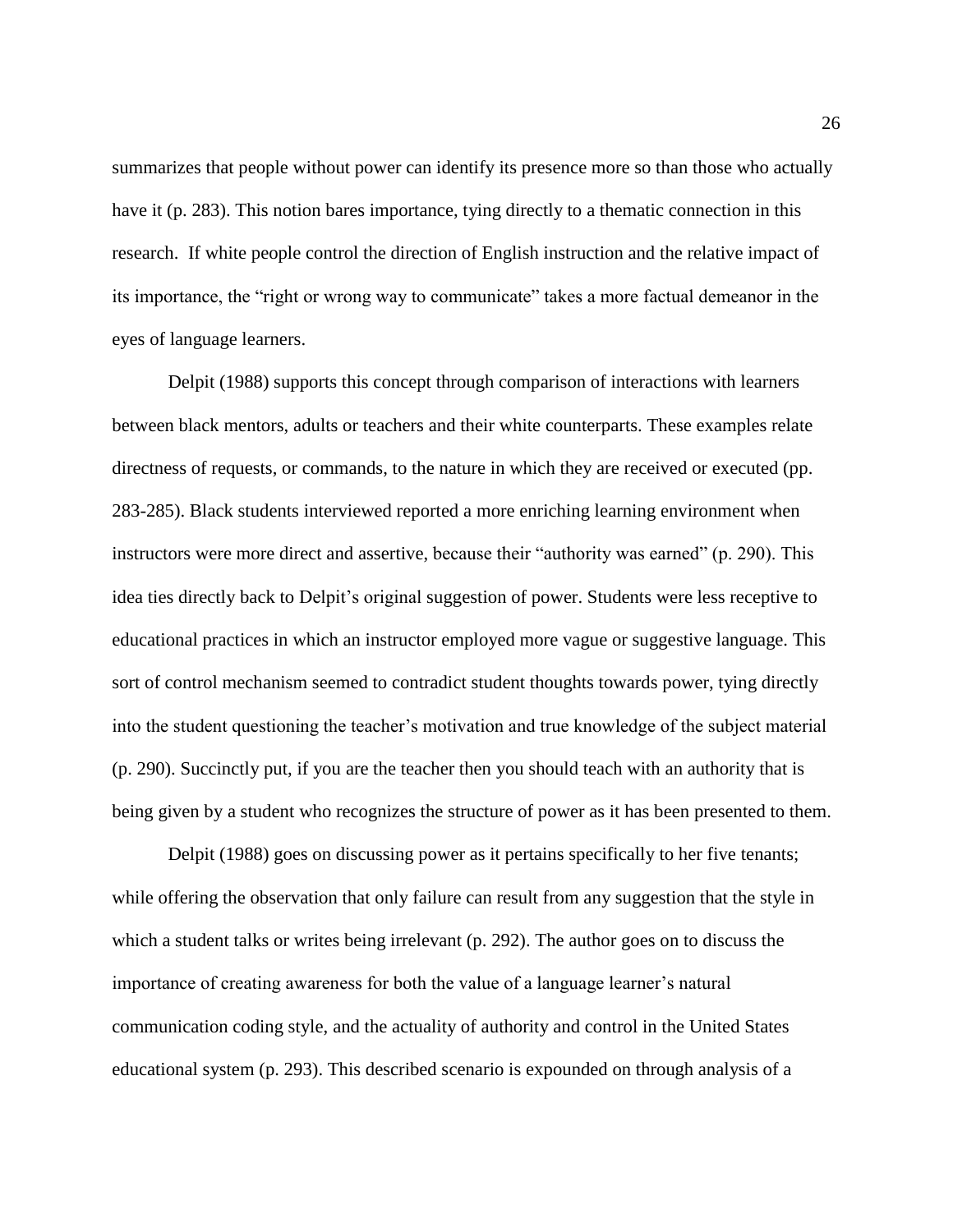Native Alaskan instructor explaining various language coding to students as having "picnics" versus "formal dinners"; a simile which I had onto this point never considered. One of the prescribed styles is considered an easier and more enriching representative of true self, whereas the latter is considered useful in required settings.

Enacting an educational process of language development centered around such a perception can aid student development as academic English learners, while still honoring the importance and significance of their native cultural code. Furthermore, this sort of implementation could provide grounds for the preservation of a language style through supporting its place in the world.

Regardless of personal belief, this article serves valuable in review for this research as it helps to better define both where the suggested difficulties between AAVE and SAE and their instruction could arise in academic settings; while also demonstrating how creating space for cultural dialects or languages can begin to balance the power (or lack thereof) given to either.

An important first step in researching scenarios in which a young African American male may find divergence between African American Vernacular English and the potential effects of these differences is to better understand the potential experiences of black males while developing into adults. This includes their perception of self as well as their perception of the world around them. Regardless of race, gender, or other defining human characteristics, it could be considered that we believe we are who we are because of what the world we surround ourselves with tells us. Experiencing significant bias based on race or social class, especially at an age of internal growth and development, can augment both our self and global perceptions. The following review of literature confirms developing young African Americans experience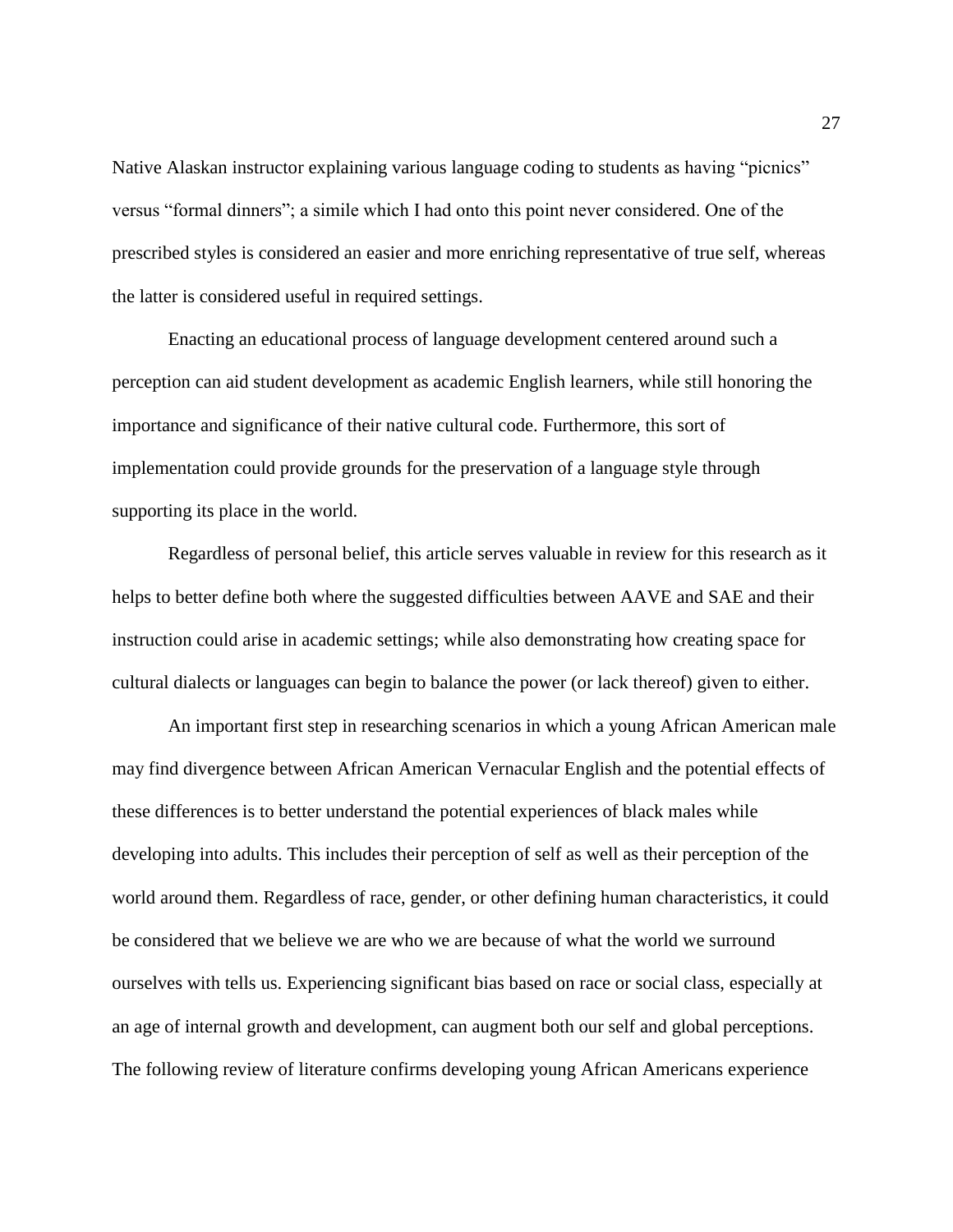significantly more bias than their white counterparts; while also signaling an inability in addressing or empathizing with these challenging scenarios as an unintentional means of strengthening their grip on young African American development.

Dr. Beverly Tatum (2017) supports this notion while likening racism to a "moving walk way at an airport" (p. 11), suggesting that despite a passive presence on the belt, society and racism still move in the same direction. As a white male conducting this research, this was an important metaphor to consider in reading Tatum's work covering the development of African Americans from adolescence to adulthood; especially in attempting to synthesize Dr. Tatum's work which argues perception of self is defined through reflection and portrayal by media, news, teachers, and other influencers. Tatum would argue that though all races, religions, genders, and sexual orientations face this sort of classism thereby creating a dominant/subordinate structure, African Americans are naturally forced into a sub-category of pre-identification. In summary, societally speaking white people, regardless of other class defining traits, do not have to address the fact they are "white," whereas African Americans do.

Tatum would argue the effects of the dominant/subordinate class direction by explaining dominant classes considered as much due to the ease of accessibility to insight into its culture. For example, any American would have a significantly easier time locating mass media such as TV shows, movies, or news about white families, relationships, and people. Inherently regardless of other classes in which they could align (male/female, Christian/Jewish) white people and their traits could be considered the dominant culture. Furthermore, they are not affected by situations of subordinate classes. Tatum argues this sort of dynamic creates onus to preserve or enrich its own community for members of the subordinate class. At a young age this sort of division, latent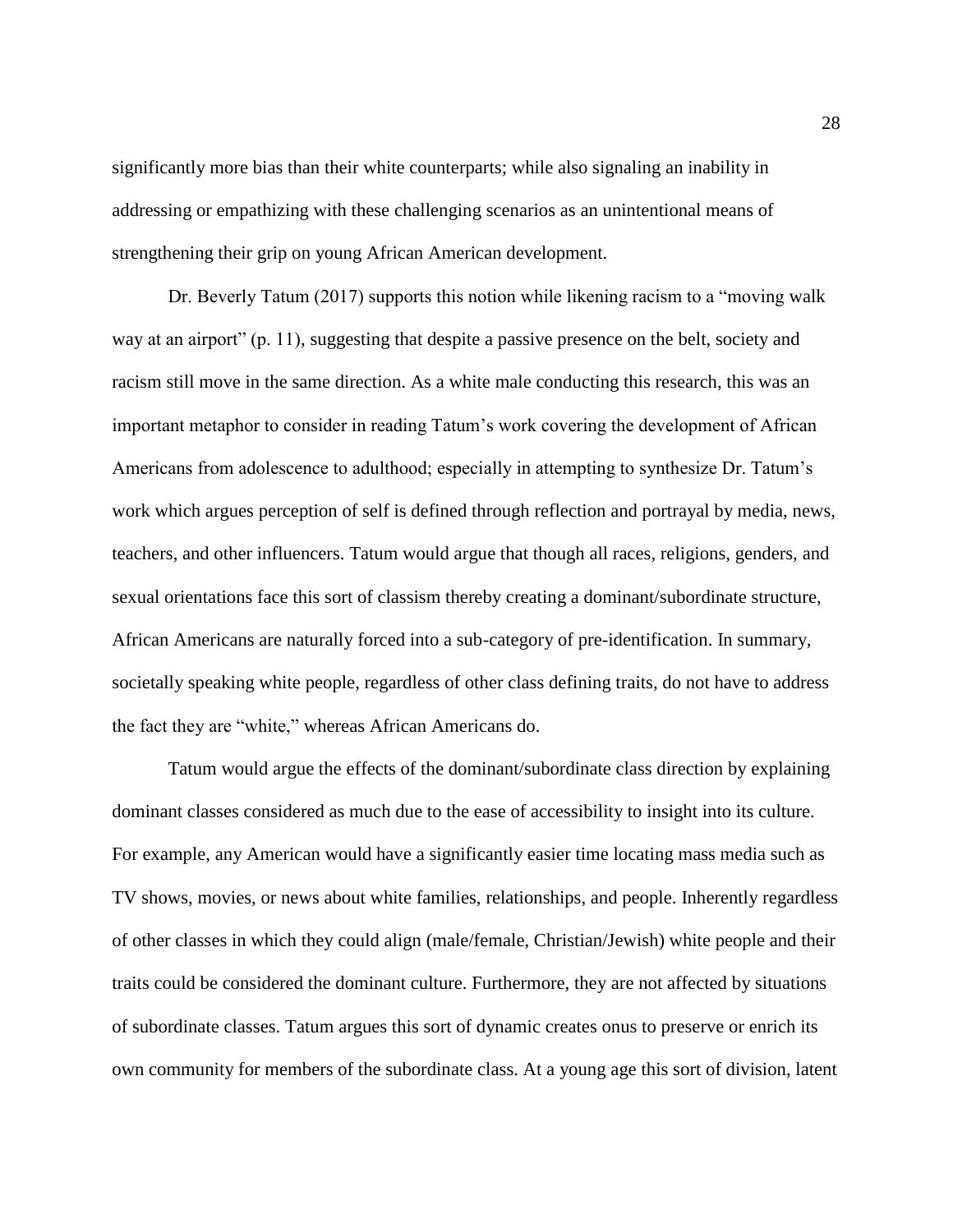or intentional, can cause challenges on social, academic, and personal fronts as African American children struggle with self-identification.

In her third chapter Tatum (2017) points to adolescent African Americans coming to the realization their skin is different, and what those conversations look like with fellow students, peers, and adults. Dr. Tatum points out race constancy doesn't develop in a black child until approximately ages 6-7, thus until then the dominant culture has impacted youth to the point some express wanting to be white (p. 43).

Entering into a larger social populace of high schools, a developing African American's are still processing this race differential. While struggling to do it alone peer groups are found and can provide a pillar in understanding (logical or illogical thoughts) and more importantly, finding acceptance. In doing so, young learners take on the beliefs and tones of the group. As base class association (dominant/subordinate) is the central theme all students are struggling with, African-American students become more in tune with the thoughts and suggestion of those they surround themselves with. This can often time lead to underperformance in education or academia due to a student's fear of "acting white" in front of a peer group that provides them support structure while processing their feelings. Simply put, black students feel they risk being ostracized from a social group that welcomes them by associating with identifiers such as classroom activity and achievement commonly linked to white students through reinforcement of dominant culture.

A general inability to provide constructive solutions or truly empathize with struggles black students encounter, creates a significant barrier between these students and their previous social pillars (such as white friends or mentors). As Tatum states "When feelings, rational or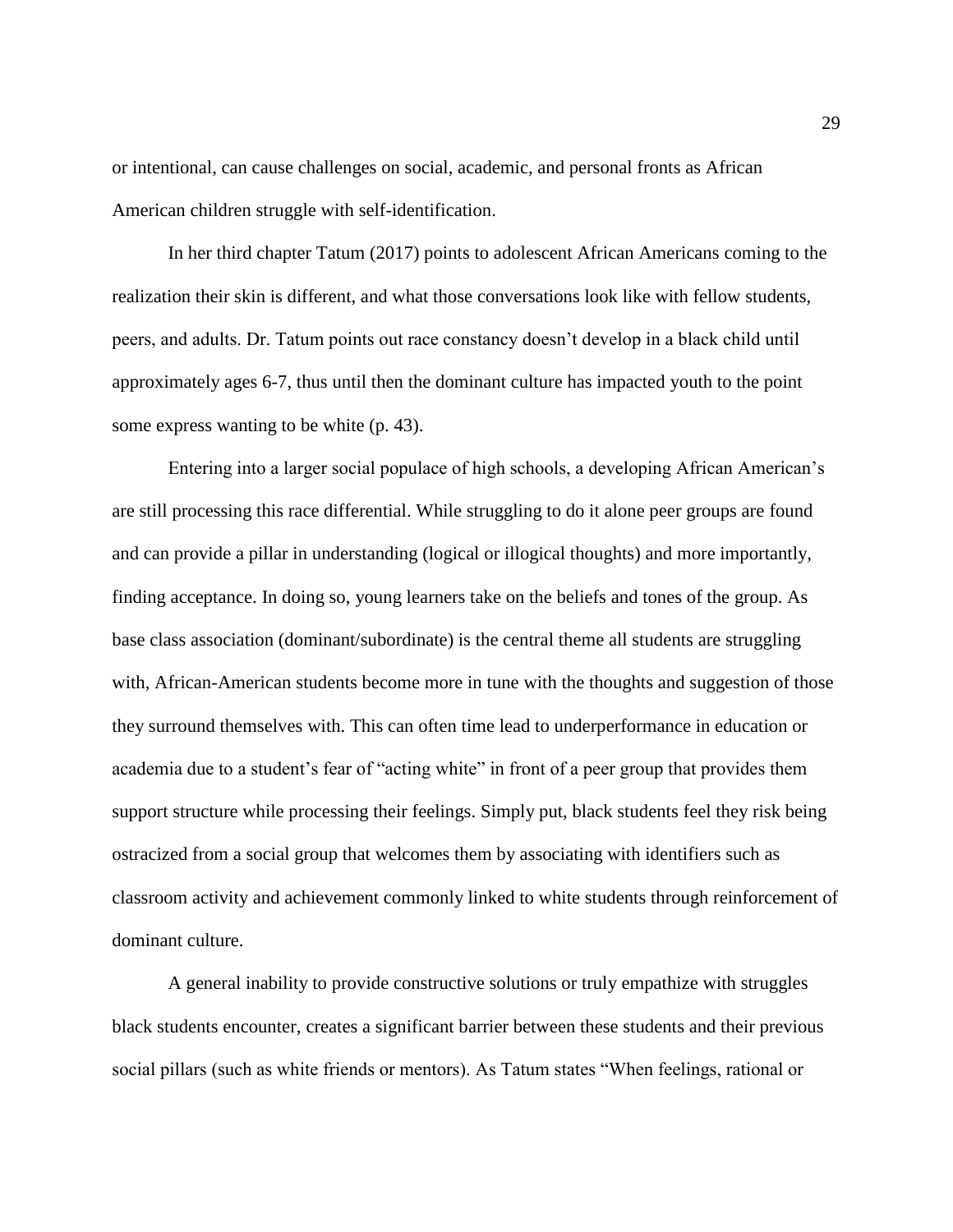irrational are invalidated, most people disengage" (p. 59). This stresses the importance of establishing a positive peer group which can reinforce both the discovery of cultural identity and academic success.

In conclusion, Dr. Tatum's work highlights the importance of developing a true comprehension of the developing African American student's struggle with identity. Though this could seem a daunting challenge for any teacher or institution, creating an environment which enables self-discovery without the negative associations of dominant/subordinate culture can play a direct role in unlocking academic performance and personal growth. One way in which directive could be furthered, is through removing the concept that one dialect version of English is superior to another.

**Language in the inner city: Studies in Black English vernacular**. William Labov's (1975) research into the linguistic foundations and properties of Black English Vernacular lays considerable groundwork for not only the differences between BEV and Standard American English, but also provides insight into what could culturally be considered early studies and theories of the linguistic differences as a whole. Despite being published almost 50 years ago, Labov's research was immensely helpful in identifying specific physical traits of the dialect which aid in comparing and contrasting it between what is widely considered its 'standard' counterpart. Through identifying these components, significant resemblance can be found between the language usage demonstrated by gangs such as the Jets, Cobras, and Thunderbirds in Labov's study, to usage of today's African Americans.

Due to the nature of this thesis research, it is of further interest to note the studies and recommendations of "Deficit Theory" (Jensen, 1969) referenced in Labov's text which pointed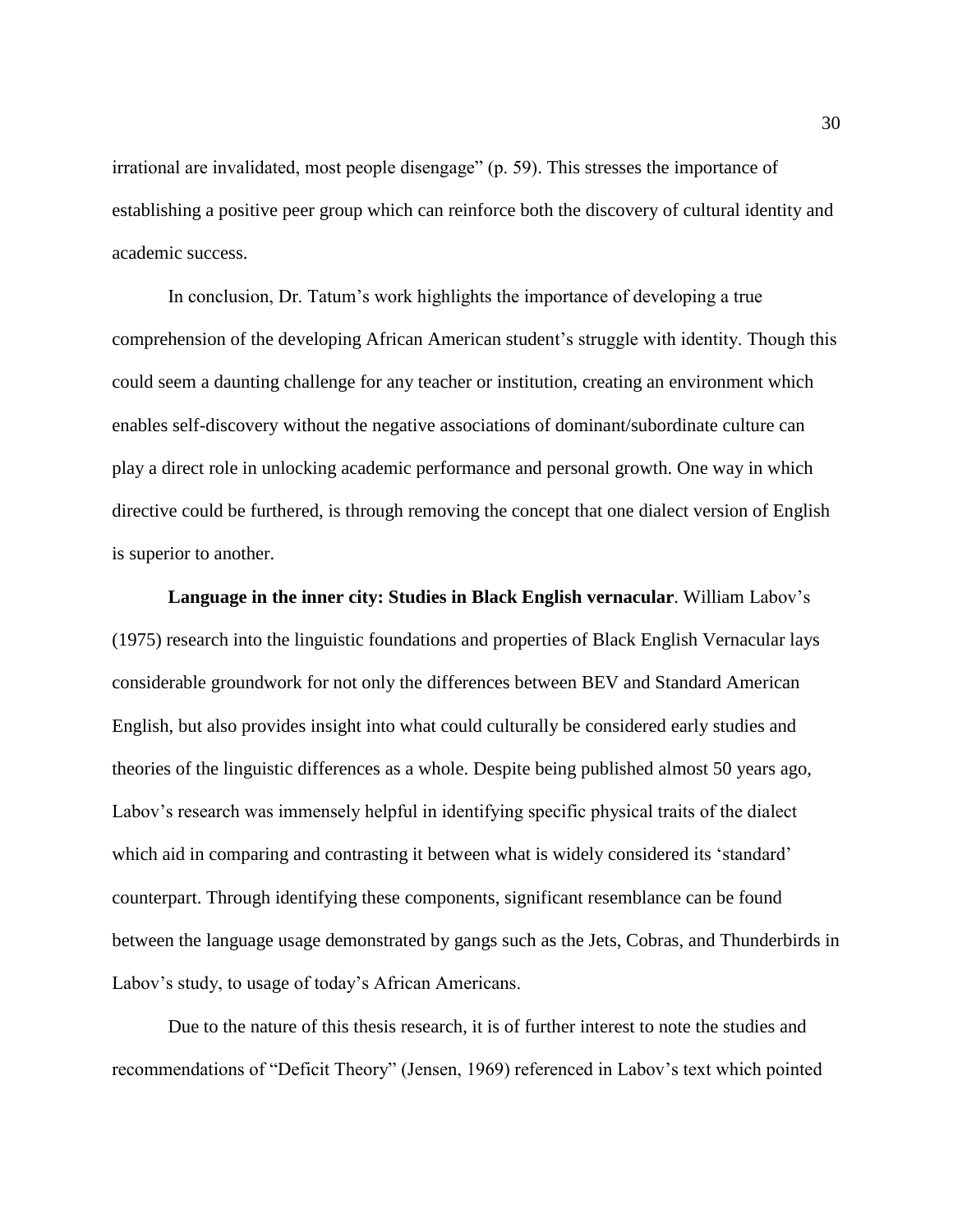to linguistic behavior being a sign of genetic inferiority (p. 202). These sort of racially motivated generalizations, though backed by research and data of the times, could provide a possible link between the negative stereotypes of BEV/AAE in society being researched in this study. These sorts of findings could also point to the suppression and labeling of black language as a means of further supporting what Labov considers the "caste system of American society" (p. 204).

Traits such as the removal of "L" or "R" sounds in demonstrate both similarities and differences of the linguistic properties between both Standard American English and African American English. Labov points to this by comparing the R-lessness of AAE to the Bostonian "Yawkee" accent. In summation Labov note that both vernaculars employ AAE employs this glided R sound, however AAE usage does so much more consistently compared to its Northeastern counterpart which only creates the sound when not followed by a vowel (p. 13) Another trait identified by Labov considered the simplification or weakening of final consonant clusters, which can be heard in oral presentation of the words like "Poor–Poh" or "Guest–Guess" (pp. 16-18). Personally, I was reminded of the term "Axe–Ask" which has been a point of contention in several conversations I have shared while in the Midwest.

Though Jensen's research would argue these terms as examples of deficiency (Jensen, 1969), a sort of linguistic empowerment could also be argued. In contemporary art, songs like "Po' Folks" (Anthony, 2002) exemplify the weakening of final constant clusters while demonstrating linguistic freedom of bouncing between BEV and SAE.

Labov refutes Jensen's claims about inferior intelligence through a series of interviews conducted with various African American subjects of varying age, educational, and socioeconomic backgrounds. The subjects, namely a child "Leon," a teenage gang member named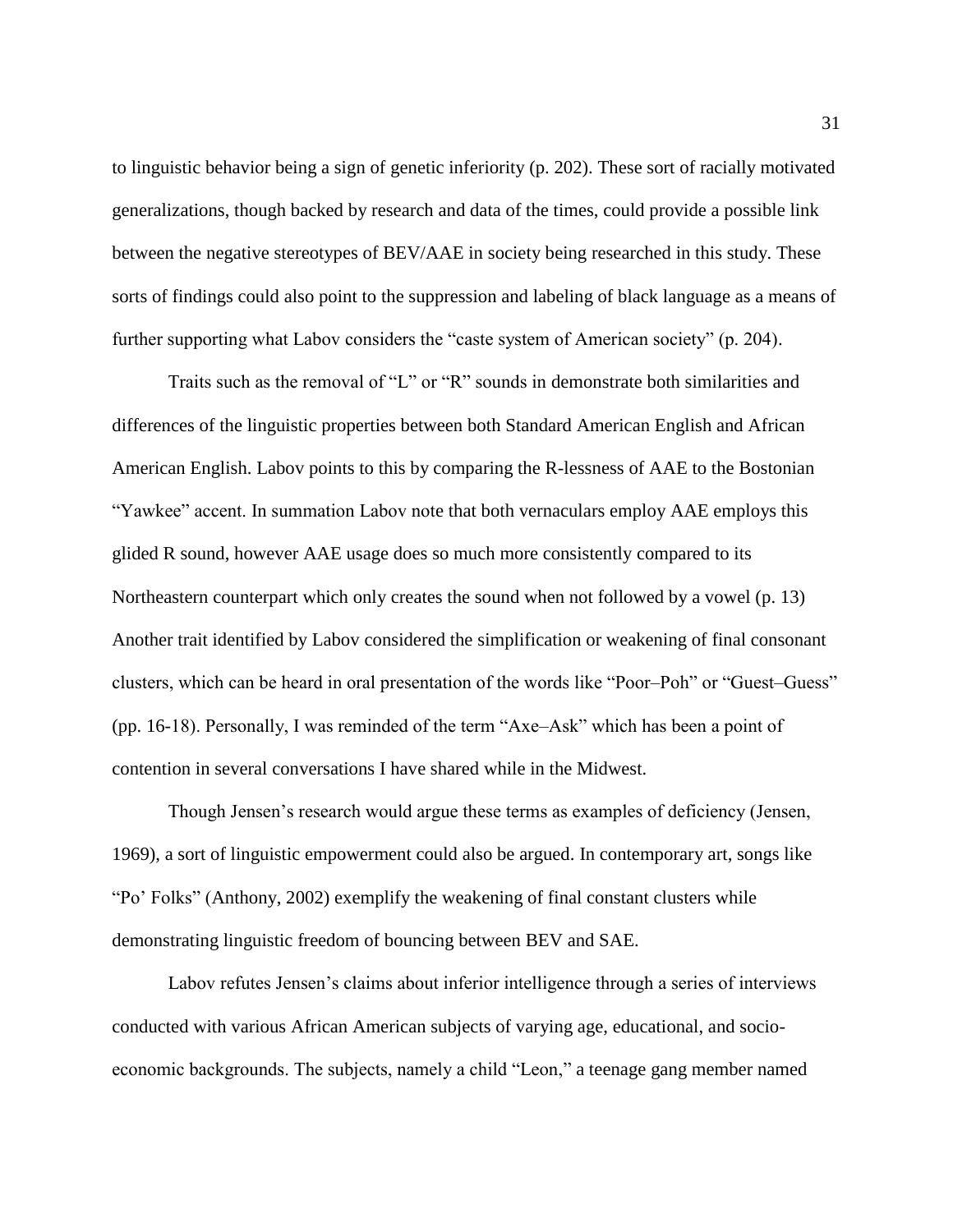"Larry," and a college educated man named "Charles" (pp. 206-220) show varying grasps and usages of the BEV and SAE dialects. Whereas young Leon answers questions in a way which could be seen as providing answers which would keep him out of trouble, college-educated Charles covers illogical responses through repetition and restatement of his position in a collected and well-spoken dialogue. Interestingly, and a fair representation as to the importance of this research, 15-year-old Larry shows significant mastery of English by alternating between BEV and SAE in a discourse which is easy to follow in both conversational and dialogue (pp. 214-218).

What can be taken from Labov's research in these interviews is that mastery of Standard American English, as well as other factors such as appearance and temperance of language can create a false representation of someone's intelligence. The teenage gang member interviewed by Labov was direct and blunt, but his logic in explanation of a topic was much more coherent and showed a significantly more consistent grasp of the subject matter; whereas the older, more educated, and well-groomed counterpart was given more intellectual credit before even speaking. Labov even acknowledges this directly, stating:

These two conversations are shown as models in which our preconceived notions of intelligence are weighted heavily by our interpersonal thoughts on the orator. Charles is well groomed 'likeable and attractive' with more tempered and moderate language, so it could be considered he is educated and well spoken. However, his logic is masked through over statements padding or repeating of the main argument. (p. 218)

In taking educational level and socio-economic status out of the equation in this research and simply noting the ages of the subjects, we see a black child who is afraid of getting in trouble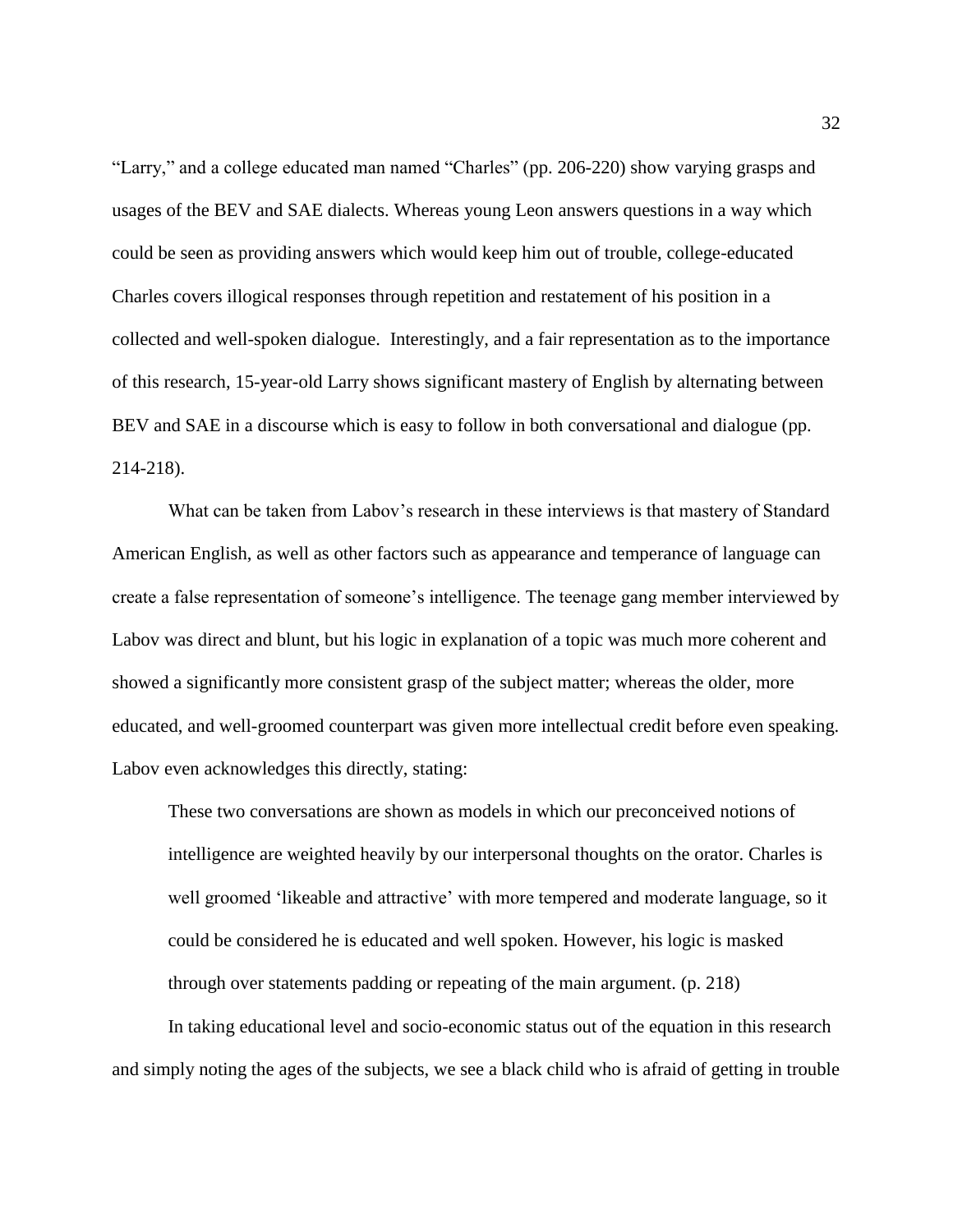by providing the wrong answers to a white authority figure, a black teenager who is coming to grips with their fluency and identity while trying to display interpersonal comfortability and intelligence to the same, and finally an older man trying to use Standard American English as a means of attempting to appear educated on subject to a potential peer. This trajectory exemplifies the concepts being researched in this thesis. I concluded Labov's work even more interested in the consideration that between childhood and adulthood, African Americans may experience effects which alter their perception of Black English Vernacular/African American English as an effective means of communication and adequately displaying their intellectual worth. It would seem as if Jensen's claims of intellectual inferiority (1969) where not tied to race, but into systematic reinforcement of negative perception and stereotypes.

In summation, this literature review exhibits and reflects on research with the designation of better understanding the historic usage of African American Vernacular English as well as social factors which has impacted its perception amongst native speakers, or altered its growth and development. It is through development of this theoretical framework, that we can begin to compare researched literature to the thoughts and opinions of those interviewed for this study. Undertaking any cultural study as an outsider can require an amount of reflective or open analysis, allowing for considerations that existing power structures can meet (and potentially clash with) cultural need for identity and representation. These sorts of power struggles of language and cultural value are demonstrated while detailing what sort of challenges African American males can face in their search for educational and cultural equality. Employing research which validates cultural markers and needs helps to gain perspective before conducting of interviews; while providing more insight into why potential answers exist.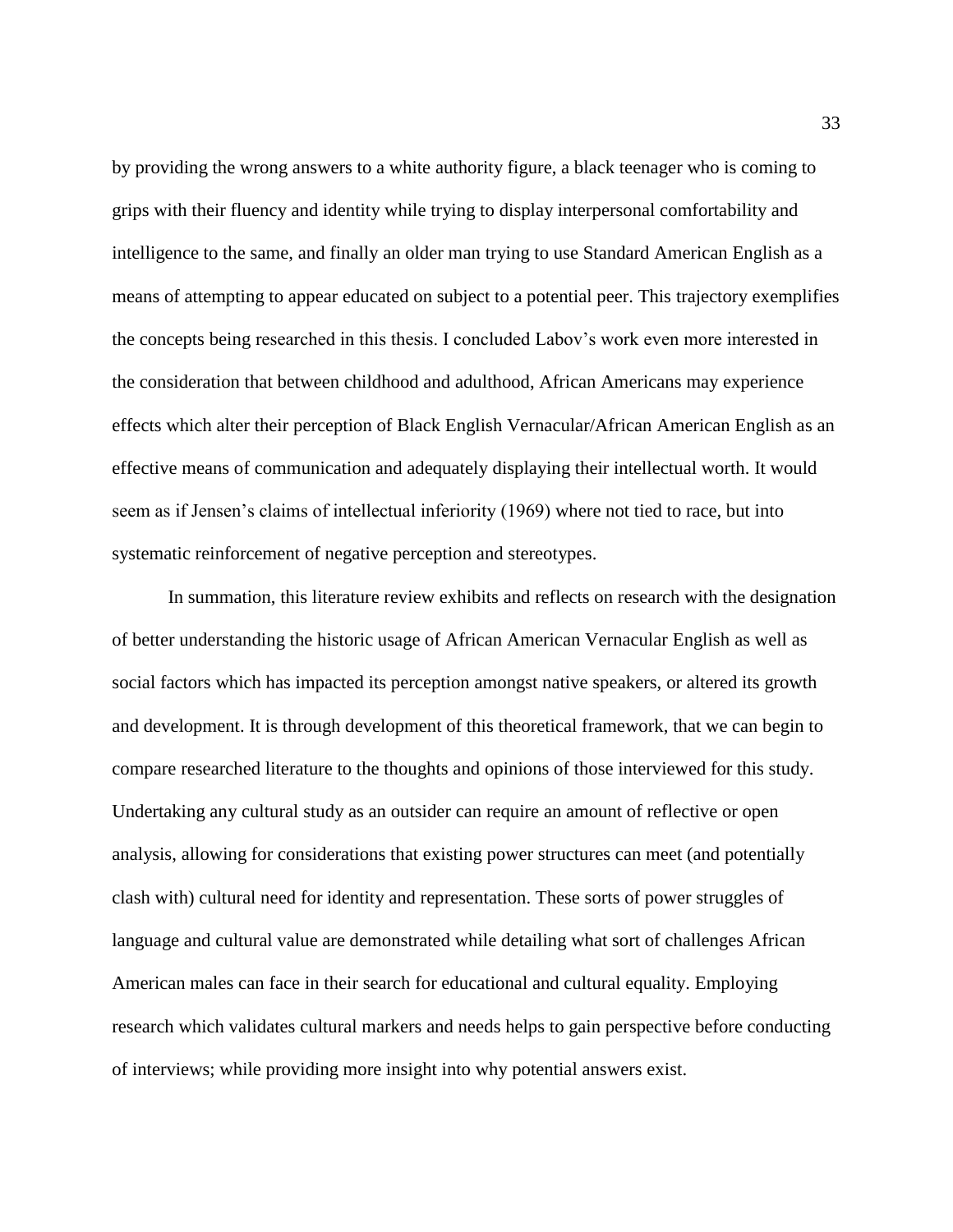Literature reviewed for this research document also further examines the impact perception of power can have on young black males as they age through puberty; and the challenges presented intentionally (or unintentionally) through a social system geared towards dominant culture. As a counter to this position, additional literature was reviewed which demonstrated the antithesis of this notion; by integrating AAVE into classroom, black students actually became more invested into coursework.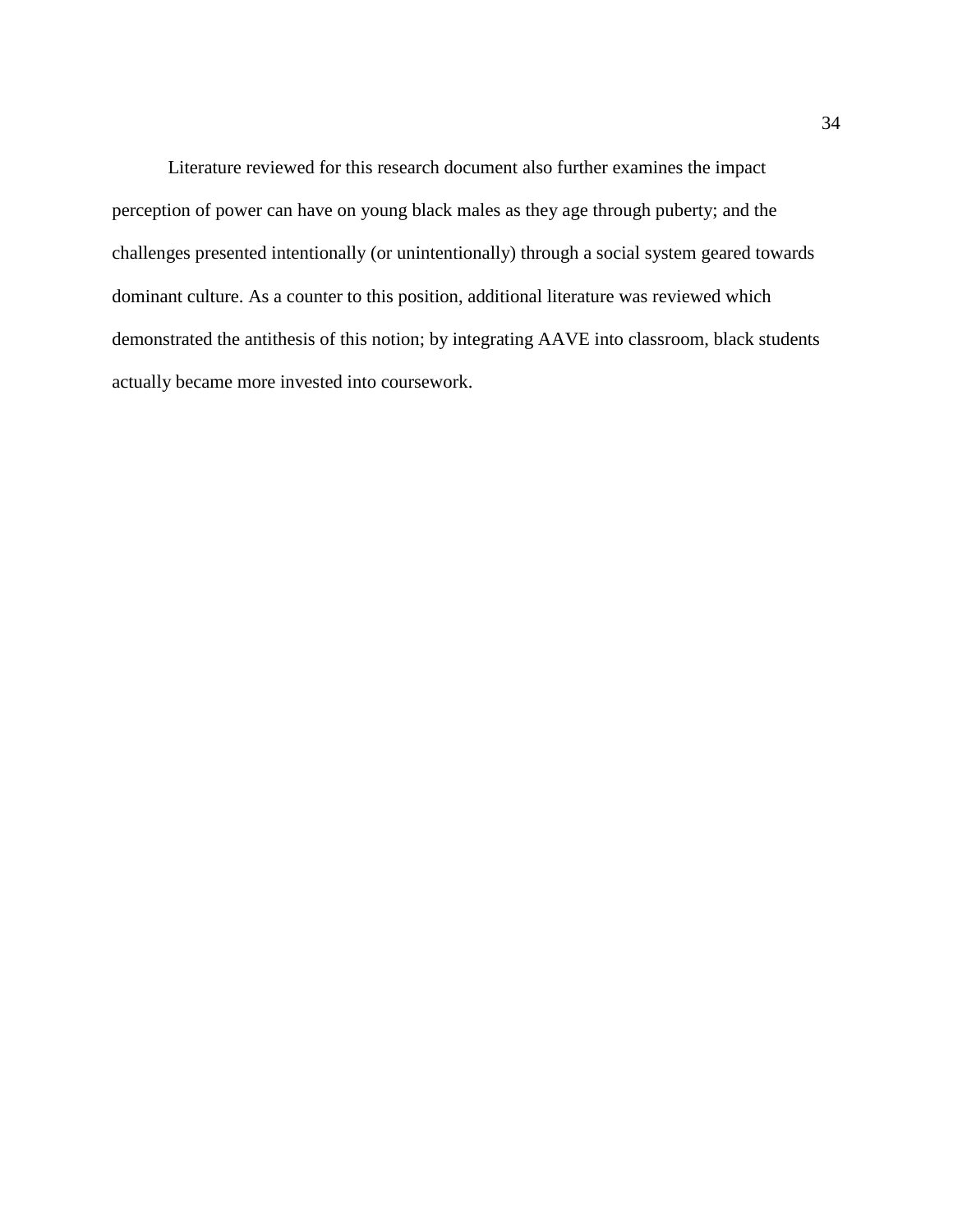#### **Chapter 3: Methodology**

#### **Participants**

Participants of this research will be comprised of African American males with a split within various age demographics. Target age demographic will consist African American males with ages ranging between the 20-32 and 32-55 demographic.

#### **Data Collection**

**Description of data collection instruments.** Data collection instruments will include audio recording devices (DAT Recorder) and audio/video recording devices. During interview sessions, the researcher will employ use of writing material for notetaking and timestamping in order to more easily recall specific information pertinent to the research study.

Subject interviews will be conducted using included Interview Structure Guide to maintain questions stay targeted toward specific domains of academic experience and language perception.

### **Procedures**

During the initial interview, subjects will be asked about their experiences with usage of African American English in both social and academic climates. Information will also be solicited from subjects in an attempt to identify when they began to notice differences between African American English and Standard American English, and what sort of support was provided to reinforce any implied negative perceptions regarding the usage of African American English. Audio information from interview sessions will be collected, interpreted and analyzed utilizing Spradley's outlined process of analyzing and uncovering potential domains and thematic connection (1979).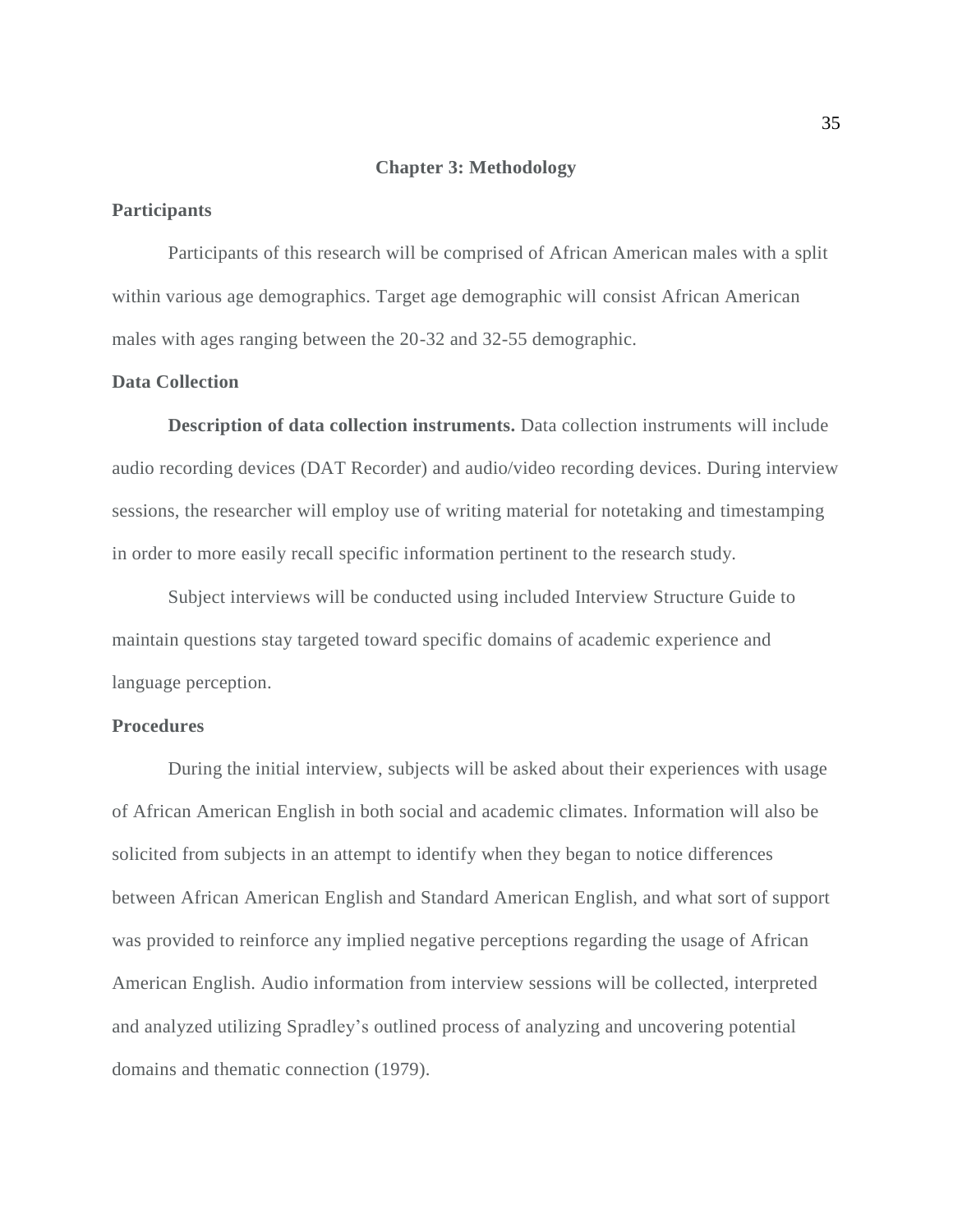## **Analysis Plan**

Collected data will be analyzed through interpretation of recorded responses while specifically attempting to identify connections, correlations, or potential themes between established (primary) domains centered on the educational experience, personal thoughts on standard American English, and personal thoughts on codeswitching between African American English and Standard American English. These individual domains will be further investigated through a line of questioning which focuses on specific occurrences of both language use and subject perception of said usage. Though these aforementioned domains serve as a structure for drawing of connected themes, both the interview and coding process will allow for potential uncovering of additional domain or thematic connections.

Revision was made in analysis coding to allow for categorization and classification of childhood background. This was done as through the interview process, an apparent theme emerged pertaining to the potential effects integration or segregation have on perception of codeswitching. Subjects were asked to describe their childhood dynamic including school system, socioeconomic environment, and diversity of their community. These discussions lead to the need of establishing whether interview subjects could be considered as coming from two very distinctly different upbringings.

Interviewees categorized as "Homogenous" are defined as those in which the subjects reported growing up in environments which were predominantly white, with limited engagement of varying socioeconomic climate. Simply put these subjects could be considered as developing within a more "affluent" structure, with limited experience to true cultural or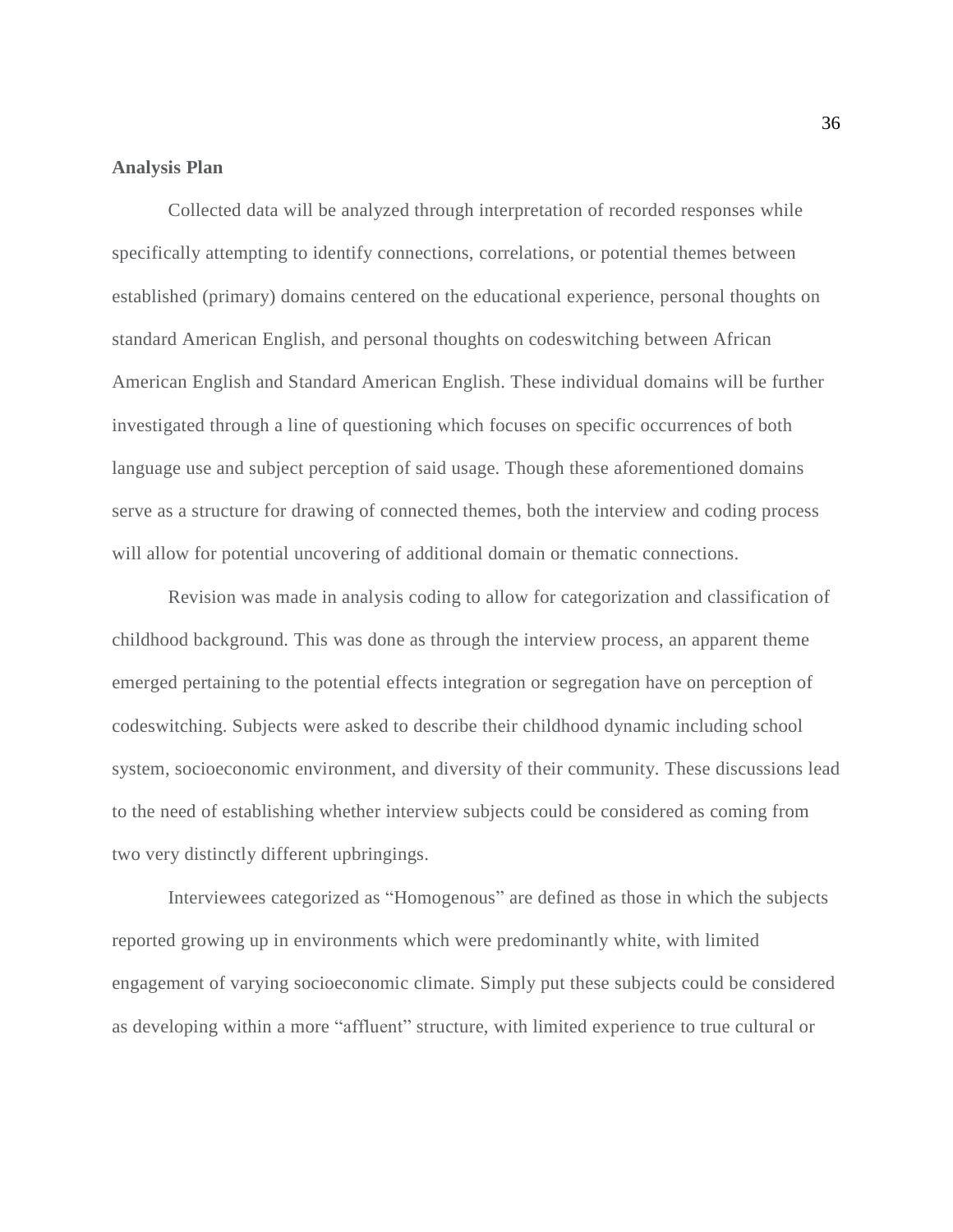economic diversity. They are considered "Homogenous", as their experiences relate directly back to the dominant culture as defined by Tatum (2017).

Classification terminology of "Diverse" is used to associate interview subjects with their recollections of childhood in a more diverse socioeconomic and cultural setting. This label is given to subjects who grew up attending public schools with a wide variety of cultures and races; those who's social constructs did not match the student-teacher dynamic of academia. All profile information of interviewed test subjects is detailed in the chart below.

# Table 1

| Subject        | Pseudonym     | Age | Job                             | Education       | Classification |
|----------------|---------------|-----|---------------------------------|-----------------|----------------|
|                | LaKeith       | 37  | <b>Real Estate Director</b>     | M.A.            | Homogenous     |
| 2              | Jermaine      | 25  | Sales Rep – Call Center (CC)    | B.A.            | Diverse        |
| 3              | Omari         | 28  | Market Development Rep-<br>(CC) | B.S.            | Homogenous     |
| $\overline{4}$ | Terry         | 33  | <b>Real Estate Agent</b>        | H.S.<br>Diploma | <b>Diverse</b> |
| 5              | Michael       | 35  | Sales $Rep - (CC)$              | B.A.            | Diverse        |
| 6              | Danny         | 42  | Owner – retail store            | M.B.A.          | Diverse        |
| 7              | <b>Steven</b> | 30  | Account Manager $-$ (CC)        | B.S.            | Homogenous     |
| 8              | David         | 27  | Market Development Rep-<br>(CC) | B.S.            | Diverse        |
| 9              | Forest        | 34  | Store clerk - retail            | H.S Diploma     | Diverse        |
| 10             | Patton        | 35  | Sales $Rep - (CC)$              | M.A.            | Homogenous     |

## *Subject Profile Chart*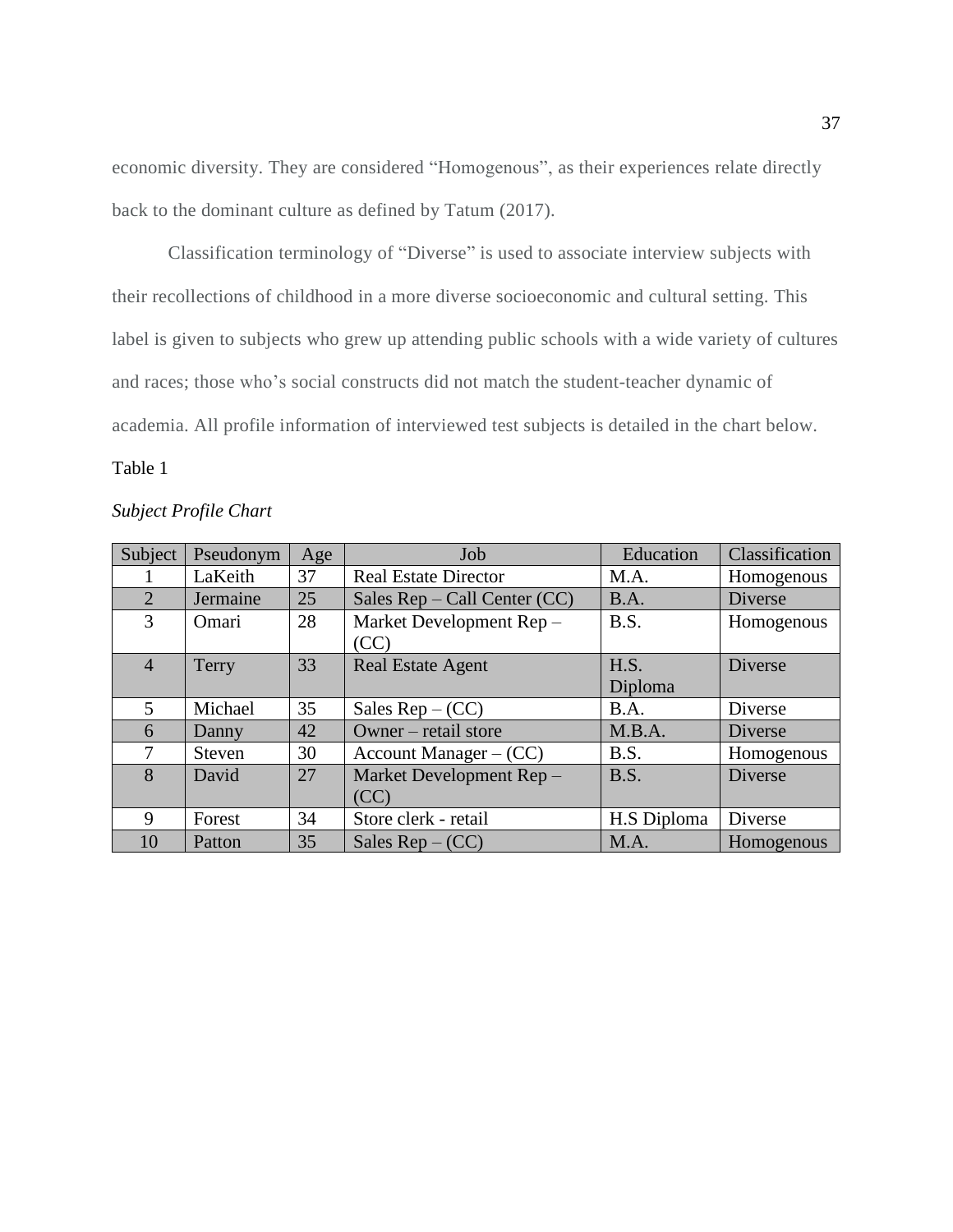## **Chapter 4: Results**

How do African-American males (professionals?) use "black voice" and "white voice" in their social, educational, and professional lives?

Out of the 10 subjects interviewed for this research, all elaborated upon thoughts of style and code switching by sharing experiences which referenced a varying need of inclusion of self or others in a variety of settings. These summaries, as well as specific quotes and highlights of interview sessions, provide insight into the African American male perspective regarding African American English Vernacular usage by both African Americans and White Americans in academic, professional, and social environments.







Similarities existed throughout all 10 of the interviewed research subjects in their opinion of the existence of switching between African American Vernacular English and Standard American English within their lives. All 10 subjects reported understanding there was a way in which black people speak which is different from the way white people speak and admitted to seeing no difference between specific terms of "white voice" or black voice", only recognizing a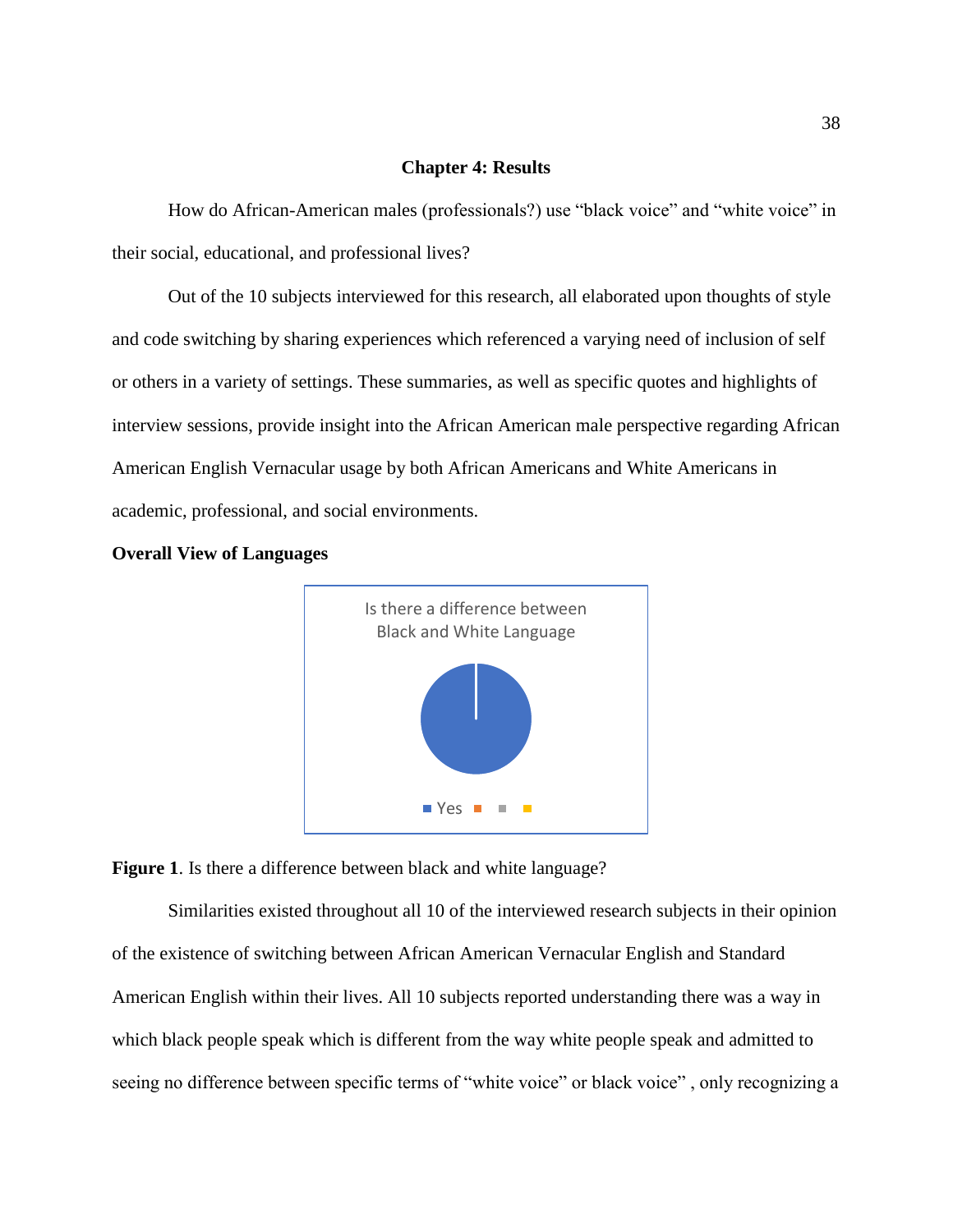difference between terms such as African American English Vernacular, Black English, Standard American English, and White English. To all subjects interviewed these terms were interchangeable as representation of the language but were not representative of the terms "black voice" or "white voice." The predominant theme amongst all interviewed was that black language included more a soulful (or relational) representation of language which connected to cultural value or experience; whereas white language was perceived as primarily as transactional, or for direction or specific communication such as completing a task. Amongst the 10, all associated Standard American English as a sort of Business Language which was either devoid of a need for cultural relevance, or had cultural relevance based on progressive needs of cultures who were attempting to assimilate. "Michael" (Subject #2) went on record as stating his belief that so many people study English to learn it for business, that Standard American English loses its cultural value (line 3).

1 "To me, I think there's a way white people speak, but it's just "Standard English", and

2 that is what is considered proper. That's why so many different countries have learn

3 "English" programs. It's about business and development to me, Standard English isn't 4 really about culture or history."



**Figure 2**. Dialect preference.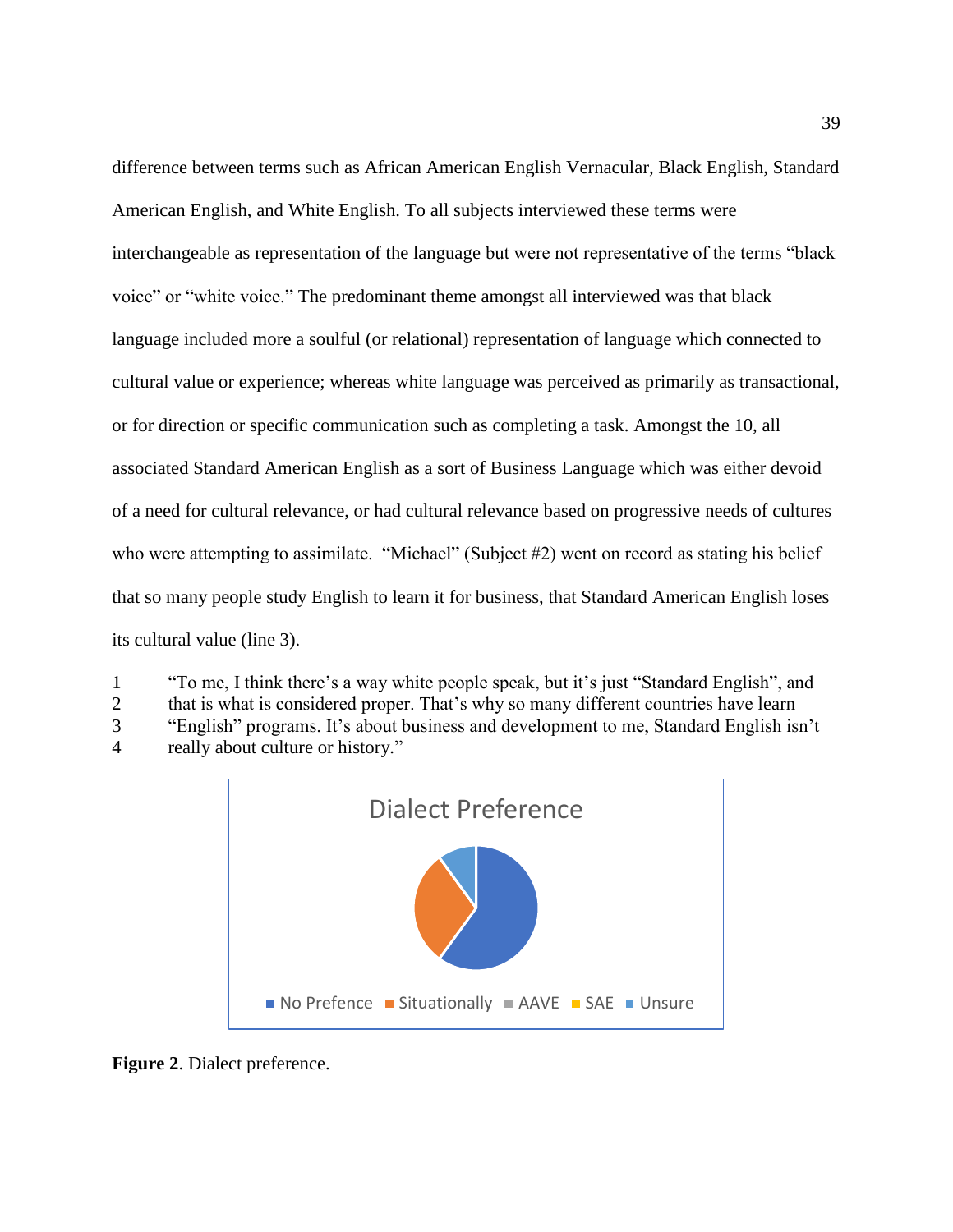Even those subjects who would state they themselves had no true preference in a style of language usage regardless of the scenario, or suggested they never considered that they spoke differently than anyone else regardless of race, all identified unique holistic traits of the two referenced languages and their identifiers.

5 *"I think that there is way African Americans talk in their day to day conversations, it*

6 *tends to be more inferences and culturally based meaning the references drawn are from* 

7 *cultural things that African Americans understand more and there isn't really a sound to*

8 *me." "LaKeith" (Subject #1)*

| <b>Social Setting</b> | <b>Professional Setting</b> |
|-----------------------|-----------------------------|
| Inauthentic           | Inappropriate               |
| Appropriating         | Condescending               |
| False                 | Unnecessary                 |

#### **White People Style Switching to AAVE**

**Figure 3**. Interviewed subjects (collective) responses to white people using AAVE.

One area in which all subjects reported opinion, regardless of setting, pertained to the use of AAVE by white people. Regardless of socioeconomic status, cultural community upbringing, or academic experience, all interviewed research subjects expressed opinions which spoke to the user's authenticity, thoughts of appropriation, or both.

The use of AAVE by white people in a business setting was described by subjects using terms such as "unnecessary", "fake", "unauthentic", or "condescending". One subject described a time in which a direct supervisor used AAVE as a method of "connecting" with African-American employees as a way to "relate" to them and inspire motivation. This interaction, outlined below left "Patton" (Subject #10), a successful call center sales representative, feeling disenfranchised with the supervisor and their own position in the company. These results were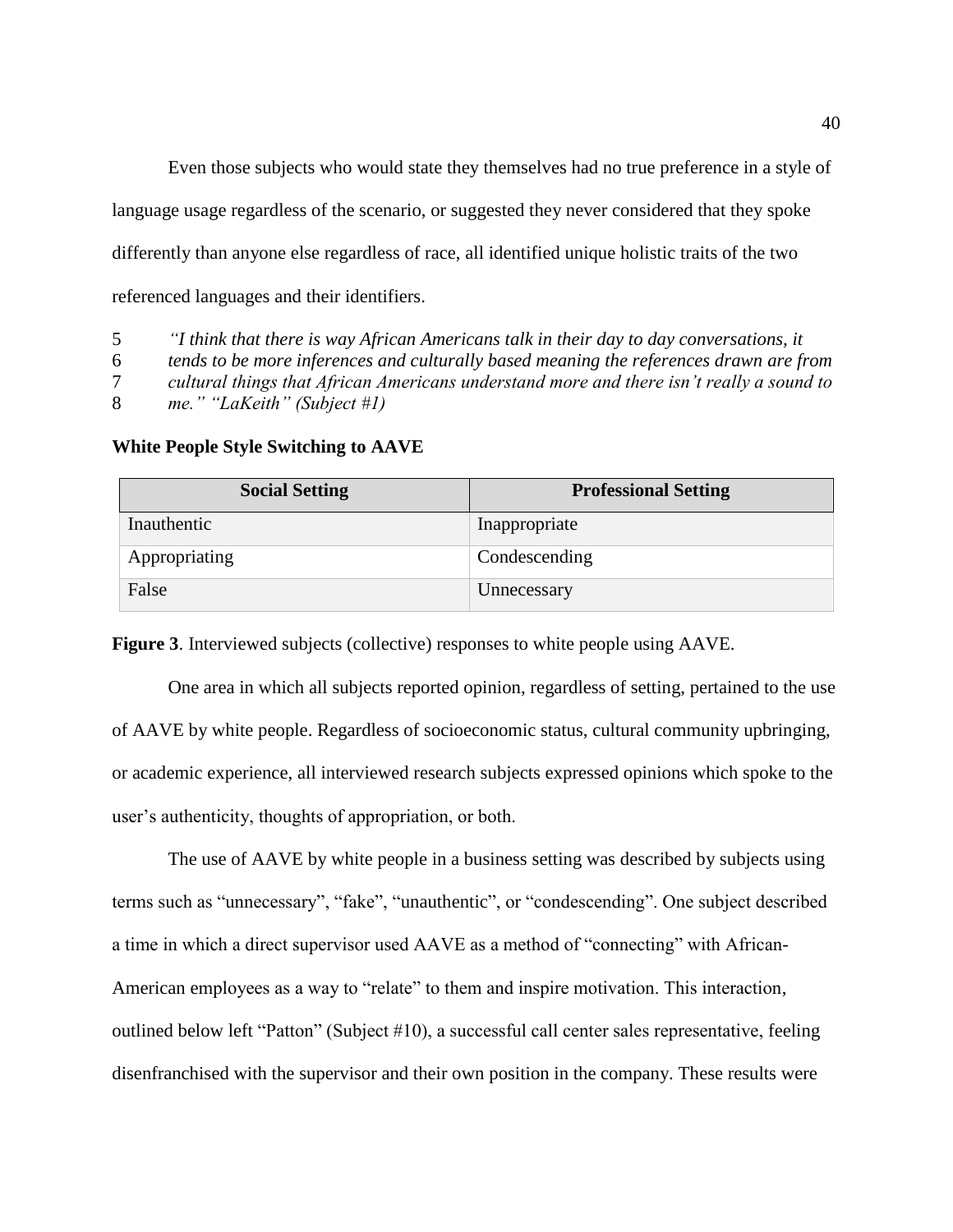echoed in the realm of academia. Of the 7 subjects who reported instances of white authority

figures using AAVE in academic environments, all expressed feelings of confusion or

disenfranchisement with the figure's attempt to connect on a personal level. These attempts were

generally viewed as unauthentic as the attempts seemed to appear from nowhere and were not

sustained long enough to build credibility or authenticity.

- 9 *Patton: "A good example would be like, once I closed this big deal and hit my monthly*
- *metrics. Now, keep in mind I'm the only black guy on my specific sales team. We having*
- *our monthly recap meeting, and boss is like (sarcastically imitates white voice): "Well*
- *(redacted), hit his number and so you know 'dat check is gone be ballin'!" I'm just sitting*
- *there like, man I don't even talk like that in the office (laughs). Here you are doing it in*
- *front of a bunch of white coworkers because I'm here. It's like unintentionally singling*
- *me out for being black when you celebrating that I'm good at my job? Like hey, he did it*
- *–and he's even BLACK!.. Then to everybody else, he be like (sarcastically imitates white*
- *voice) "Gentlemen, Great job hitting your monthly metrics."*
- *Interviewer: "How did that make you feel?"*
- *P: "I mean, for real?" C'mon (chuckles sarcastically) I spent enough time around white*
- *people growing up or my life to know when its real or fake. Shit like that is*
- *condescending, but you just deal with it. Whatever man, I'm still getting paid and he ain't*
- *mad about making money either, you know? So we good. It's just unnecessary."*

Further elaboration helped to better outline the majority of those interviewed and their

standpoint of theoretical restrictions or credit is given towards white people codeswitching.

"Patton" clarified his position further, when I asked whether he would have better received the

interaction with his boss in a different environment.

- "*No, I don't think so because I didn't know him like that. The first and longest standing*
- *instance I know of this guy is that he's a sales manager who grew up in a nice*
- *neighborhood with a nice college and stuff. You know? And that was supported with how*
- *he talked to me in general business sense. That's the archetype I have of the guy. So even*
- *if we're out getting a beer, I feel like I'm still expecting him to talk like his self, or at least*
- *what I know of who he is."*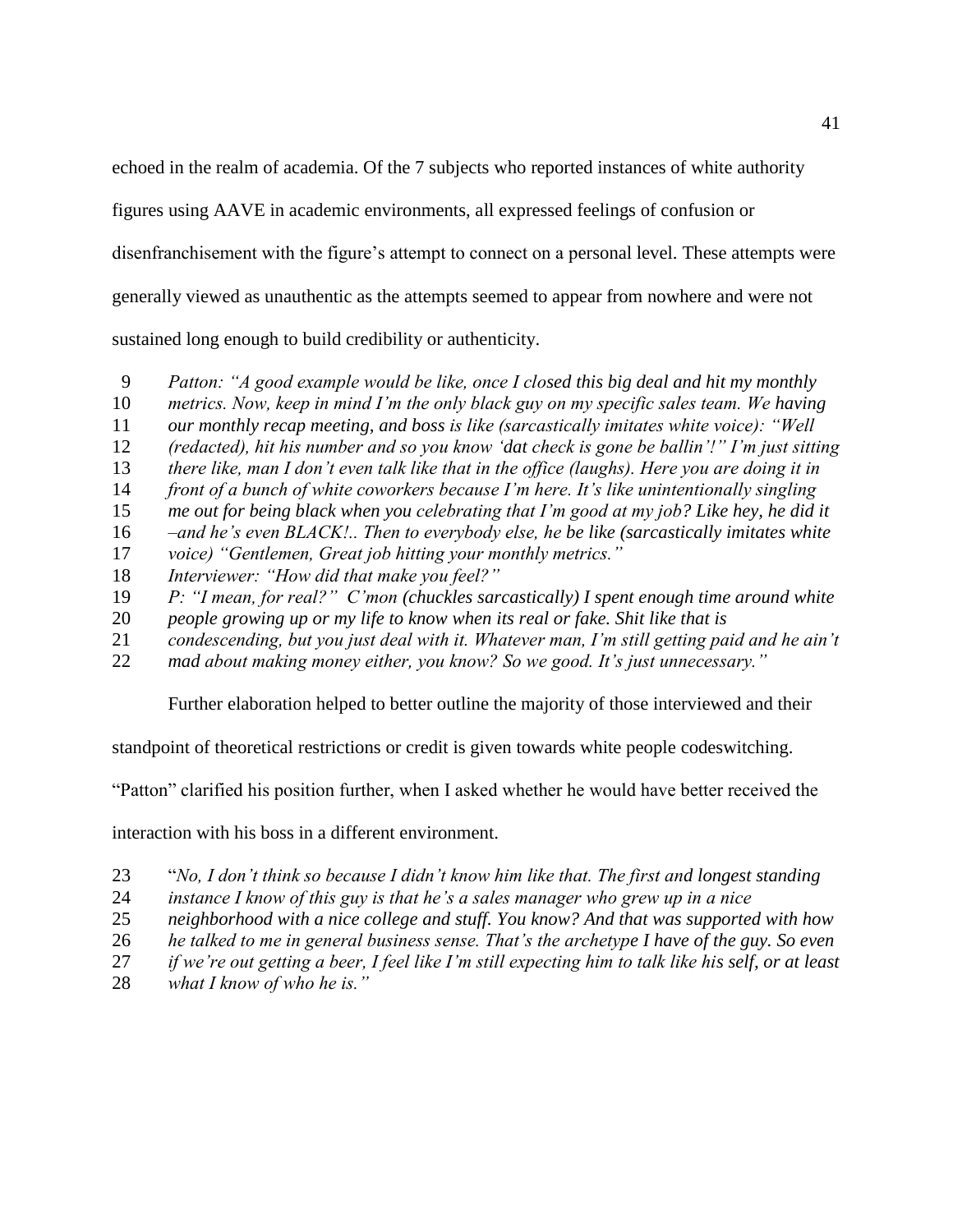The theme of authenticity was predominant in discussion regarding white people's usage

of AAVE in social settings. All 10 subjects interviewed noted the importance of speaker

authenticity. As one interviewee noted:

29 "*..black language can't be borrowed. If it is a dialect someone is going to use, it has to be*

30 *for a reason. Like they grew up with it, or they're a part of an authentic black community*

31 *who uses it. Like if you got a lot of black friends, you start speaking like them over time,*

32 *you don't just show up spitting slang."* "Lakeith" (Subject #1).

Even those subjects who professed to have grown up in a white community echoed this

sentiment; referencing the importance of authenticity in the white use of AAVE and its ability to

connect in a deeper way within a social group.

33 *"I'd like to think people speak how they are going to speak, because that's what I do or*

34 *how I handle communication. But honestly, it's easy to identify those who are getting out*

35 *of their comfort zone with their words. I never got it, man. Are you trying to fool me? Are*

36 *you not comfortable with yourself or just not comfortable around me and my people?* 

37 *Why you tryin' so hard?" "Omari" (Subject #3).*

Interestingly, a common theme on the idea of white people using AAVE also emerged

from interviews of those classified as growing up in diverse cultural settings while experiencing a sense of being "told" the right way to speak was not to use AAVE. This sentiment was expressed succinctly by "Forest" in a statement in which he wondered why white people would try to use AAVE in any environment, especially if it were not authentic. This line of questioning was supported by experiences with white educators which perpetuated the notion of Standard American English as the most accurate and appropriate form of communication. His statements, which are further elaborated on in the Discussion section, reflect the statements of Delpit (1988) which summarize the tenants of power in pedagogy, acknowledging that whereas whites are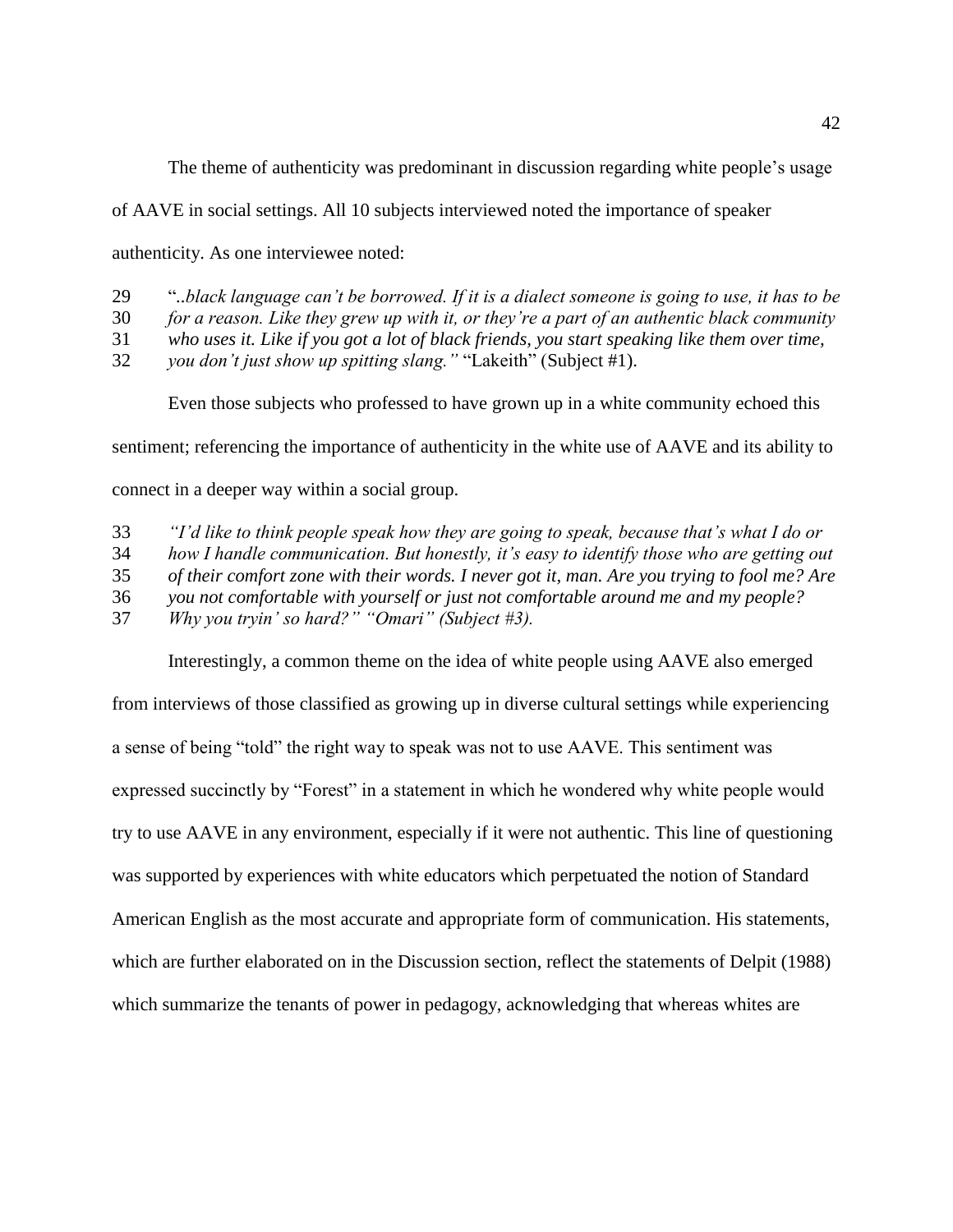most commonly in charge of academic decisions, materials, and direction; thus, the race retains most general power over multicultural students entering the educational system.

## **Language in Social Areas**

Several similarities existed in the response of interviewed research subjects in the realm of using AAVE and SAE within social settings. Seven of the 10 subjects reported finding the use of AAVE within a social environment comprised of other African Americans to be substantially more enriching. Those interviewed used terms such as "honest", "authentic", and "real" in describing the use of AAVE with other African-Americans. This is demonstrated and exemplified especially in interviews with "David" (Subject #8) and "Jermaine" when discussing experiences of using different codes in social settings.

38 *"Honestly, I can't say I notice any sort of codeswitch or whatever when I'm in a social*  39 *setting. For real I think it just happens when I'm around friends or family.. my "people"*

40 *you know.. Not even just "my black people", but like people who been knowing me for a* 

41 *while. Like it feels "real" so to speak.. I don't know. Maybe that's the point of what you*

- 42 *getting at? Like, I don't feel anyway about it, but I do feel certain ways or notice when I*
- 43 *feel like I have to talk white or proper at work or in public." "David" (Subject #8)*

 *"It's kinda like what I said about when you callin' someone for work and you get comfortable and don't have to be all proper. Sometimes it's good to just take it out and put the thought of having to speak a certain way, or even be aware of it, and just put it on the shelf, you know? Like decompress or just be authentic in where I'm at. Out with my homies catchin a game, or even just home with my fam, you know? It's like, real time, but I don't think I'm even aware of it at the time, like.. I don't think about it, but being asked that question, yeah man, I probably appreciate it more than I really think about."*  "*Jermaine" (Subject #2)*

Two of the remaining subjects suggested they felt no difference in their use of language and could not report on known code or style switching. This information will be referenced further in the discussion section; as it is of interest to note these reporting subjects were also those who reported being from communities classified as "Homogenous" (predominantly white).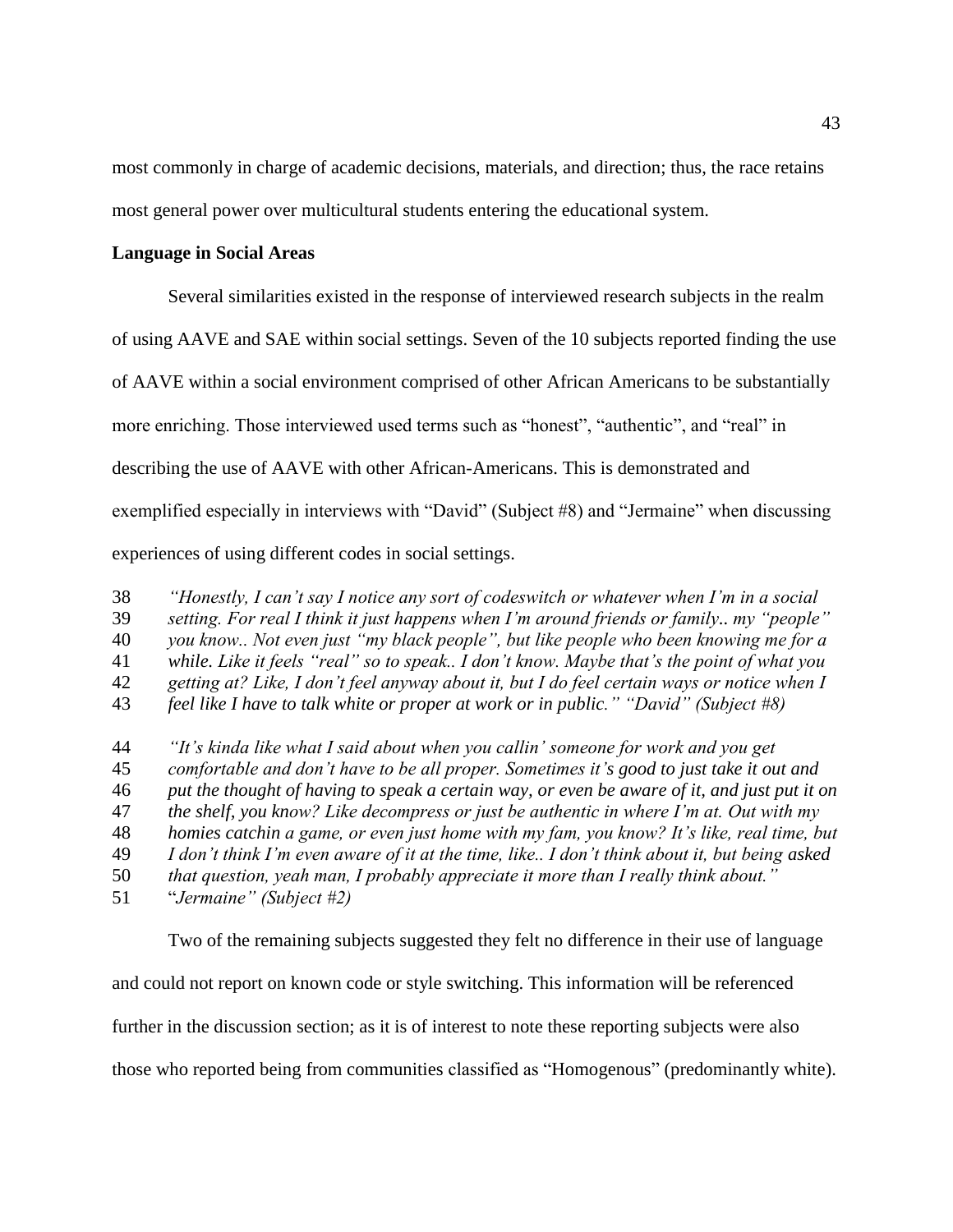Interestingly, these thoughts felt more on par with considerations of Wentworth and Patterson (2001) who, in summary, suggested the subjects of their study admitted to enduring similar struggles, but were unable to see subtle benefits they were afforded over their counterparts due to socioeconomic and racial influence. This concept will be elaborated on more completely in the discussion section; but succinctly explained here, the indications of feeling relatively oblivious can point to a lack of awareness of the various power or entitlement provided by growing up in a pre-dominantly white community.

The remaining outlier reported a direct need of confirming the social dialect used before fully contributing to conversations. Summarizing this statement, the subject found it best to gauge a social group before contributing, unless it was a pre-existing or familiar social circle. This subject, "Steven" (subject #7) was also from a community classified for this research as "Homogenous".

 *"I know I said oh well language is just language and its about being able to be communicate with people; but if I'm being honest 'witchya I guess I do at least analyze the room when I'm somewhere new or with new people. Like, more if it's black people I'll let them talk first.. But I guess the way I view that is that we speak different to different groups, right. Teachers talk different to students, friends talk different to coworkers. People watch their words in front of new people. (pause) I'm saying I ain't gonna walk in and be all like 'sup nigga' whaz good, you know? But if I'm with my friends, cuttin' up or whatever, then yeah, that filter comes off because it's all love." "Steven" (subject #7)*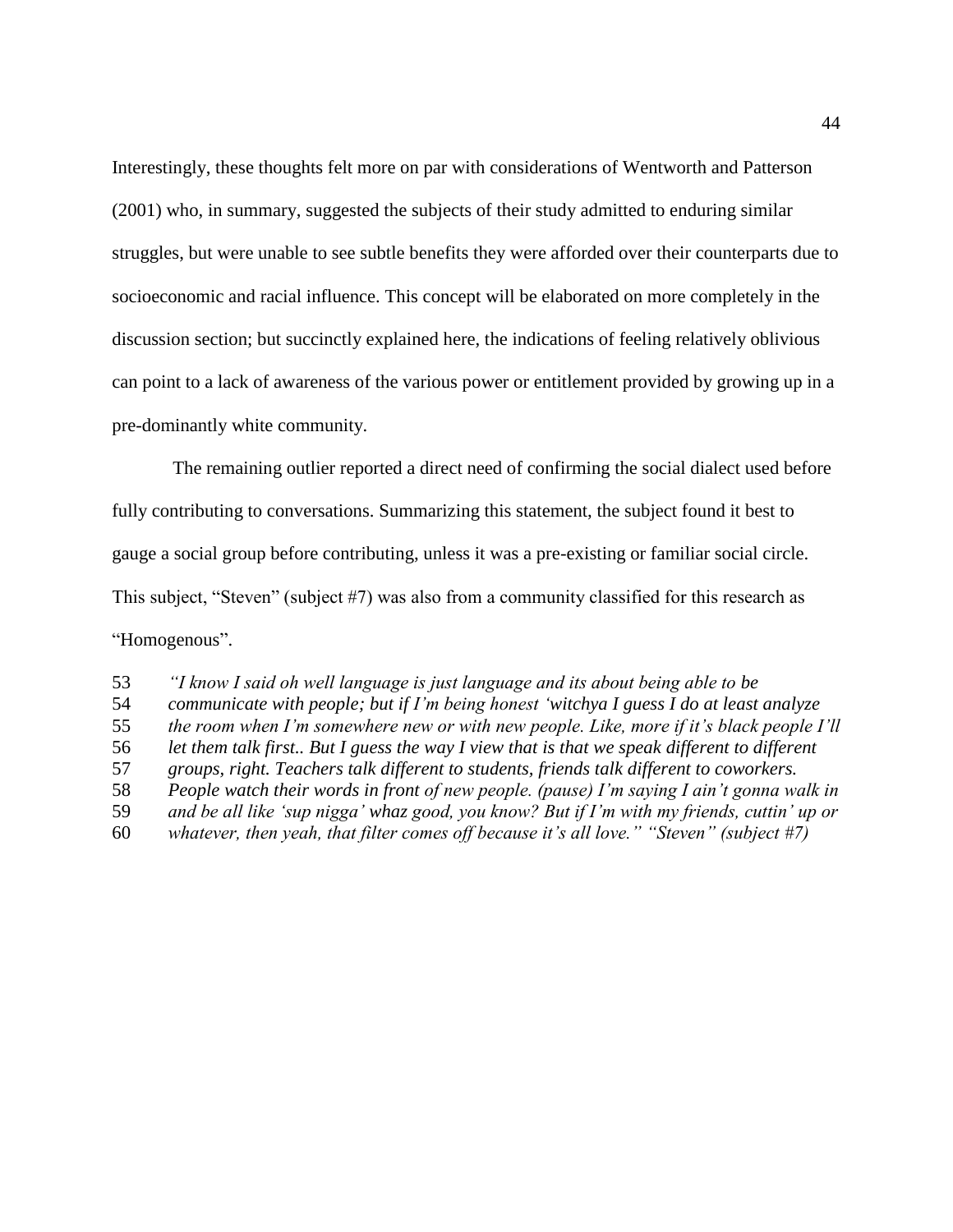## **Language in Academia**

| Diverse                                 | Homogenous             |  |
|-----------------------------------------|------------------------|--|
| Proper                                  | Correctly              |  |
| Like a white person                     | Like an adult          |  |
| Right way to speak to authority figures | Polite                 |  |
| Prove I'm smart                         | Just the way you speak |  |

**Figure 4**. Traits and phrases describing language correctness.

Differentiation of opinion occurred primarily through the connection of socioeconomic background in childhood upbringing and experience in academia. Four of the subjects who took part in the research project did not recognize their answers as making a conscious choice to code or style switch. These same subjects directly identified as growing up in predominantly white upper-class communities (Homogenous), and thus never admitting to knowing a difference between "black voice" and "white voice" through their upbringing or in academia. Summation of their thoughts could be considered as "never having thought of making a decision to switch the way they spoke in various surroundings". Despite this theme and corresponding statements, all four of the interviewed subjects hailing from pre-dominantly white (Homogenous) communities used the statement "knew there was a right way to talk." This notion was thematically consistent with the thoughts of the six remaining subjects which reported growing up in mixed or black communities of varying socioeconomic status; however, it did so with less reported conflict and confrontation. In attempting to unpack more of "the right way to talk" from subjects of the "Homogenous" classification, I was able to uncover that many of these thoughts or stories were geared towards thoughts on manners or politeness, not actual grammatical rules or vernacular usage. Examples of these scenarios are expressed in the interview highlights below.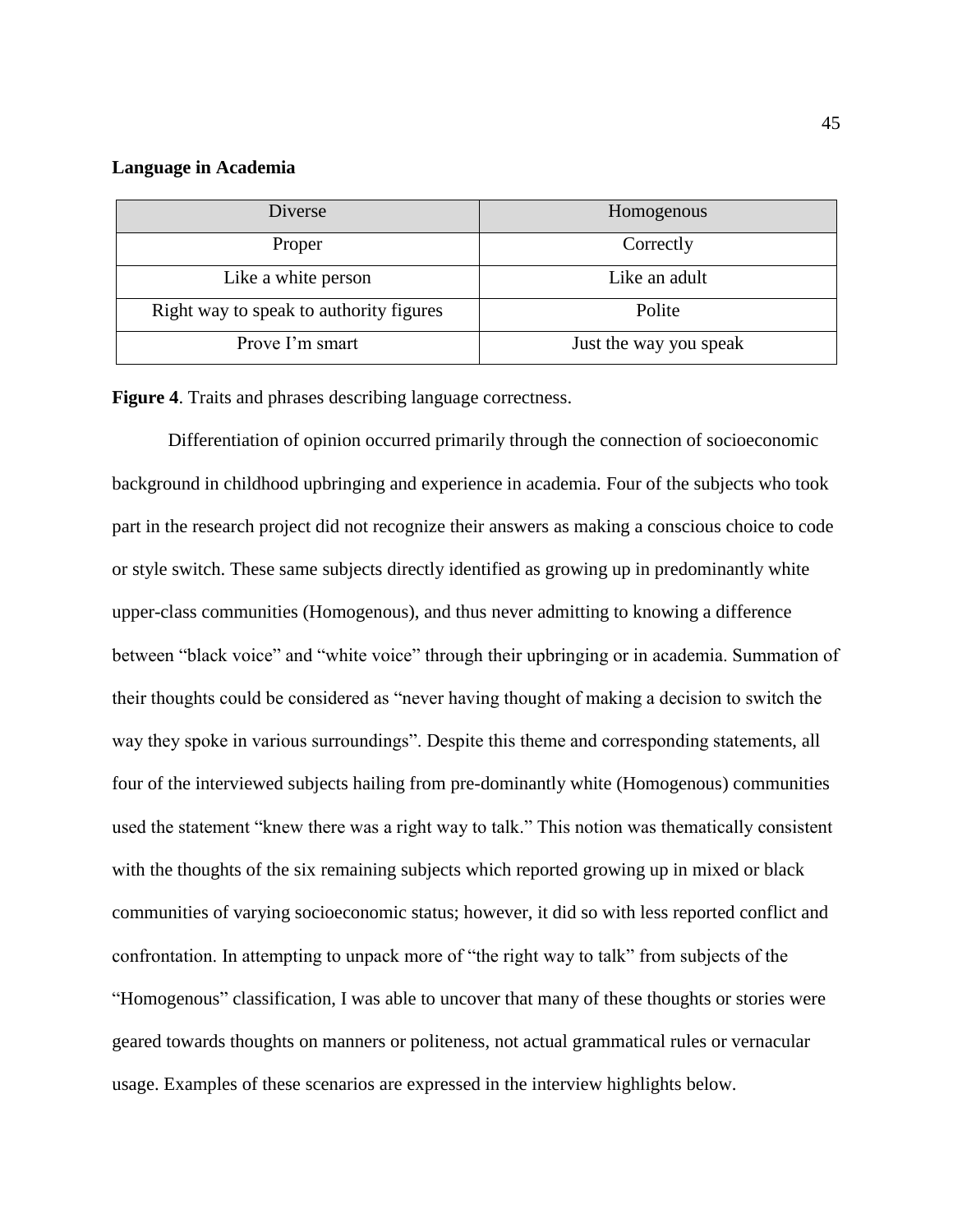61 *Lakieth: "I wouldn't say I had to consciously think about it or anything like that, like*

62 *jumping into speaking proper or not because things were always "proper", you know? I* 

- 63 *learned how to speak just like, the same way any other kids did in my classes."*
- 64 *Interviewer: "but to clarify, they were predominantly white, correct?"*
- 65 *L: "Oh yeah, I mean like I said, I grew up in the suburbs… One of maybe 3 black*
- 66 *families in my school… So you just talked the way people talked, and knew better than*
- 67 *speaking any different."*
- 68 *I: "Well, I'd like to expand on that. Can you elaborate on "knew better"? Knew better*  69 *than what?"*

*L: "I mean, yeah I would talk with other kids and talk like kids talk, but I wasn't out there cursing in front of teachers, or not saying please and thank you, or using "Ms. or Mr. or Principal".. stuff like that."*

*I: "So when you use a phrase like "I knew better", you're referring more towards a use of politeness?*

*L: "For sure, that'd probably be a good way to put it, yeah. Like, all people say please and thank you, don't matter if you're a black kid or a white kid."*

The remaining 6 subjects interviewed all reported scenarios in which a conscious effort

was made to "speak correctly" throughout their childhood and experiences in academia.

However, unlike those from the Homogenous classification, interview subjects from "Diverse"

classification shared stories focusing more towards speaking or sounding like a white person.

These subjects, from less affluent areas, all attended public schools of large diverse student

bodies. Classification or categorization of this group would be considered "Diverse" based on

explained methodology, as they faced a much larger and diverse intercultural and socioeconomic

environment.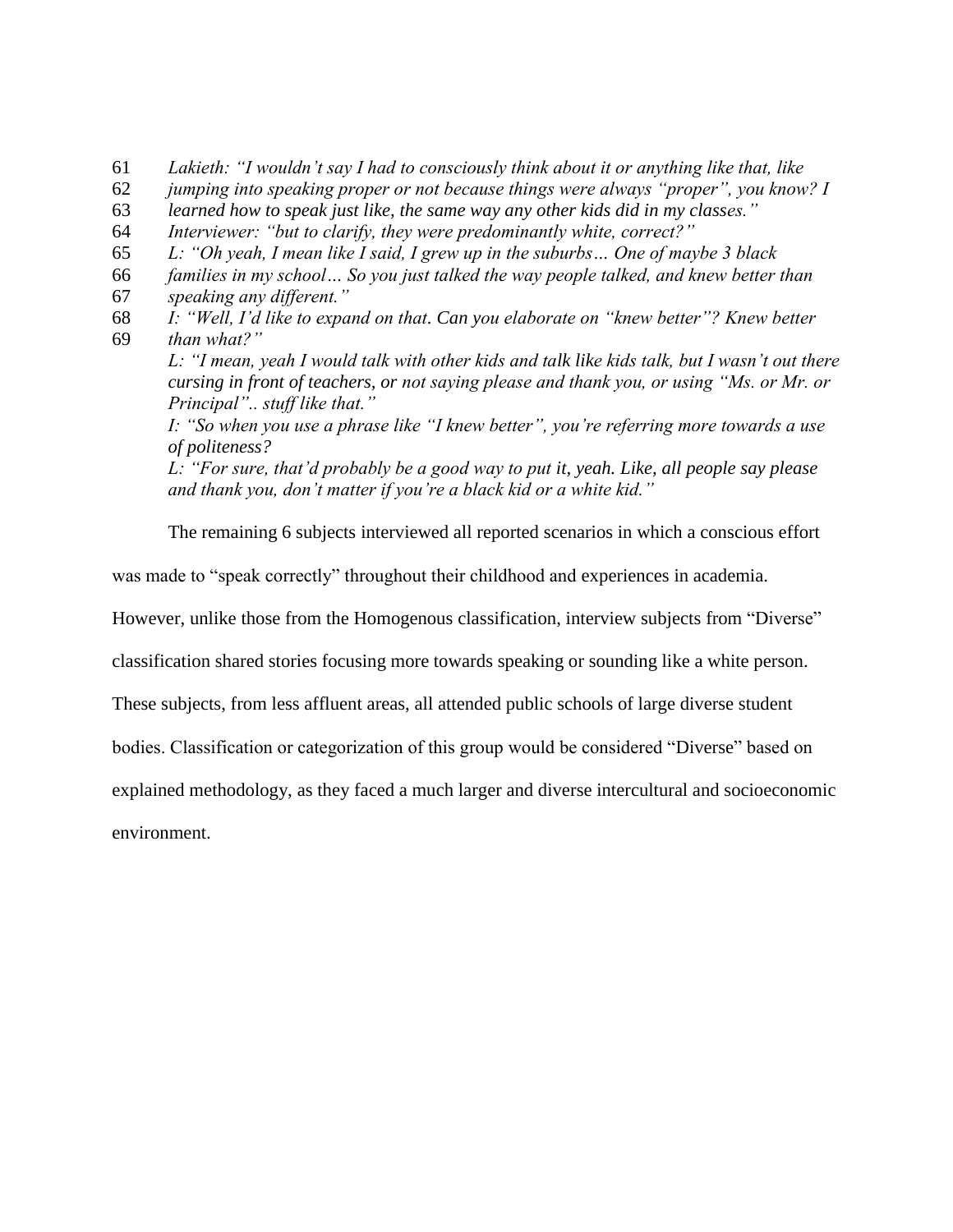



Not considering extent of academic accomplishment for these 6 subjects from "Diverse" grouping, all shared a belief there was in fact a "right way to speak" due to instances including interaction with adults and authority figures specifically "white" authority figures such as teachers, coaches, police officers, and mentors. This sentiment is elaborated in the discussion below with "Forest" (Subject #9).

- 77 *Forest: "Man there was this one time, and I don't even know why it sticks with me so*
- 78 *long, you know? I just remember havin' this teacher in like middle school 7th -8 th grade*
- 79 *something like that, … and I don't even remember how it got on or what not, but it was*
- 80 *about saying 'ain't got none."*
- 81 *Interviewer: "Like a double negative?"*
- 82 *F: "Yep, we were in class and it was like one of the first days, I had never even had the*
- 83 *guy before. I just heard "Oh that ole white guy, (redacted) he an asshole" and blah blah* 84 *blah."*
- 85 *I: "I don't mean to jump in here, because I definitely want to hear this sorry, but out of*
- 86 *curiosity who was calling (redacted) an asshole? Like, other kids in your class? Other*
- 87 *black kids? White kids?"*
- 88 *F: "I mean, most of my talk was within my social group, so it was us black kids. Unless*
- 89 *you could ball. He was a coach and the joke was like "Yo, (redacted) think the only good*
- 90 *little nigga is one with a jump shot. Which looking back was dumb, we we're like 12 or*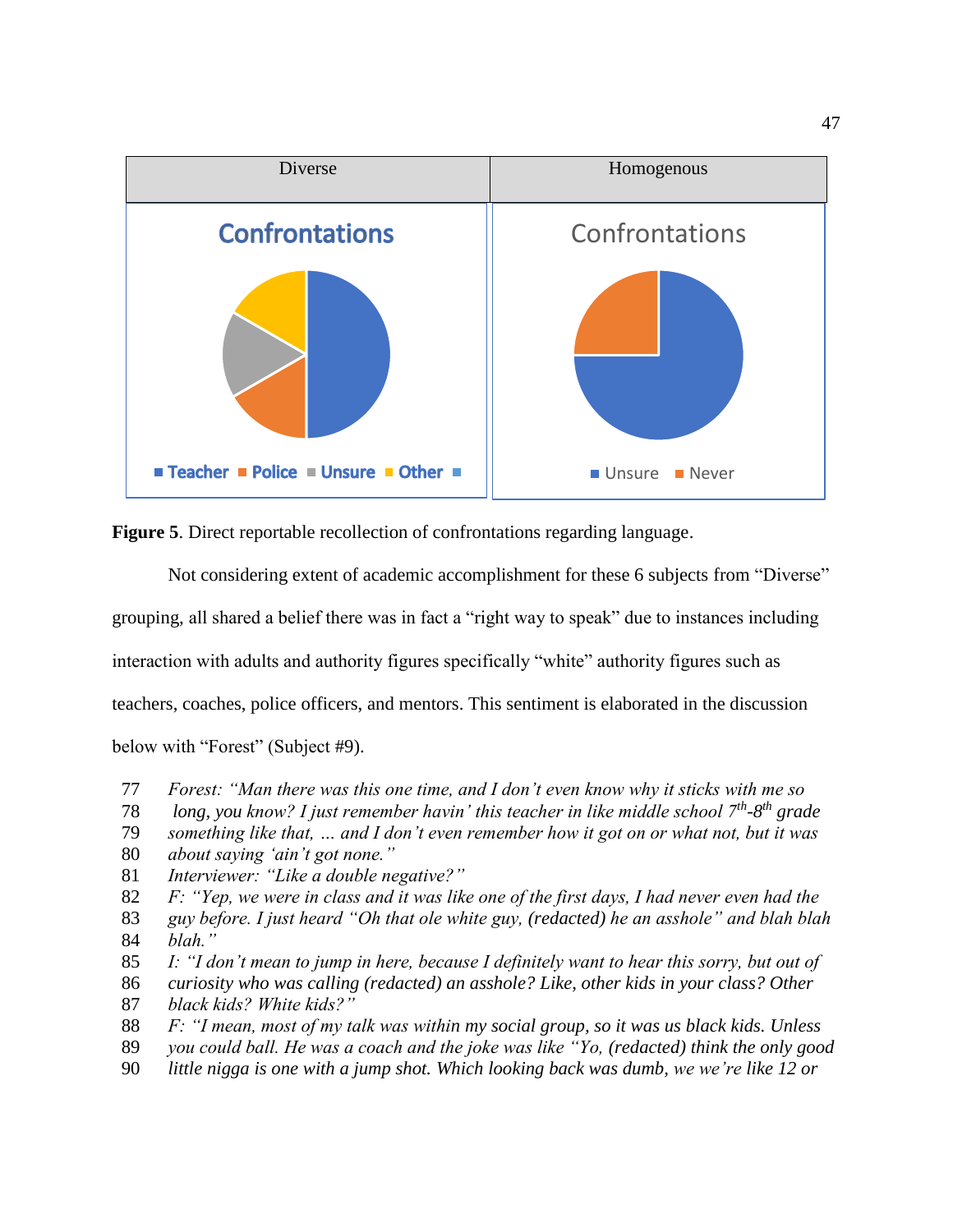- 91 *something?"*
- *I: "got it got it, okay, so back to this double negative thing."*
- *F: "Right, right, so I think I answered a question about topics for this project. He asked*
- *me direct and said: I ain't got no idea. He just straight clowned on me for what felt like*
- 95 *forever. He's like up there, in front of the class being all like "If you AIN'T got NO idea,*
- 96 *then you OBVIOUSLY got SOME ideas; so let's hear 'em. And all the class is like,*
- *snickering and shit, but he just went on and on with it like he wanted to embarrass me.*
- 98 *Then I'm like, trying to bring it back and was like "I be trying" and he just chuckled like*
- *it was a joke. Over emphasizing the use of "be" like, saying "Well if you ain't got no*
- *ideas, you best "BE" starting to find one."*
- *I: "Were you embarrassed?"*
- *F: "Was that the point?"*
- *I: "No, I'm sorry, let me rephrase. If you could go back to that moment and try to*
- *remember the thoughts or feelings of it, for YOU as a kid. How you would describe it or what words would you use?"*
- *F: "Small, stupid.. Yeah, that's how I'd put it. Like he wasn't going to teach TO me he*
- *wanted to teach ABOVE me, cause like in that moment, that's where the other kids were.*
- *Now that I'm older and past it, it's like, I was just talking. I wasn't trying to be hard or*
- *anything. That's just how I talk."*
- *I: To who? Parents? Other kids?*
- *F: Really at that point, anyone probably. I mean talking to my mom or on the bus, with*
- *my friends playing video games or what not. It always felt like that was fine and not like*
- *people didn't know what I was saying. Maybe that's why I remember it, because it was*
- *like the first time I was told, like, straight up by a teacher or anybody - "yo the way you*
- *talk is fucked up."*

Some of the subjects reported direct confrontation as a defining moment in which

conscious thought was put into employing Standard American English, whereas others

mentioned declining grades and threats of being withheld from social programs such as school

sponsored sports and academic programs. These sentiments and experiences matched almost

directly those scenarios Gilmore (1985) discussed of students being withheld from social

programs partially due to their linguistic performance and which English style they

demonstrated.

These discussions and themes also directly cross-referenced scenarios and research

discussed by both Kohl (1994) and Fordham (1999) which highlighted students making a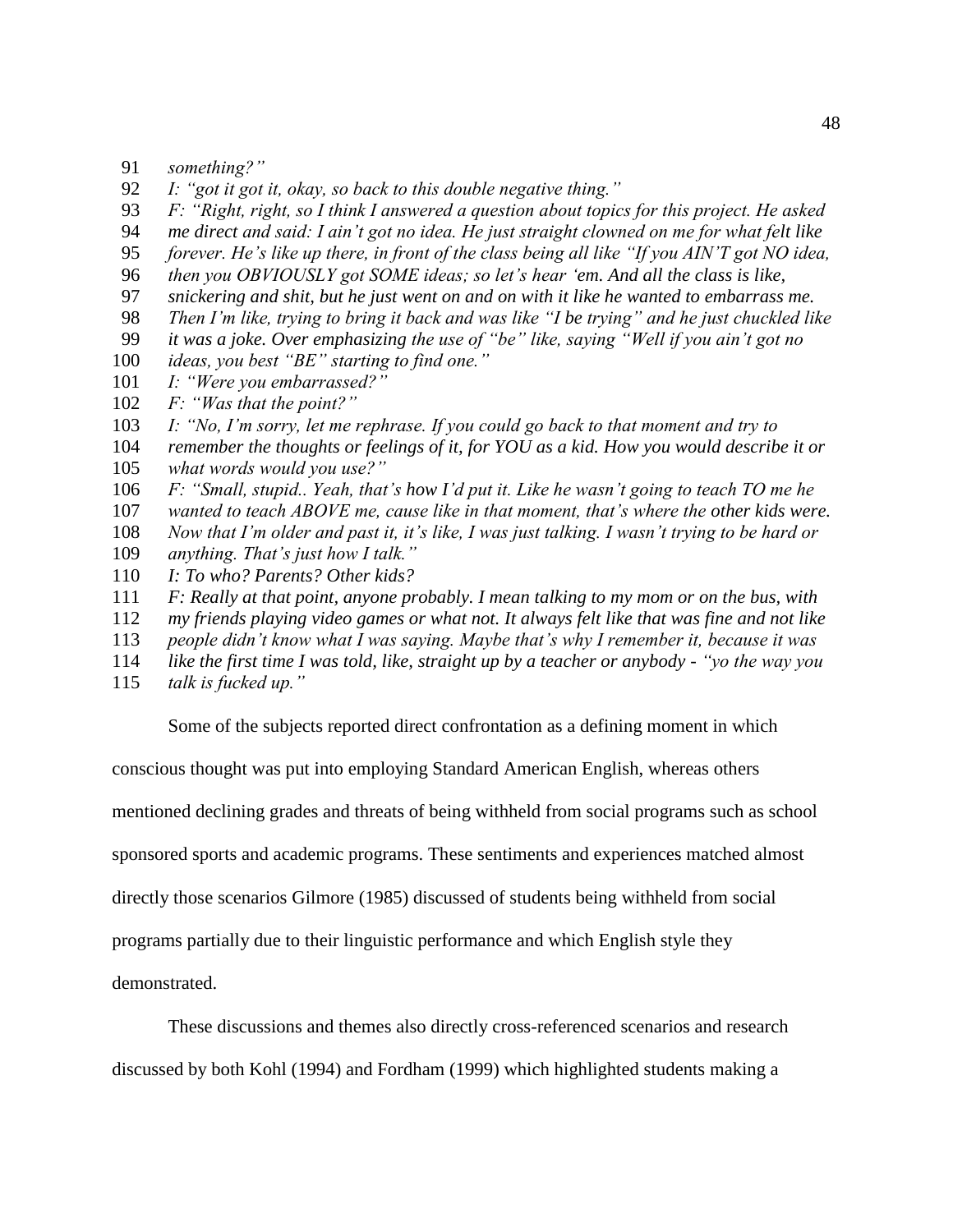conscious effort to not learn because of interactions with instructors and explained how students could be withheld from academic or social benefit due to their language usage. This sort of scenario "Forest" explained is also validated several times in Tatum (2017) through her discussion of subordination versus domination, as well as the notion "When feelings, rational or irrational are invalidated, most people disengage" (p. 59). "Forest" explains the overall perception of the teacher in question within his peer group and would go on to express disengaging after this incident.

 *"I prolly didn't wanna learn from him, because he didn't wanna to teach me. I mean, I was a kid, know what I mean? I prolly shut down in his classes more than I shoulda, but it wasn't like I was a no good student or what not. I made it through and did what I had to.. That kinda became my deal I guess. If I met a white teacher or something that was 'hard' or I heard they didn't like blacks, I just shut up, tried to speak like they spoke, and did my work, you know. Yessir Nossir, but it got me through. I just became second nature, like, it's easier to just accept they is how you heard, and stay protected from any negativity by just talking 'proper' as they want you to.. I got my diploma, I got a couple jobs. I'm making ends for me and my life." – "Forest" (Subject #9)*

The more Forest explained his side of the interaction and the lasting effects it had; it became more and more apparent that these scenarios were infrequent because, in Forest's mind, they had to be. When in the presence of those he considered authority figures with a stereotype of being racist (confirmed or supposed), Forest focused on speaking less, and using what he thought "they" would consider proper English (SAE). In doing so, this created less conflict and made him feel safer, like less of a target for racism, in his school. Literature as far back as Delpit (1988) describes this scenario in talking of power structures and views. Directly related here, we see one of her tenants of power in play which summarizes that those without power can identify who controls it, much more than those who actually DO have the power (p. 283).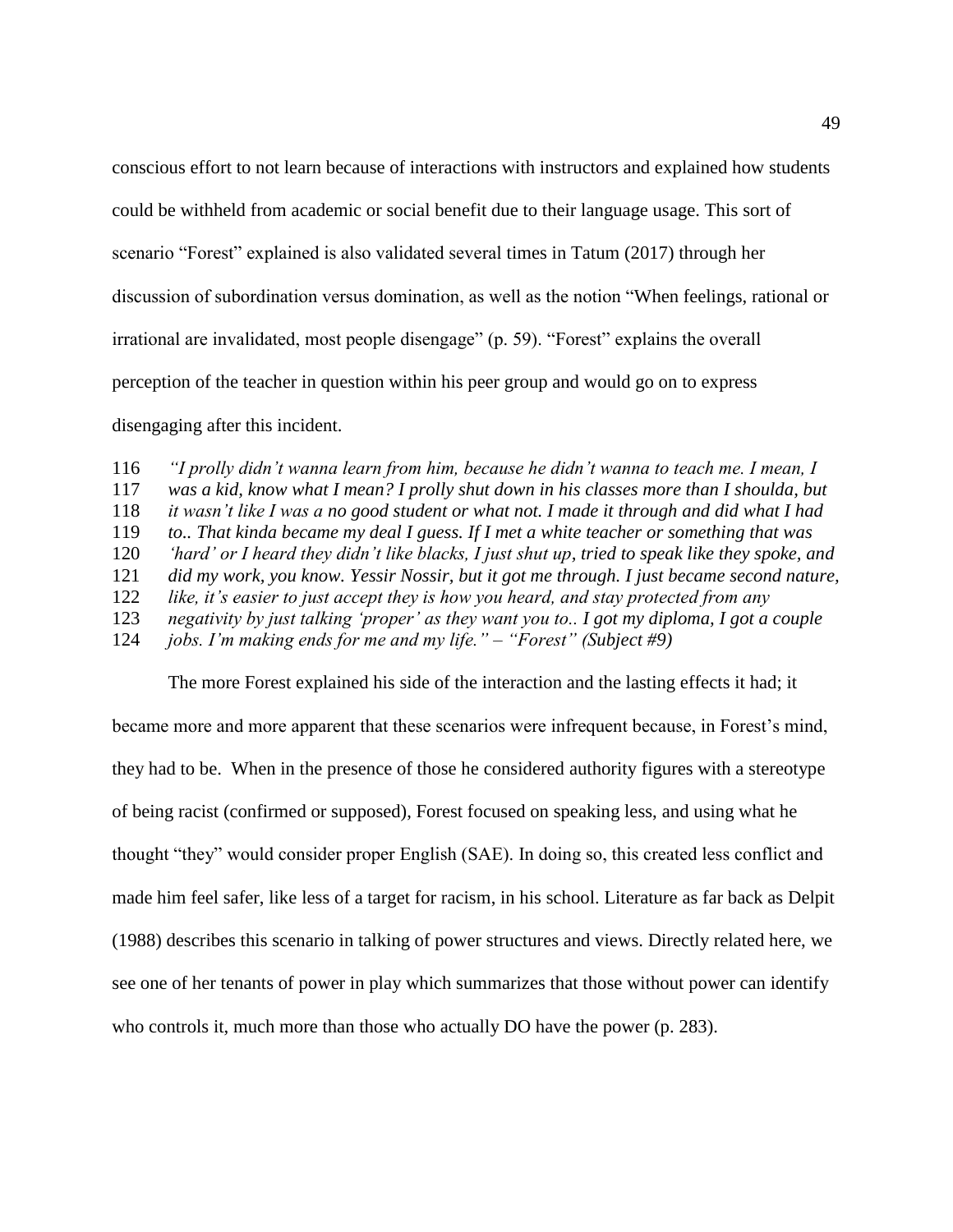The interesting parallel, which will be expounded on in the discussion section, is that all

10 of the subjects interviewed expressed agreement of both thoughts of a "right way to talk" and

noted differences between AAVE and SAE; yet all who identified as being from "white"

communities claimed to not see a difference in the way they spoke regardless of setting while

considering the "right way" to be relating only to politeness and etiquette. A topic that was

elaborated on by "Steven" (Subject #7), who was also from predominantly white (Homogenous)

classification.

- *Steven: "I can't remember a specific situation where I like, felt that I was in trouble for*
- *talking black or using African English; but I mean, I was kinda coached that way. Like, I*
- *played sports and had a coach who would always tell me "it's more important that*
- *people see the athlete and the student, not the color you tryna be," and I never really*
- *thought that meant "don't talk black" but like, parts of that were about how you talked to*

*people.. teammates, coaches, other team… you know?"*

- *Interviewer: "Interesting, was he a black guy or a white guy?"*
- *Steven: "He was black. From the same community too if I remember right."*
- *I: Looking back now, as an adult, does that statement mean the same thing that you may*
- *have thought it did at the time?*
- *S: "I think so, maybe more like, refined? I guess.. What I'm saying is like, I don't need to*
- *prove my blackness through words, and I don't really need people to placate me… think I*
- *need to hear them speak black to get me to relate to them. African English isn't a default*
- *to me, but I can't sit here and be like, Standard English is. I think it comes and goes*
- *based on scenario, and that's made me develop my own type of way to communicate."*
- *I: "Sounds like you're saying you have developed your own language…"*
- *S: (chuckles) "Naw man, I guess I'm saying that I don't consider the way I talk to be a*
- *specific culture identifier as a black man… and so I don't think other people need to think*
- *that way about how I talk either."*

This sort of language style wasn't displayed for self-preservation, it was seemingly just

done because it was expected. "Steven" did not associate his coach's directions as playing into

belief of a correct way to speak in a white community; rather he believed it was specifically

relating to the traits of being a quality athlete, teammate, and student. Through my discussion

with Steven, it could be considered that this sort of mantra has impacted his overall view of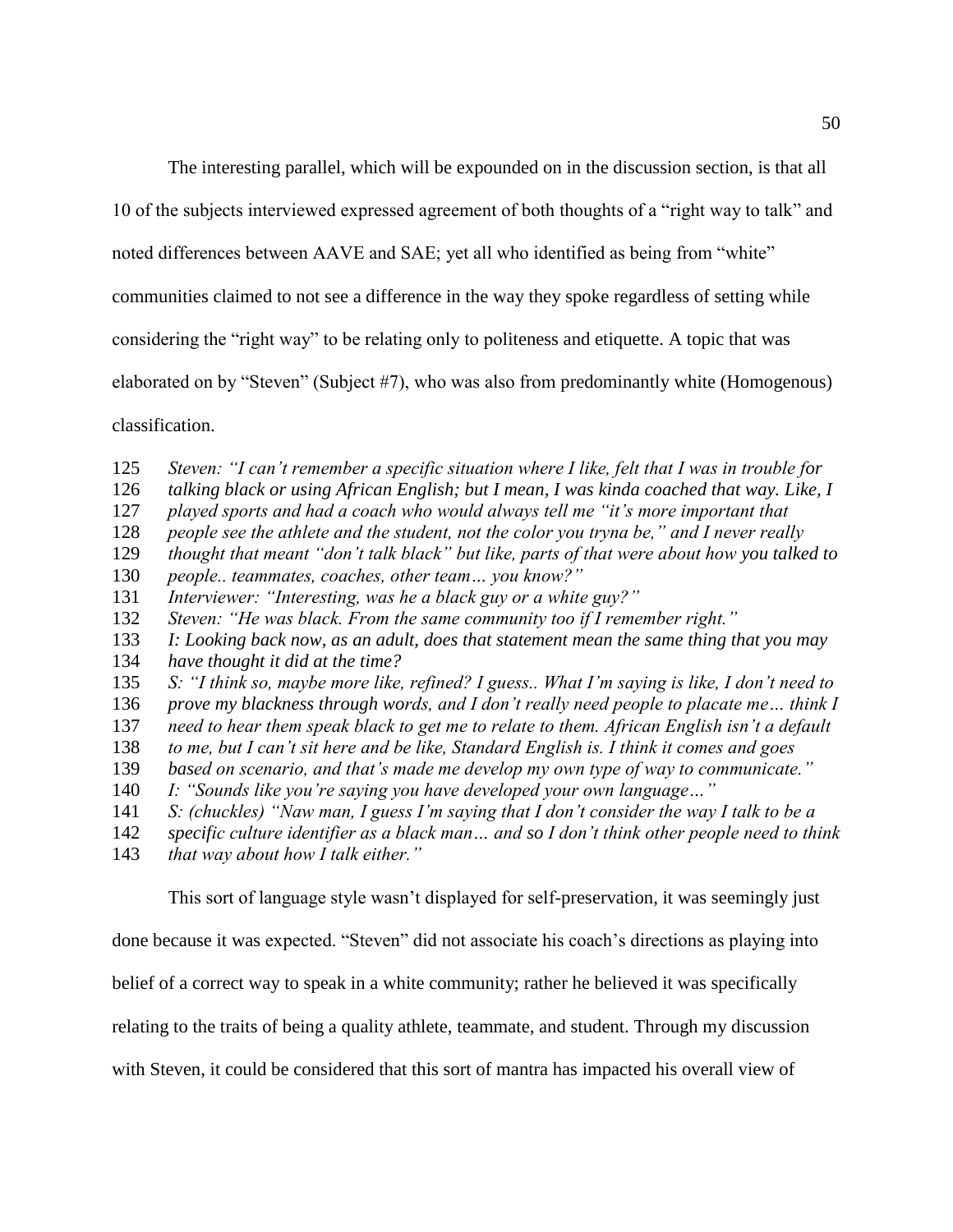communication style and perception of self. Contrary to these statements, their interviews would lead to acknowledging this same difference between black and white voice in discussion of social interactions both interracially and otherwise.

## **Language in Professional Environments**

Professional environments were the area which caused the greatest amount of disparity between responses of interviewed subjects. The thoughts, observations, and described scenarios hinged greatly on the type of work being done. Of the 10 subjects interviewed, 5 held positions which could be considered "directly customer facing" including telecommunicated or face to face sales environments, 2 held managerial positions, and 1 worked in real estate. Whereas the subject, "Terry" (Subject #4) suggested he was often engaged through various networking and referral practices thus admitted to generally working with more African-American clients than white clients. He also mentioned feeling much more comfortable in using AAVE or just being comfortable with whichever dialect chosen because clients already had a pre-existing awareness of them and their career achievements due to previously described recommendations.

Those subjects working in call center sales environments reported a much different feeling of language or dialectal choices. This notion was explained best by "Jermaine" (Subject #2) who stated:

This sentiment was echoed by all of those with experience in call centers, regardless of academic achievement, cultural orientation, or community upbringing. When initial engagement

<sup>144</sup> *"The first thing that people hear or know of me or my company is my voice… So I have to* 

<sup>145</sup> *think about it before even dialing the number, you know? If I'm calling Mr. X, I need to* 

<sup>146</sup> *have an idea of who Mr. X is and who he may be more interested in buying from,* 

<sup>147</sup> *especially if I'm like, calling into Indiana or a small town in Kentucky."* "Jermaine"

*<sup>148</sup>* (Subject #2)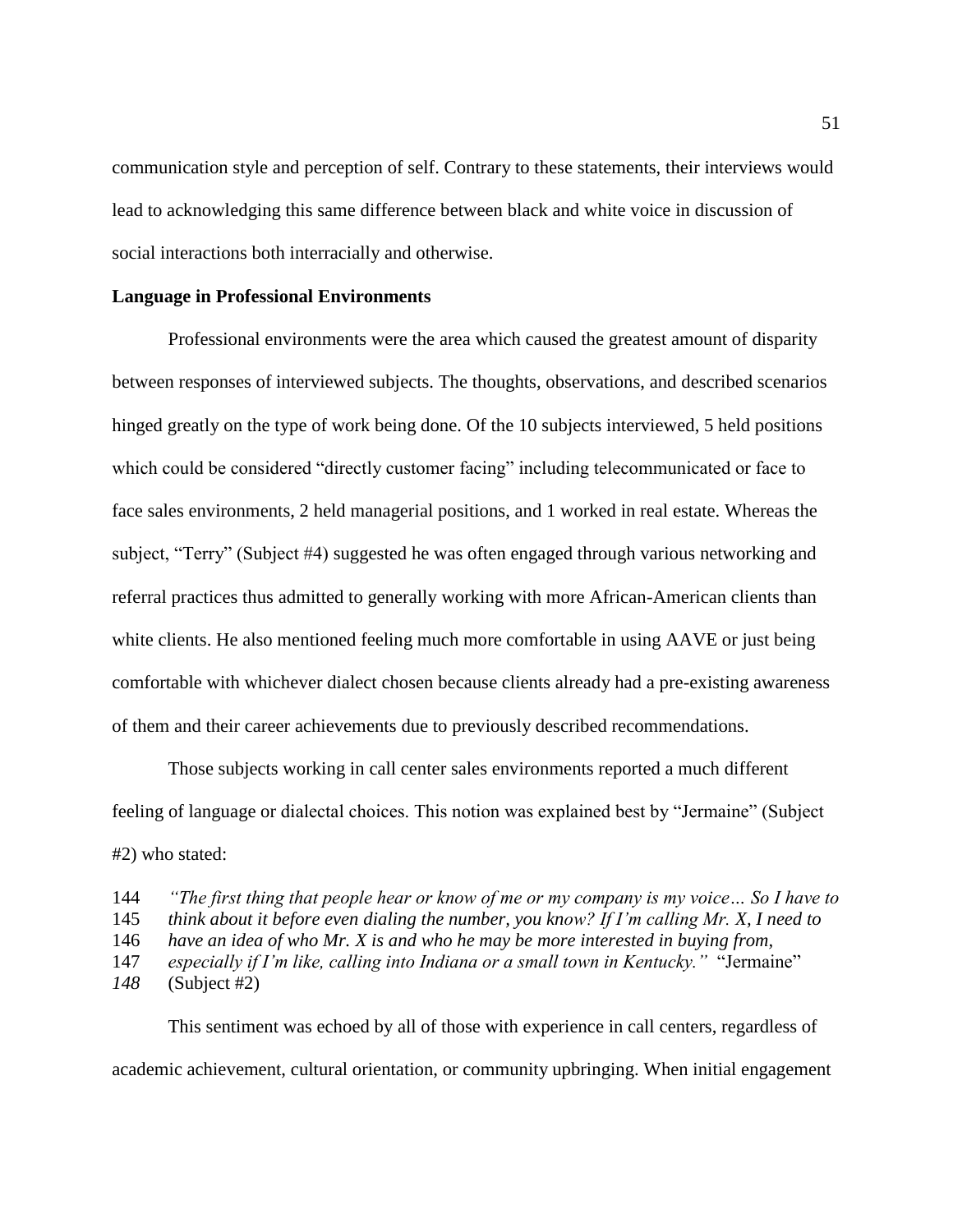with someone in a professional environment is done without a support structure of referral or existing awareness; subjects were more inclined to speak in a professional manner which fell in line with the usage of Standard American English. Simply put, they made the choice to do so as a strategy which they believed lead to more success. This could go either direction, as subjects also admitted to switching to AAVE when calling into communities considered to be much more urban, or if the contact's name considered "black". "Jermaine" continued:

149 *"If I'm calling and I look at a contact and it's a "Lequon" or like "Tanisha" or* 

150 *something, I can probably drop the show. It's easier to connect. Then I'm all about*

151 *helping them to relax and cutting it up… I mean, it's not like I'm the token white voice on* 

152 *the line. Man, I tell you it'd surprise you to know how many black people hate it a little* 

153 *less when a black telemarketer call. (laughs) it's like, shit I know that feeling too. I* 

- 154 *answer the phone like, aw shit that's just my brotha just doin' his job." – "Jermaine"*
- 150 *(Subject #2)*

Conversations like this demonstrate the power which comes with independent choice of

style or codeswitching for professional gain. Though switching between dialects is a tool and a

talent which can be refined and developed; the subjects also show a certain protection of the

language's authenticity. Whereas it felt inappropriate for some to be spoken to in AAVE by

white peers or supervisors professionally, switching between AAVE and SAE was a tool that

could be used while building a successful career. The excerpt of my interview with "Terry"

(Subject #4) expounds on this notion.

- 156 *Terry: "I think, my experiences in as a Realtor has definitely taught me things about how*
- 157 *I use black or white language, or how other people use it on me. I get a lot of clients*
- 158 *through referral, a lot of black clients because, well, that's who I just happened to build a*
- 159 *network through… and a lot of those referral business comes to me and they be saying*
- 160 *"hey, so and so felt super comfortable with you and told us to look your way.."*
- 161 *Interviewer: "Why would you think that is?"*
- 162 *T: "Honestly? I think it's because some home buyers can get overwhelmed. Especially*
- 163 *African American home buyers because of all the stereotypes you know? The thought we*
- 164 *can't get a loan, or pay bills.. or that our houses won't sell.. and that can make this*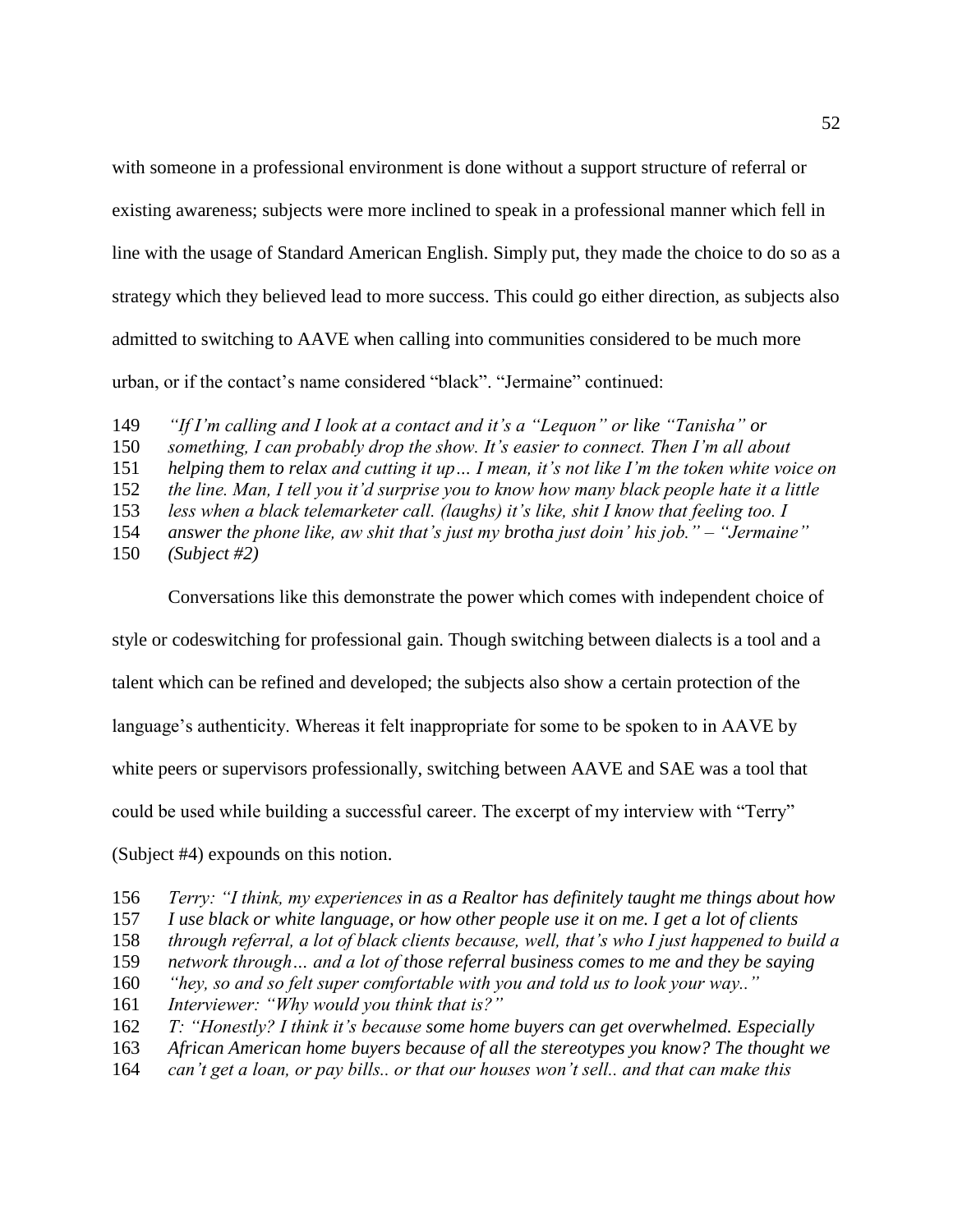- *ocean of white realtors just look like sharks. Maybe they think they're not going to get*
- *shown good homes or if they're selling a home that it's going to sit because it'll be*
- *tougher to sell.*
- *I: "Ok, so how does language help you with that?"*
- *T: "Because my clients, predominantly black, can trust me because I'm authentic. At the*
- *same point, I have a very polished and articulate dialogue I use when I speak with other*
- *realtors or represent my clients, especially to white folk. (chuckles) For real I think I sell*
- *more homes to black people because they know I can talk that "white talk", and my bosses*
- *love me because I can "talk black" and get that business, so it's coming and going."*

The comfort level described by both "Terry" and "Jermaine" is description echoed

through experiences shared by all subjects which were classified as "Diverse" due to a

socioeconomically diverse upbringing. From building relationships with the goal of hitting

metrics or establishing a network of contacts in a challenging market, to simply feeling

comfortable in a place of work during a difficult day; there would appear to be positive reasons

behind codeswitching while using AAVE as a black person in a professional setting. The opinion

expressed in the interview highlighted below, relates back to research of Katz (1997) and Garner

(1983) which both express the importance of ritual and speech pattern to communicate while

celebrating cultural identity.

- *Danny: "There was a time I worked at this greasy breakfast spot, right? And like,*
- *literally every weekend we be getting slammed by all the old folks comin' out of church.*
- *Which is fine, you know, get them they food and whatever, but let's be honest, lot of white*
- *families. So when the rare black family came in, and I'm runnin' all crazy like "yes sir,*
- *right away, I'll get you those pancakes." it was good to see a well-dressed black man out*
- *with his family and be able to serve them. Like a change of pace. They stop me at some*
- *point and be like "how you doin' my brotha, see you puttin' in that work, keep grindin'*
- *young blood.." Like, respectin me doin this job and hustlin'. felt good.. I mean it didn't*
- *happen a lot.. felt real or true though – and that's what I remember bout it."*
- *I:"Did other customers (other white customers) ever compliment your work?"*
- *D: "Yeah, brotha I was fast and good at my job. But when it came from a white guy it felt*
- *more mechanic or arbitrary. Like "oh you guys are so busy, must be making good tips"*
- *or "everything was great, thank you" or "you're good at your job".*
- *I: How are those statements different?*
- *D: I think because one is relating to me and my hustle, feeling like I know I ain't trying to*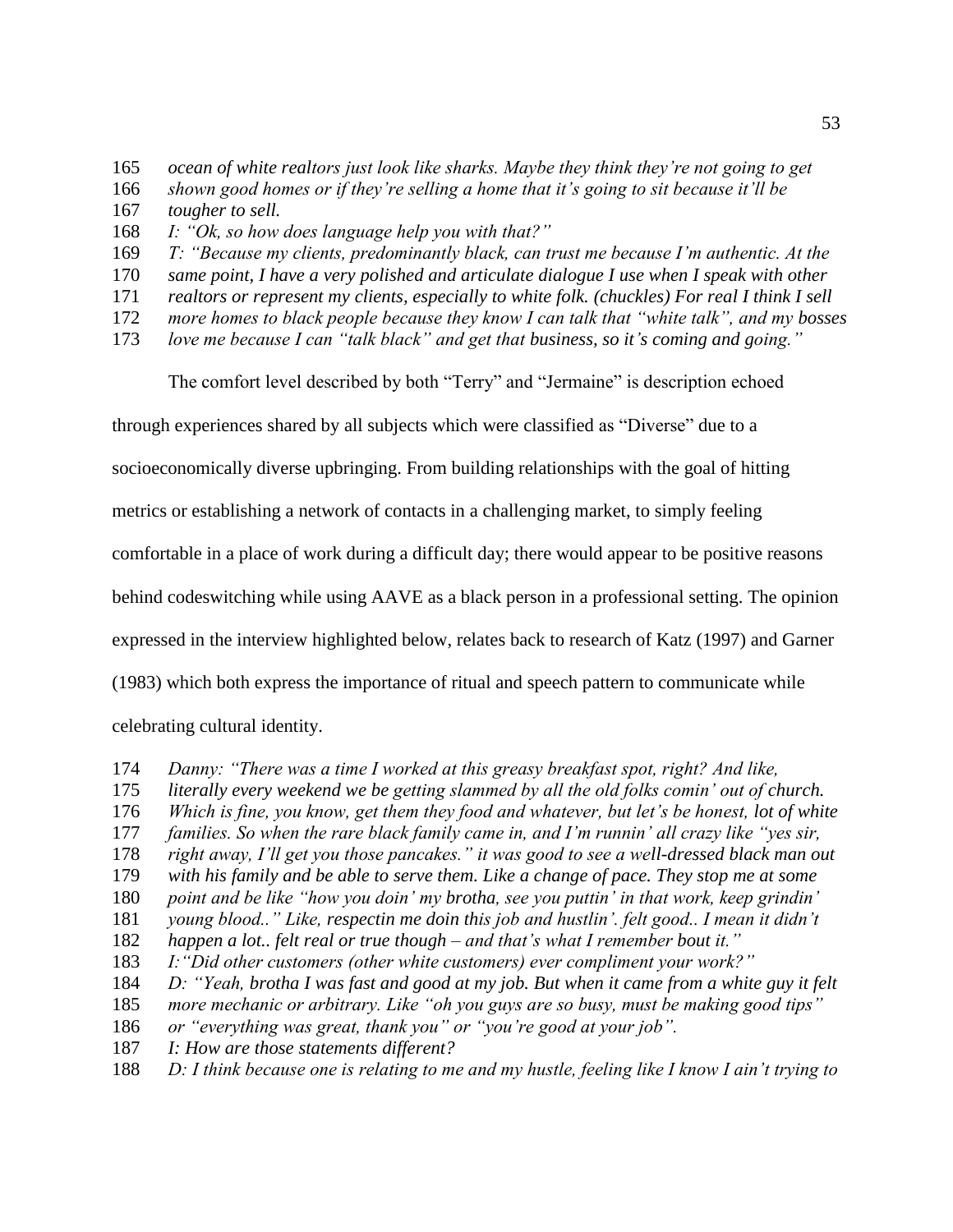- *be here forever and I'm doing the best I can now to succeed… and the other just feels like*
- *something you say to someone. I'm good at my job? Thanks. I mean, it's serving*
- *pancakes bro, it ain't hard."*
- *I: Right, so it felt impersonal or canned"*
- *D: Yeah, that's a good way to put that. Like… you know when you walk by a person and*
- *you like just say "how you doing?" then walk by. You don't really want to know, you just*
- *say it to be pleasant. I'd get bunches of compliments sure, just like you get bunches of*
- *"have a good night", but it was the ones that related to me that I appreciated more.*
- *I: Just out of curiosity here, but, in your estimations, could a white family say that to*
- *you? What if a white guy said "I see you grindin' young blood."*
- *D: You know what (pauses for reflection) No actually. It wouldn't mean the same unless I*
- *knew them. If it was just some 60 year old white dude, I'd be like 'what?' you know? You*
- *don't expect that person to talk that way so it's different.*
- *I: If they did, let's just say it happened. What's the first word that would come to your*
- mind (presently) to describe that interaction?
- *D: Condescending. Like, sorry man, enjoy your pancakes but gratuity in cash is a better*
- *gesture, you know?"*

Interestingly, "Danny", who has moved on from restaurant life and now owns his own

retail store after earning an M.B.A., would go on to explain a scenario in which he did not

appreciate the use of African American English. That when it is delivered in a form that can be

considered overly aggressive.

- *Danny: "I guess I don't notice when I'm fine with it, right? Feels normal, but I do notice*
- *it when its coming off more aggressive.. or like they putting on a show in my store."*
- *Interviewer: "How do you define aggressive in retail environment?"*
- *D: "People that don't know me, or even those who do.. I mean, my shop is in (redacted)*
- *so we've got a lot of gentrification of an area of (redacted) that's becoming whiter,*
- *generally speaking. But we still got that halfway house, you know… and we right by the*
- *bus and train, so it can get… raw at times."*
- *I: "Okay, so you're saying your store can be diverse at times?"*
- *D: "Right, that's good. So like, if a guy comes in and I have a store of white patrons just*
- *getting off of work, they don't need to hear a guy spouting the 'n' word or associate me*

*with it, even in a friendly way. You know, come in and walk up to the counter with thick* 

- *black language… I feel like it separates me from my clientele."*
- *I: "Great, so you think it's a tool or strategy of sort? What kind of tool or device would*
- *you say it is, and why use it?"*
- *D: "I think, it the wrong context it be like, using language to present. Like this isn't*
- *actual language, and we don't actually talk to each other like this… So you doin' that is*
- *just for yourself to show you think you have power over the room… and maybe like by*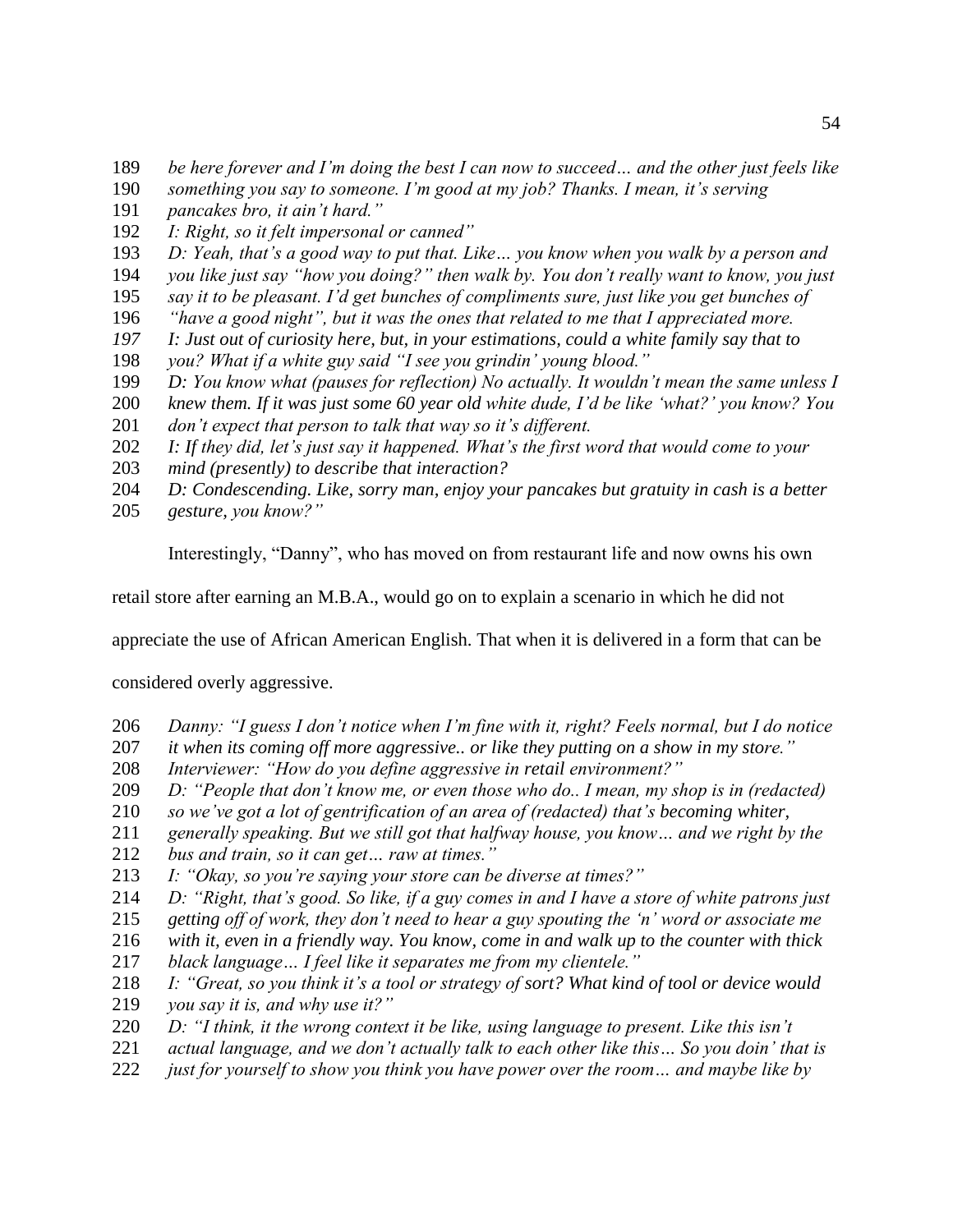- *referring to me and trying to bring me into that dialogue, you're trying to present that power as if me and you both got it…"*
- 
- *I: "And in that scenario you don't want to acknowledge that power move?"*
- *D: "No, not at all.. I'm like brutha you got the wrong one. (laughs). I just people to come*
- *in, feel comfortable, and purchase stuff you know? You start making white people feel*
- *like they can't come in, ain't no different than makin' blacks feel the same.*
- *I: "What if it's all black people in the shop?"*
- *D: I don't think that changes. I mean yeah, be you. Talk to me like you would, cut it up*
- *with me for a bit. It's all good you know, but still ain't gotta be aggressive or force others*
- *to hear your choice to be speaking that way. Yeah, it's great to see brothers out living in*
- *my community doing good, but ain't no need for a show, especially if we all respect eachother as equal."*
- *I: "So am I right to say you think that sort of show or usage of black language is*
- *disrespectful? If so why would you suggest that?*
- *D: "Yeah, I think so. Talking black to me is about culture and respect to me as it is a way*
- *to speak. So like, it doesn't have to be thrown around to the point it sounds like a parody*
- *of itself.. We've done well to preserve our culture in the (redacted) community. Stuff like*
- *that is counter-productive.. also it's like, I see you brother. See me, and respect me just*
- *like that."*

"Danny" brings up an interesting point which will be referenced further in the discussion

section, but it ties into the previously reviewed literature suggesting the attempt of brokering for

linguistic and cultural authenticity discussed by (Katz, 1997). Furthermore, this demonstrates an

appreciation of African American Vernacular English as a cultural marker; one of which this

subject agrees is a useful identifier of the soul and importance behind a language, confirming the

statements and research of both Brown (1977) and Speicher and McMahon (1992).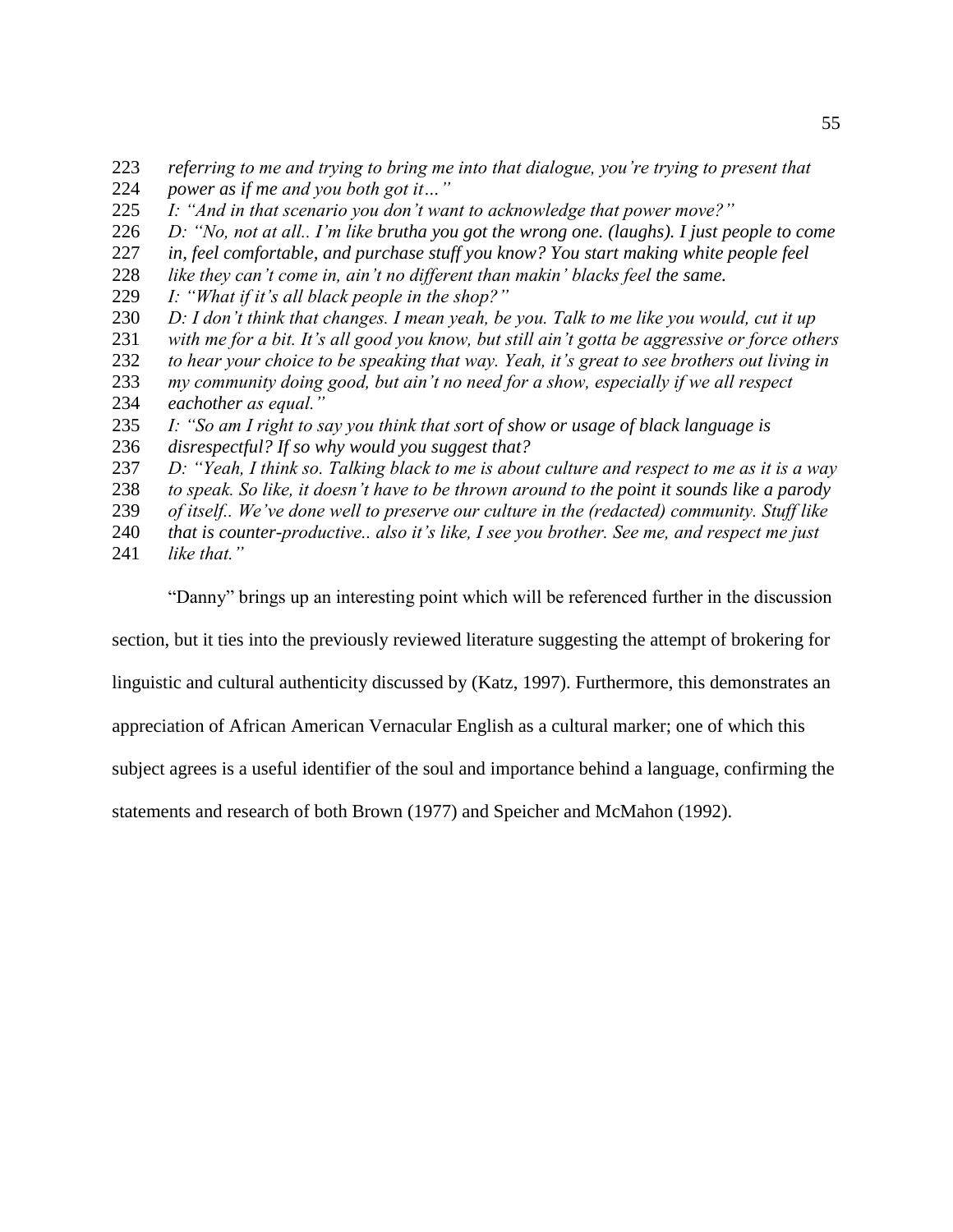#### **Chapter 5: Discussion**

The consideration of all responses of interviewed subjects demonstrates thematic consistency exists which allows room for elaboration and further discussion. These primary connections serve as the foundation in which to better understand the African American male perspective of codeswitching between AAVE and SAE as a whole. Thematic conclusions were drawn based on consistency in the understanding of the two unique dialects as communication forms. Connection was also found in reports of socioeconomic experiences and background, overall perception of white people using AAVE directly to African Americans, and the perceived need to codeswitch based on familiarity or status.

Furthermore, it attempts to better understand the original research question being: How do African American males use codeswitching in educational, social, and professional settings. In attempting this research while unpacking the time spent with these 10 research subjects, the challenge of addressing that specific question would become more and more evident. As the research data would indicate, driving interview questions were directed more towards specific situations; but responses were based more on interpersonal feeling, memory, and perception. Through time spent learning of the specific plights and opinions of the research subjects, more prevalent themes began to show themselves while demonstrating the impact had on these individuals.

Speaking personally, I went into this research topic while trying to answer the question of "how"; which I now feel can only be best understood through analysis of the underlying question. Simply put, my question of "how" turned into "why". Through coding these interviews and attempting to draw thematic correlation, I now believe the "why" questions control the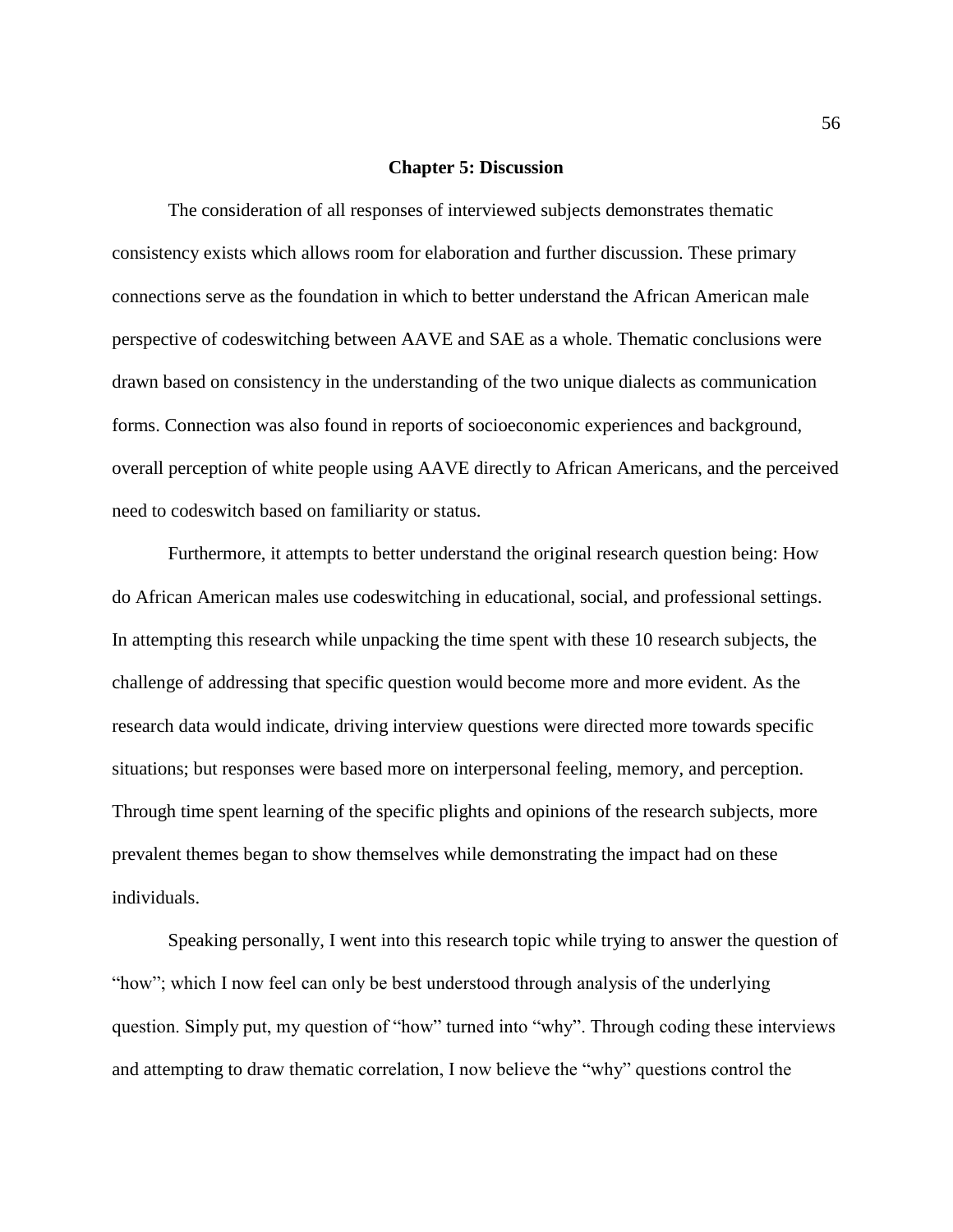"how" questions of codeswitching. This is done through coloring the usage with hues slanted and skewed by perceptions which were created and fostered through cultural experiences developed within their respectively differentiated communities. The reaction to interactions about AAVE and SAE language, and developed perceptions appear to be responsible for a large part of how the interview subjects use codeswitching as adults. In other words, the results discussed suggests the causality of how codeswitching is currently used can be found in how language usage was addressed with the subjects through a composite of social and academic experiences The biggest differentiating factor was not "how" black males use codeswitching in professional, social, and educational lives – but are they actually able to identify and articulate why they codeswitch, or the significance it may or may not have.

To better comprehend this notion, the need to learn more about these specific situations became paramount. Meeting with the research subjects over time, I could not help but unpack their experiences compared to the literature I had reviewed. Without even identifying the sources, or sometimes even expressing knowledge of a potential theme, answers would fit directly into the considerations outlined in the literature review. Themes like the cultural importance of black language (Dalby, 1972; Tatum, 2017) resonated in the responses provided.

As highlighted in the research section of this thesis, interviewed subjects' given opinions regarding unique traits of African American Vernacular English were consistent. Subjects shared opinions describing AAVE as a language of "culture" or "soul" which Brown (1977) supported in his research generations ago. Furthermore, Brown summarized the perspective suggesting black's viewed white people focused on phonetic accuracy in their attempts of using black language, often missing the true soul of the word's usage and origin. This idea is also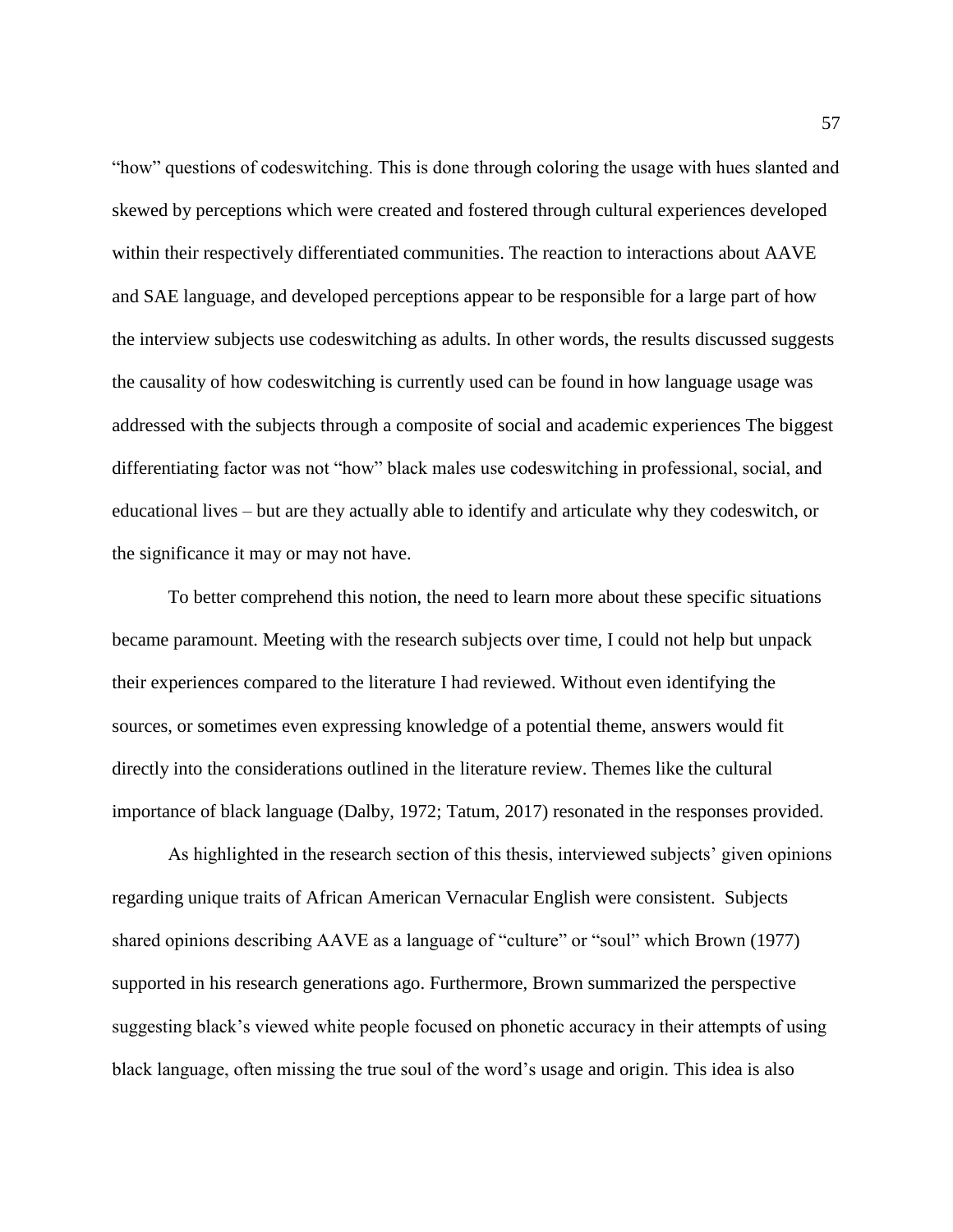supported by interviewed subjects who admitted to viewing SAE as a "business language" meant for communication of idea or need, not cultural connection. As a language teacher, I admit to being intrigued by these responses, especially that of "Michael" regarding the matter.

#### **Perception of AAVE and SAE**

As a language teacher completing my M.A degree and preparing to teach foreign students, I am aware of the false pretenses that surround language educators on an international level. I have also witnessed these linguistic stereotypes manifest themselves through employment opportunities under the guise of what international companies may consider "native" English. I never considered the idea that the instruction being demanded (or given) in such a large scale could have sustaining impact on the both the perception of English development, or the language as a form of communication. Nor did I consider the idea that any sort of evolution of English language could happen due to the influence of non-native speakers. Simply put, the stereotypes and perceptions behind international consideration of "native" English could in fact further stigmatize English against its various dialects. Meanwhile, the exact antithesis of this scenario has been a long-known part of African American Vernacular English and its evolution. As far back as Dalby (1972), the notion of other languages influencing AAVE was based on the perseverance of black culture and safety. African traders would codeswitch to keep European settlers from understanding true intent, and slaves would encode words to their own meaning as to discuss potential escape plans or situations they did not want their owners to become aware of. When this word began to become recognized, it was dropped from the vocabulary, as Dalby noted "Black Americans have always had a legitimate reason for concealing information from white people." (p. 174). This could even be considered in popular culture, as we've seen words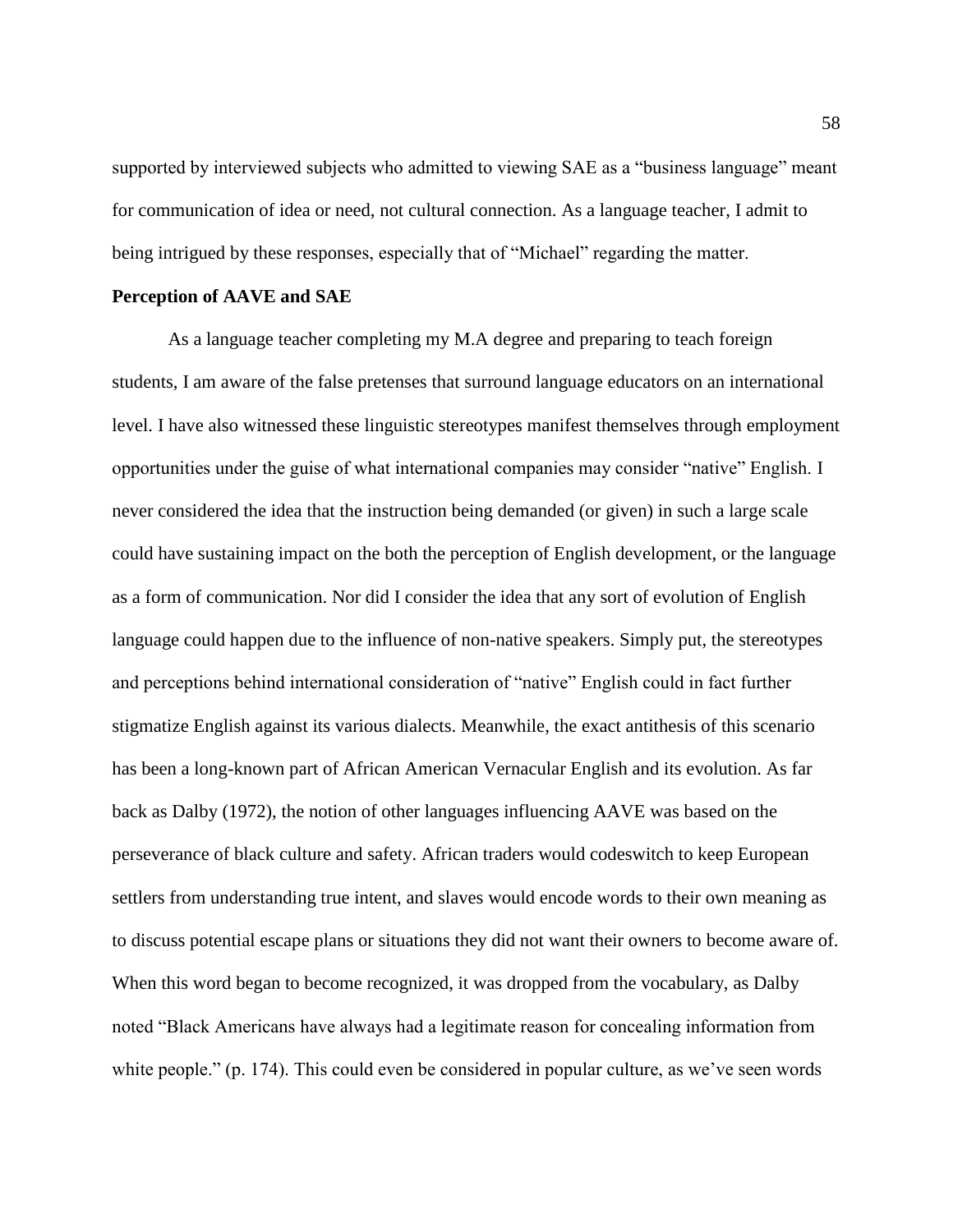such as "dope" (good) "Jive" (dance) virtually vanish shortly after the generation the terms were appropriated in began pushing them to the mainstream. Giving Dalby's words their due while comparing them to my thoughts on the potential influences on SAE, it could be considered that AAVE is both maintained and evolved by its own culture.

## **Socioeconomic and Cultural Effects on Language Usage**

One notable area of interest pertained directly to the perception around a perceived requirement to switch dialects as students or young learners. To best understand the differing perspectives and consider how said opinions could have manifested, credence must be given to the roles socioeconomic status and educational background played. Of the 10 subjects interviewed 4 described childhood as growing up in more affluent neighborhoods, being one of very few black children in the neighborhood and attending what could be considered upper-class (Homogenous) school systems. The remaining research subjects all reported growing up in culturally diverse (Diverse) communities and school systems which were stated as lower on the socioeconomic ladder.

These four subjects interviewed which identified growing up in white neighborhoods all shared a similar opinion which leads to contradictory answers in follow up questions. Simply put, all summarized that they did not believe they "had" to codeswitch between African American English and Standard American English, because there was effectually no right or wrong way to communicate; importance relied on the ability to manufacture and distribute language in a code which could be understood. These beliefs were reinforced through explanations in which language usage was instructed in ways that did not include conflict or result in direct self-evaluations. While analyzing these testimonials, I could not help but consider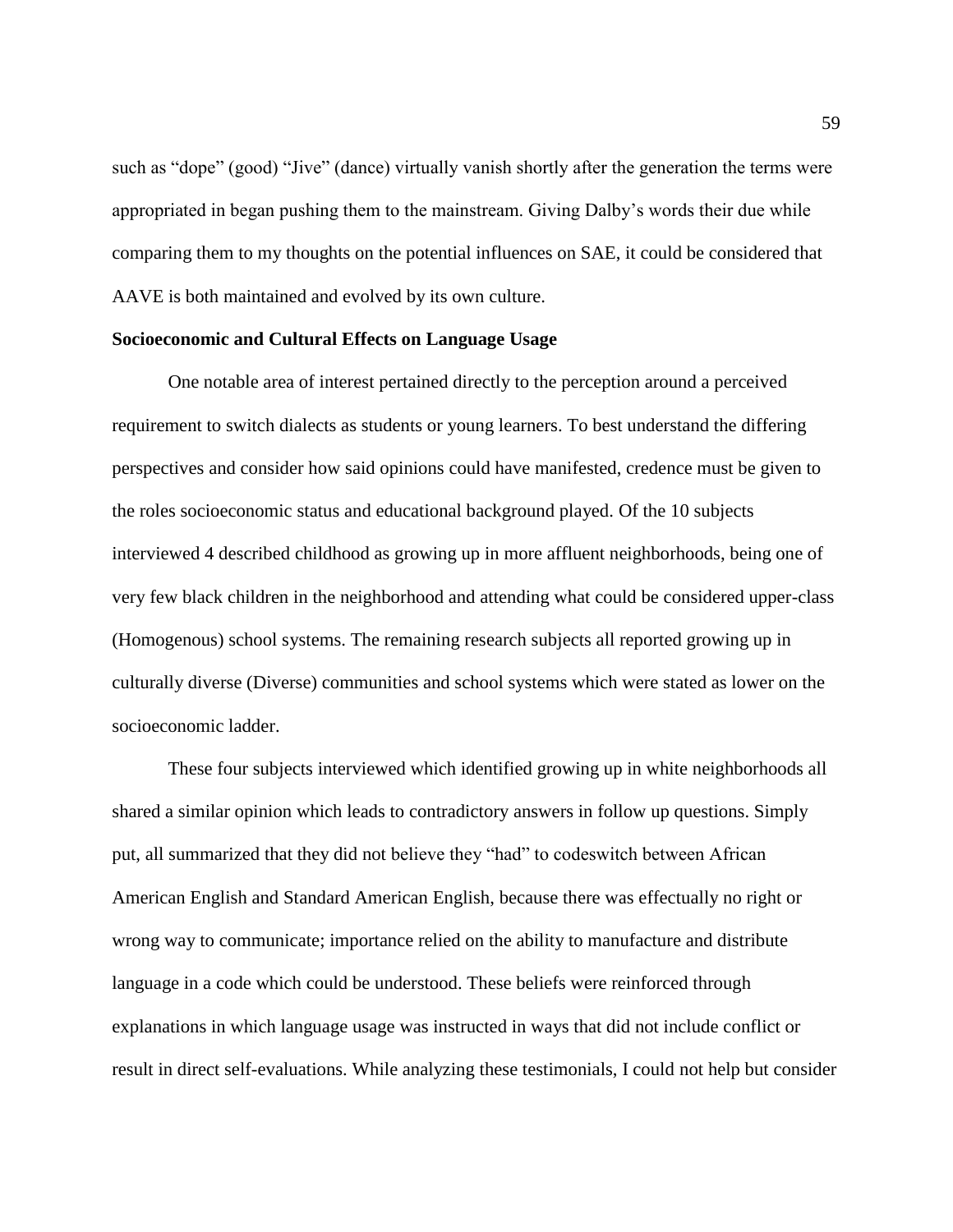their correlation to Wenworth and Patterson's (2001) study on female college students with varying degrees of socioeconomic and racial backgrounds. Summarizing their findings, the research indicated that despite similar situations which could be considered "desperate", white females had recalled moments where they "caught a lucky break". They often had situations where they could work out lease arrangements or didn't have to go through thorough background checks for apartments, for example. Yes, there were different factors which lowered their status or social power level such as socioeconomic background, their gender, sexuality, being a single mother; but what counted in their favor was that they were white. This concept of power in society both as a whole and in academia specifically, was also considered in other discussed works by Tatum (2017) and Delpit (1988). This made me consider the notion that the segregation of socioeconomic factors while developing in an affluent social structure could feasibly cause a level of obliviousness to certain scenarios of codeswitching. Going back to Tatum's methodology in diagnosing power, this level of socioeconomic status during development (black male–Homogenous v. black male–Diverse) could have blinded some of the subjects to the subtle opportunities they were afforded; namely the opportunity to develop thoughts on language usage without fear of peril or reprisal. As a researcher, I cannot help but connect these dots while understanding them as important markers as to why the interviewed black males from "Homogenous" classified backgrounds largely struggled to express their complete thoughts and feelings on codeswitching; but still knew they felt something.

This was expressed in later portions of interviews, where the same 4 subjects admitted to feeling different in scenarios which were more culturally diverse or they were surrounded by peers of similar race. These statements can be summarized as leaving the subjects feeling at ease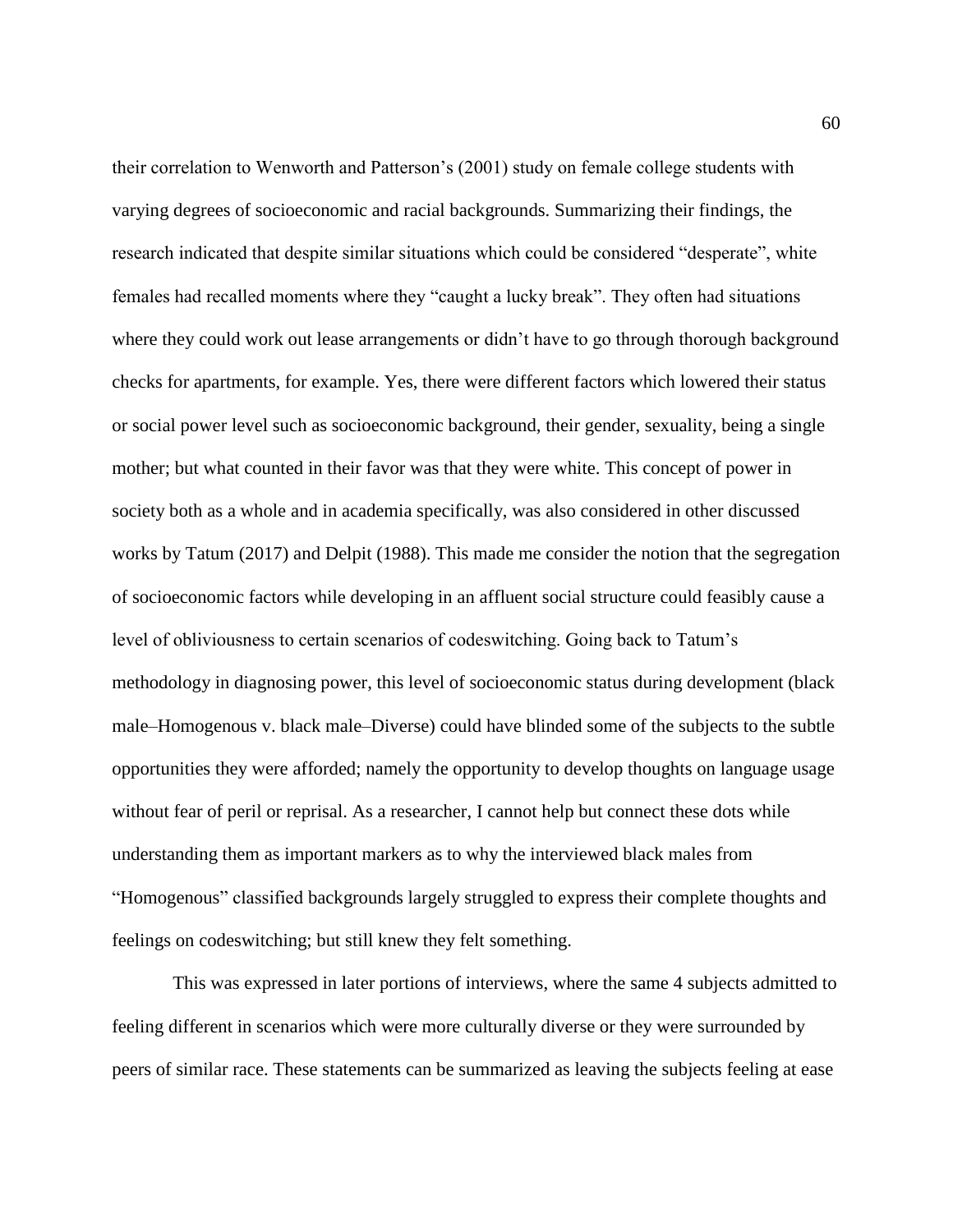or more enriched by the surroundings or the conversations. As a college student who is also an instructor, one that has held professional positions before, I can understand and appreciate the idea that it does feel 'easier' to talk to people in my social structure or peer group, who know me as me – not as an educator or colleague. But this notion could be drilled into further if considering racial, cultural, or linguistic context. I could not help but connect the social classifications and academic experience to subjects being able to identify the specific reasons as to why they felt more at ease speaking in AAVE.

#### **Perceived Importance of AAVE in Socioeconomically Diverse Communities**

This scenario was referenced by everyone interviewed, but those from communities considered "Diverse" were able to more fully explain why they felt this way. Based on data collected, a correlation could be made to a lack of a mentor confronting them about their language usage. More consideration or credence could be given to Tatum (2017) and the notion that black constancy does not develop in African-Americans until the age of 6 or 7, and thus the dominant culture has affected the child – considerably to the point they want to be white. Now, I'm not suggesting this is the case entirely, however this could be another factor supporting why all four subjects classified into "Homogenous" grouping struggled to explain why it felt easier to connect using AAVE in an all-black environment. Further correlation could be associated with Tatum's (2017) statements on subordinate/dominant culture that exists in young adult education social structures, when children first begin to discover who they are and compare it to the world around them. This includes taking on the opinions (logical or illogical) of the group they identify themselves with. In "Homogenous" communities, it should be noted that all subjects did not have a peer group which could be considered culturally diverse while they developed into maturity.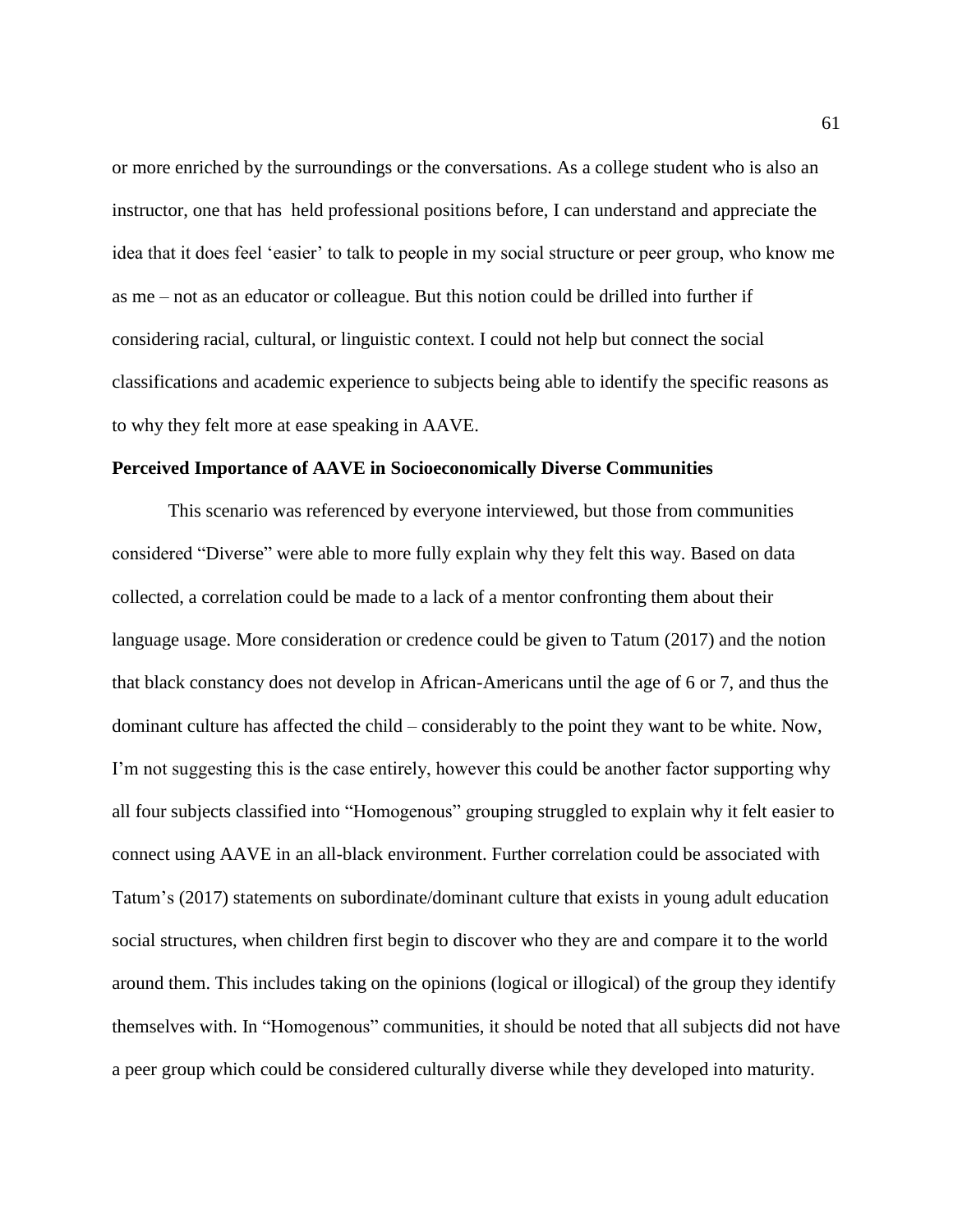Their interactions and experiences had were based on largely white peer groups with largely white teachers.

This sort of social grouping and power dynamic paints a starkly different picture as to that expressed by the interviewed subjects which were of classified in "Diverse". These students shared stories of direct confrontations with instructors and peer groups and support structures that were largely African American. They were more influenced by an African American culture that was embraced in social contexts, as well as the thoughts and opinions of their identified peer group. When needing support after difficulties or confrontations such as described in the research, these students found support in other black students who were often dealing with (or had dealt with) similar struggles.

Why these summations are important is because they directly oppose prior considerations of value in using AAVE as a cultural connection point. Restating this succinctly, all four subjects believed in the importance of AAVE as a cultural language but stated they did not agree on the existence of a 'right or wrong' way to communicate. When questioned further on this discrepancy, those same 4 subjects stated varying accounts of not feeling pressured to codeswitch in educational– because as one subject stated: "they knew better" (subject #1). This was a stark difference from the viewpoints and experiences shared in interviews of their research counterparts from lower income and more diverse communities.

The discussion and noted differences here can be linked directly back to Delpit (1988) and considerations of the five tenants of power within pedagogy. Namely, the concept that those who have power in academia (white people as being the primary source of instruction, direction, and instructional material) indicate and reinforce the direction or appropriateness of language,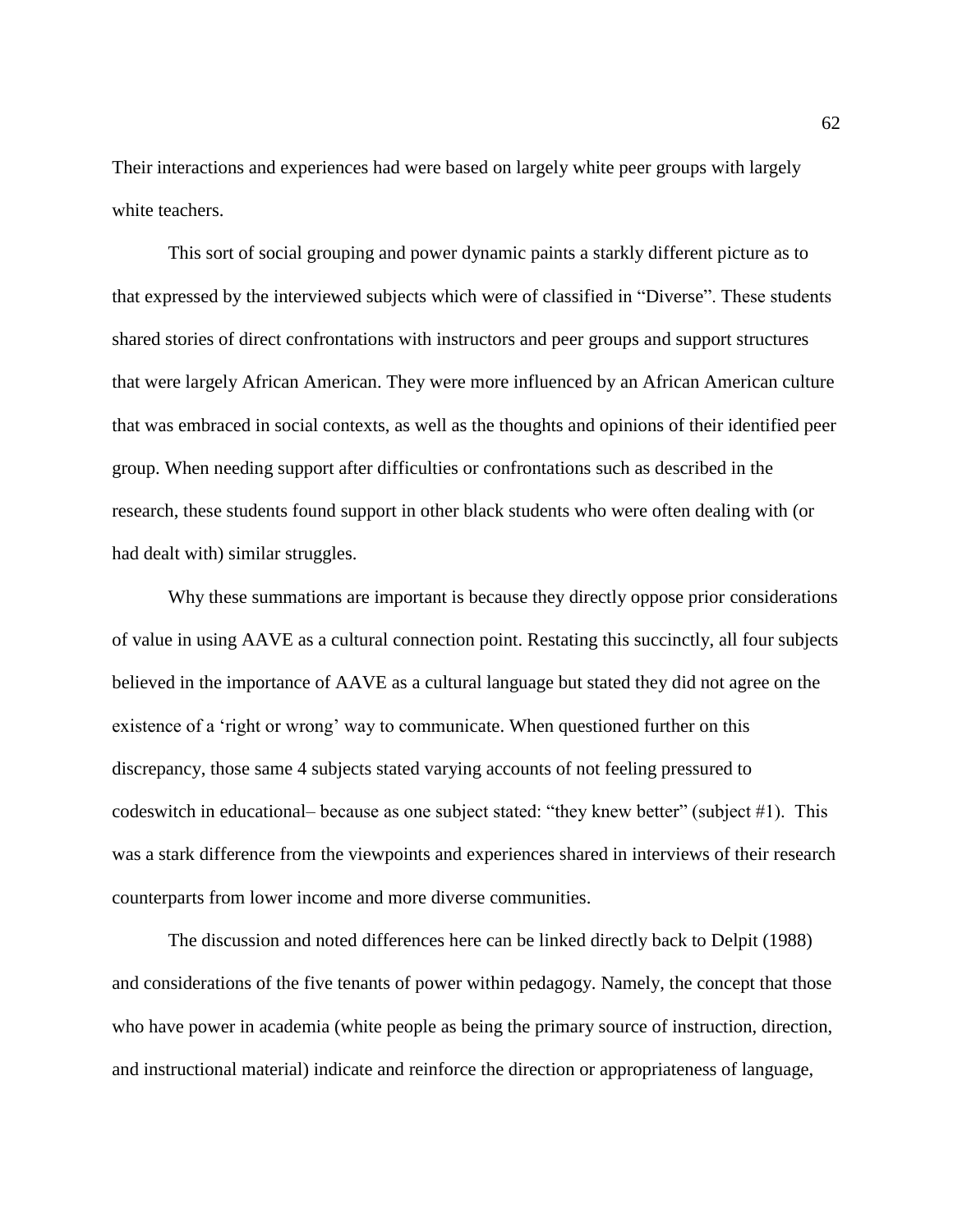intentionally or otherwise (p. 282). Delpit reinforces this concept, summarizing that those most able to view power structures are those who do not have any. (p. 283). Considering Delpit's views and how they relate to the interviewed subject responses on this matter, correlation can be found regarding subjects' feeling of empowerment based on socioeconomic background and its related academic experience, the perception of power and how it is viewed by young learners, and the impact of personal perception of vernacular value. Simply put, based on interview data collected and researched material consideration could be made that a student is more apt to recognize power if they come from an environment which they feel they have none. The more affluent students recognized the power of instructors and "knew better" than to speak incorrectly; but they conceivably found it less impactful because they were viewing the experiences from more empowered positions than their less affluent counterparts.

"Diverse" student descriptions of these same occurrences were much more direct and specific. If certain peripheral information was forgotten in the years since the events occurred, memories still focused on feelings, statements, or parts of the interaction which have impacted not only the student's thoughts on language, but also how it is used and who uses it.

### **Perception of White People using AAVE**

Considering reviewed literature and the discussion created through analyzing thematic consistency amongst researched subjects, results would indicate the perception of power as a significant factor in the African American male's perception of white people's usage of AAVE. Whereas "Diverse" subjects were more vocal in their descriptions of the codeswitching using adjectives such as "condescending" or "unauthentic", those from communities classified as "Homogenous" used descriptors such as "unnecessary". Homogenous students grew up being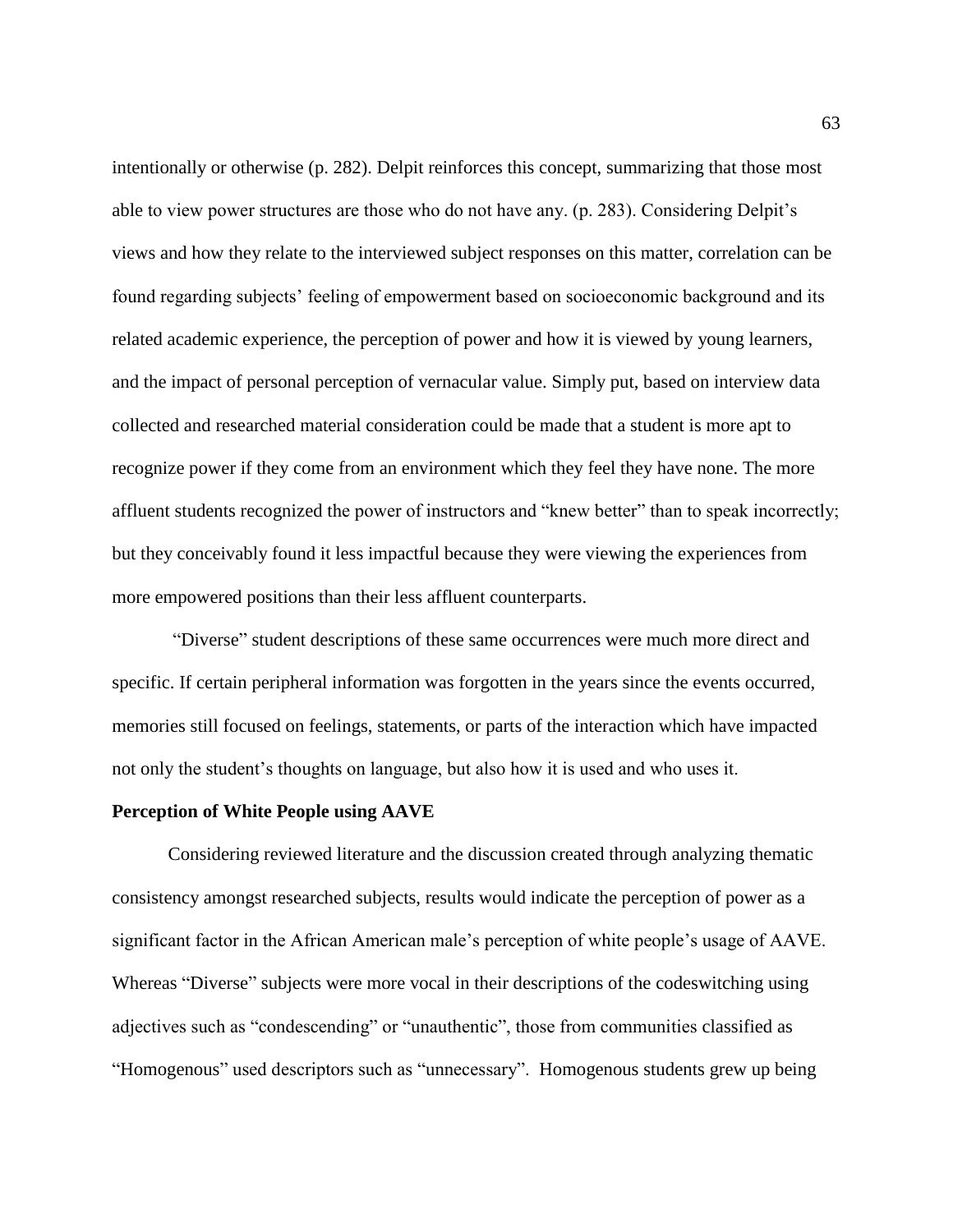told more-or-less that speaking white was the key to success. These same students, as adults, struggle more so with white people using AAVE because it was the confrontational influence of white instructors and mentors which shaped this perception. If it's so wrong to talk like a black person, then why is my white colleague or boss doing so?

#### **Restrictions and Limitations**

The most obvious limitation of this research study must be considered the sheer number of subjects interviewed. Though the 10 interviewed subjects paint an accurate picture of their experiences as individuals developing perception of language usage in diverse settings; it cannot be considered a complete representation of the entire African American position on the matter.

Furthermore, this research is limited in scope of employed positions held as it focuses more towards interactional employment of various sales positions. This step was done intentionally to focus more on positions which required specific skills of language and communication. Further consideration could be made as to the perception of language usage within other career fields, as well as developed perceptions in more refined socioeconomic classifications.

Another limitation could be found in the varying environments in which interviews were conducted. As some interviews were conducted via online conferences, the extenuating circumstances of the interviewee's environment could have determined the amount of focus towards questions, or the general interest in partaking in the interview at any given moment. Though this could have been remedied through dedicating one uniform meeting environment to conduct all interviews; that step was not feasible due to proximity and time restrictions of both the interview candidates and the researcher.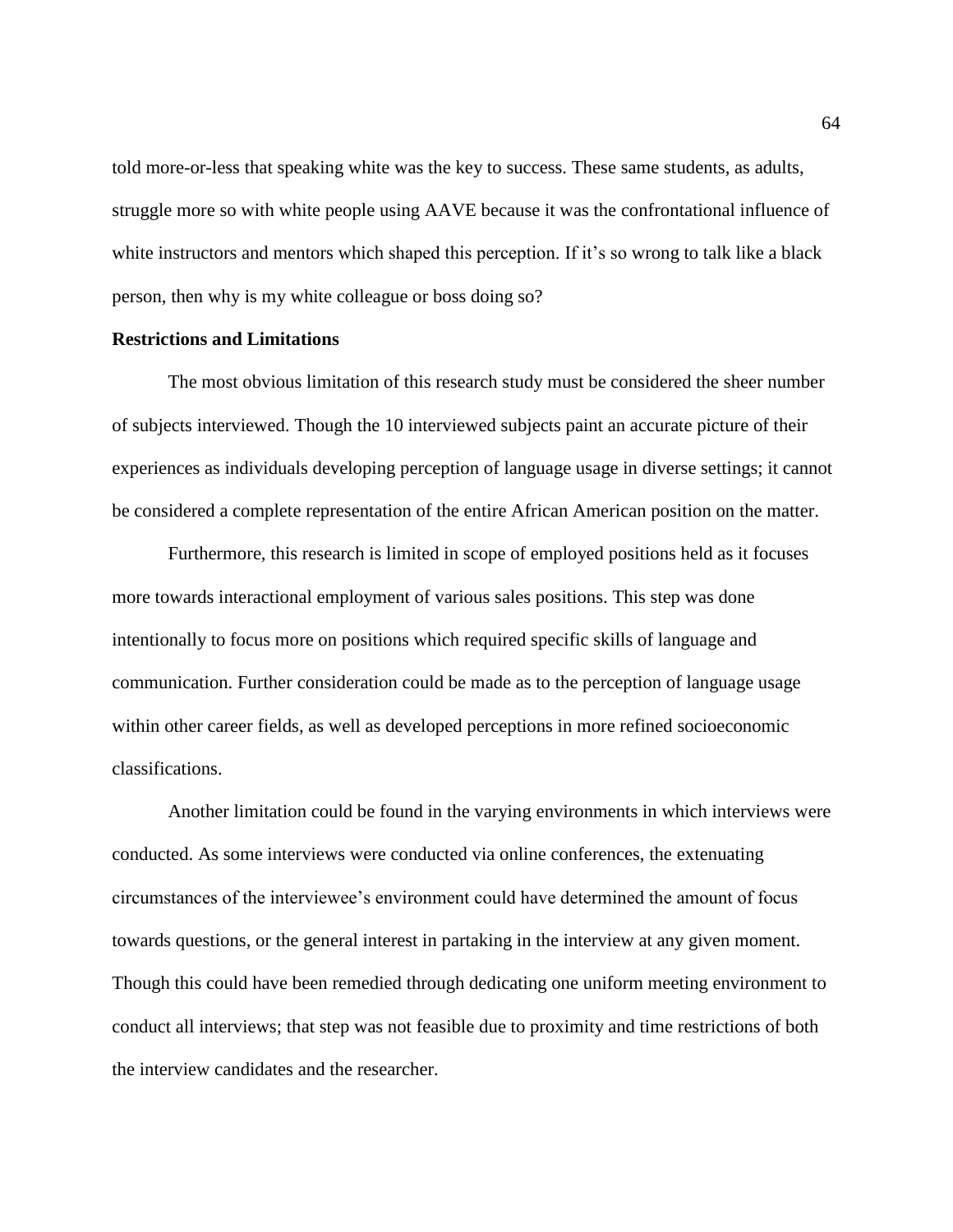Limitation must be stated as the educational accomplishments of these research subjects falls far removed from traditional statistics of African American educational achievement percentages. This could cause differentiation in responses based on educational experience and collegiate completion, which suggests this research represents a smaller sample of the demographic.

Finally, limitations must be considered in the answers provided by interviewed subjects and the correlated subsequent results for multiple reasons. Firstly, I am willing to except the consideration that my status as a white male may have skewed answers provided by research subjects. As there is a level of gatekeeping or protection of language perception that has been discussed in this research; it is only fair to consider this sort of action lead to the providing of potentially limited or augmented responses. Secondly, research could be hindered by the fact that, regardless of socioeconomic scope, not all subjects were able to provide insight when prompted by interview questions. These sorts of omissions could play a part in the connection of thematic relevance among answers provided, thus further skewing both the data collected and subsequent thematic analysis.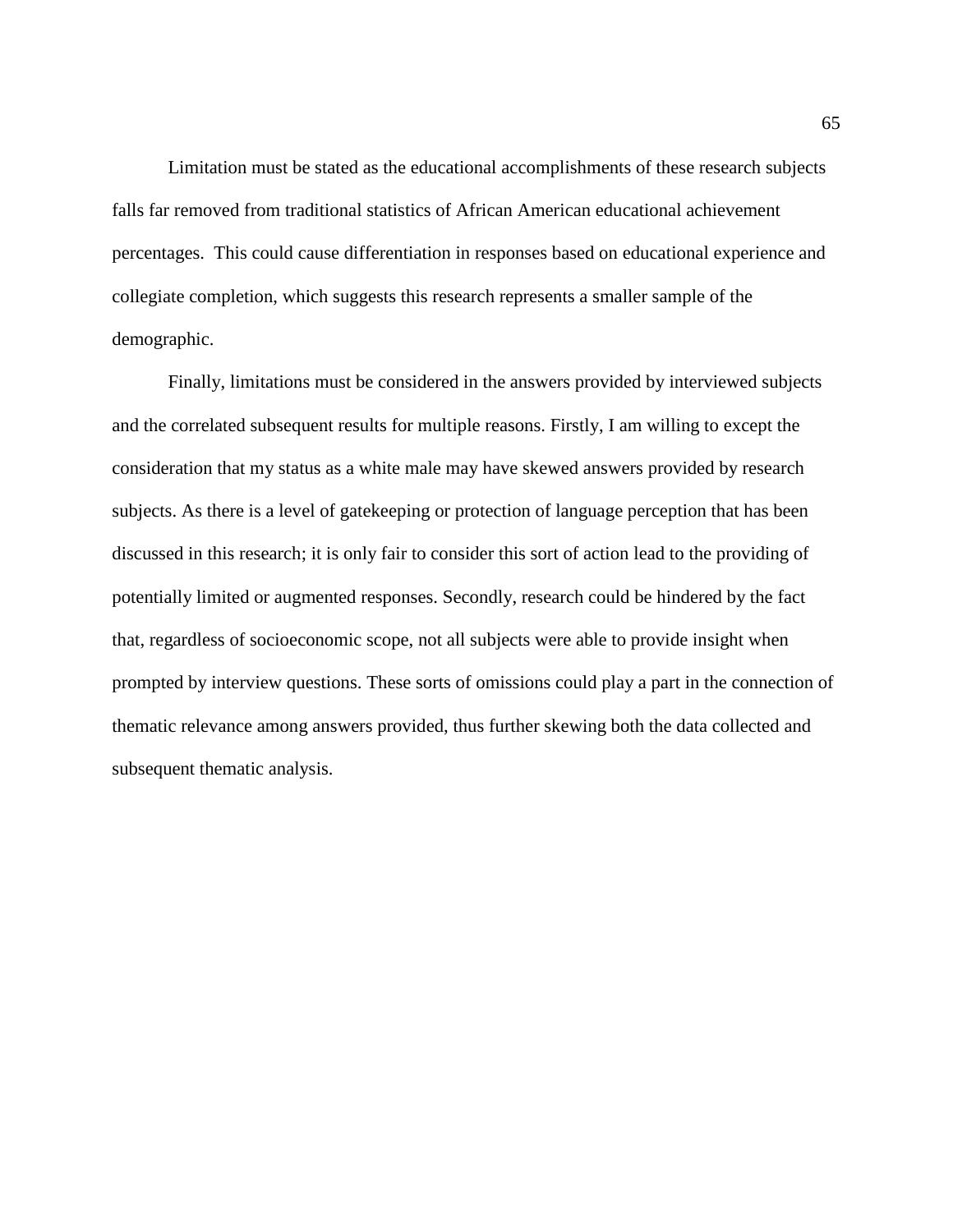#### **Chapter 6: Conclusion**

Through researching the above literature, coding hours of interview data, and finding thematic correlation, it can be concluded that early influences of socioeconomic status, race, and power in social and academic settings can directly influence the perception adult African American males have pertaining to usage of African American Vernacular English and its usage; as well as influence their thoughts regarding codeswitching between AAVE and Standard American English.

Interviewed subjects leant thematic relevance to the notion that codeswitching in professional environments can have both positive and negative effects, situationally speaking. Interviewed subjects with relevant thought on the matter discussed occurrences where using AAVE or codeswitching to SAE helped them to win business or build professional relationships. Though not all of the subjects could actually express direct instances in which this happened, virtually all could identify or associate with the feelings they caused. Whereas using SAE would help build professional relatability; AAVE discourse, when used appropriately in a way that was socially and interpersonally aware, helped the employee to better relate black professionals to their black clients through cultural connection.

In educational settings, the amount of codeswitching or rationale behind its usage relied heavily on interaction with mentors, fear of repercussions in academic or social life, and socioeconomic background. Again, in this instance it would seem as though effect or reprisal lead to decisions as to when codeswitching was needed. Regardless of socioeconomic (Diverse or Homogenous) status, there was a need for approval through speaking in whatever way was deemed correct. Though this was largely portrayed as speaking in SAE, it was perceived based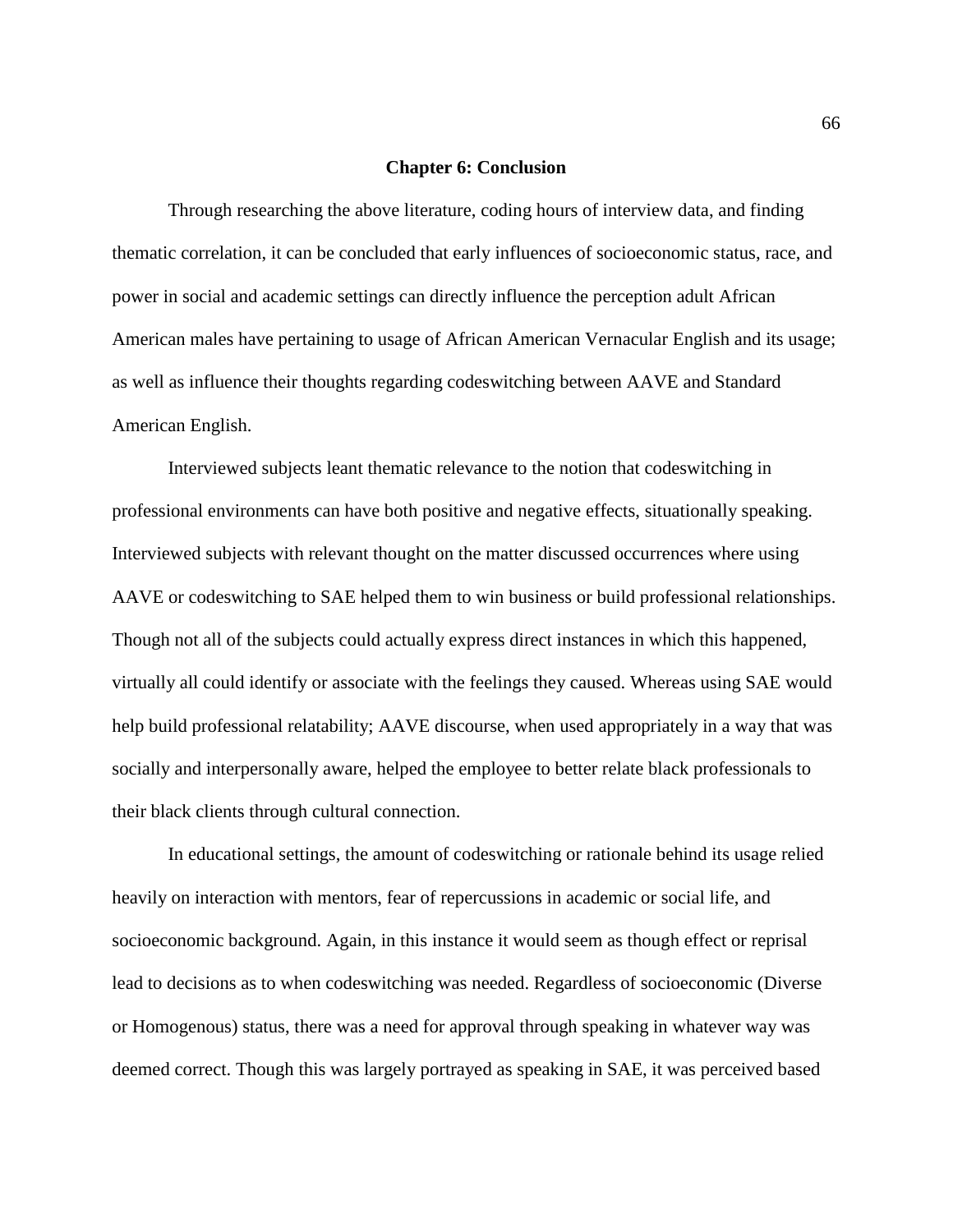on several factors ranging from "correct" or "academic" to talking "like a white person"; and was a requirement to develop into a successful student or community member. Whether directly or indirectly, the choices of these students to employ codeswitching strategies was based largely on the extenuating circumstances and interpersonal decision to either relate to a community or peer group, or to succeed in a way that was prescribed. The creation of this sort of mentality could have last effects which demonstrate themselves in language production choices of African American males, continuing into adulthood and professional careers

As expressed earlier in the discussion, social usage of AAVE seemed to resonate with all subjects interviewed. Some could explain them wholeheartedly, while others struggled to eloquently provide insight into their thoughts on the topic. Within social structures which would be considered culturally relevant (hanging out socially with other black people), the usage of AAVE was a natural communication pattern which tied back to shared cultural experiences. The black males interviewed primarily viewed codeswitching to SAE in this environment as more of an inclusionary tactic meant to welcome other cultures into community conversation; almost as a means of gatekeeping and creating a space for all to take part. The amount of codeswitching fluctuates based on awareness of the outside parties, and their connection to the group as a whole.

This study has furthered my understanding of African American Vernacular English and how it has developed and impacted society. I conclude this research with a greater consciousness of how perceptions of dialect and language can form while having a significant and lasting impact and influence on how language users codeswitch. Though true comprehension and conclusion rests in the expansion of the study to a much larger scale; I do believe this thesis lays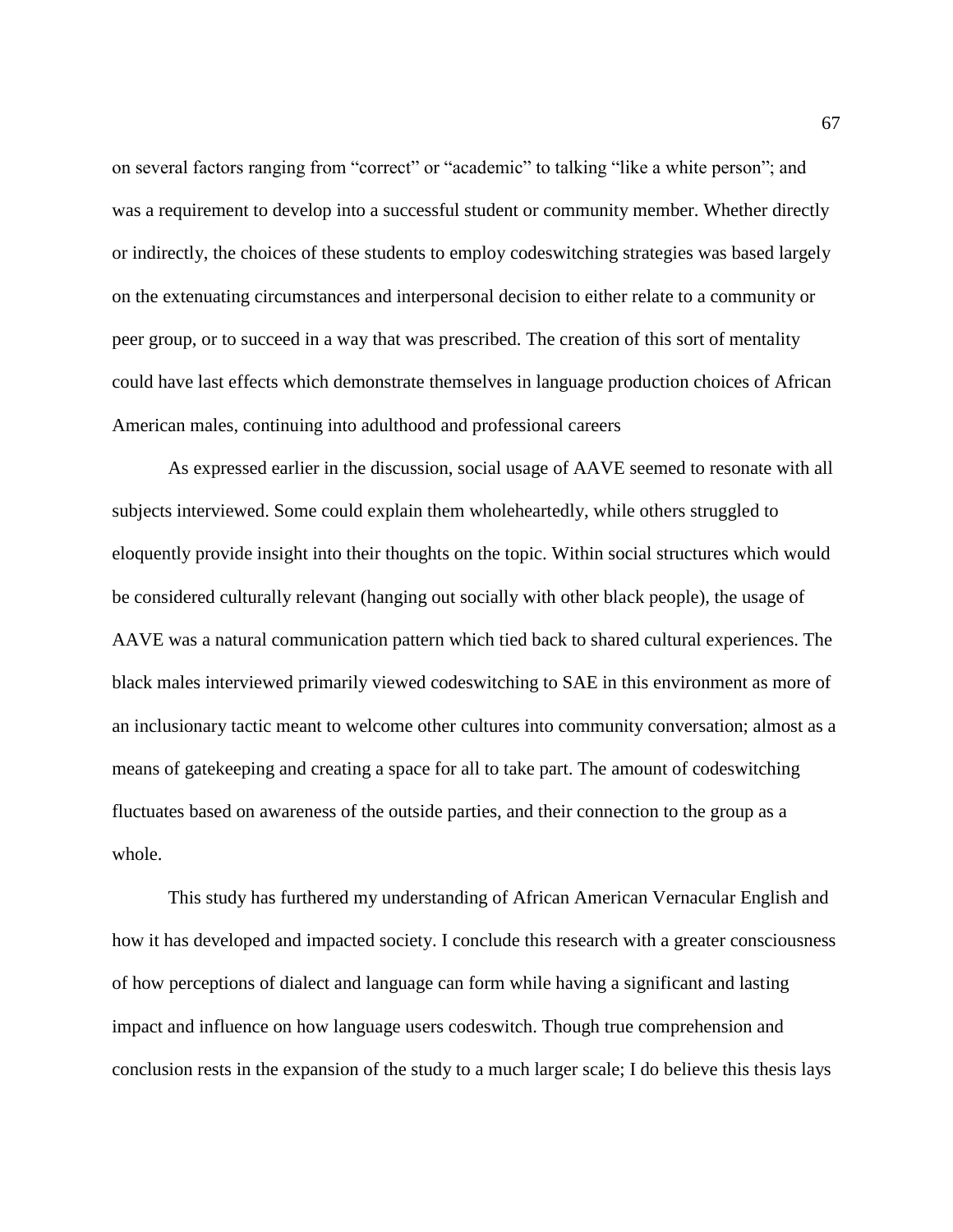the groundwork for greater awareness of how our interactions and perceptions of language, as educators, can influence our students and colleagues of other cultures and races. The same who's lives we aim to enrich with knowledge and empower with the ability to impact positive change on the world.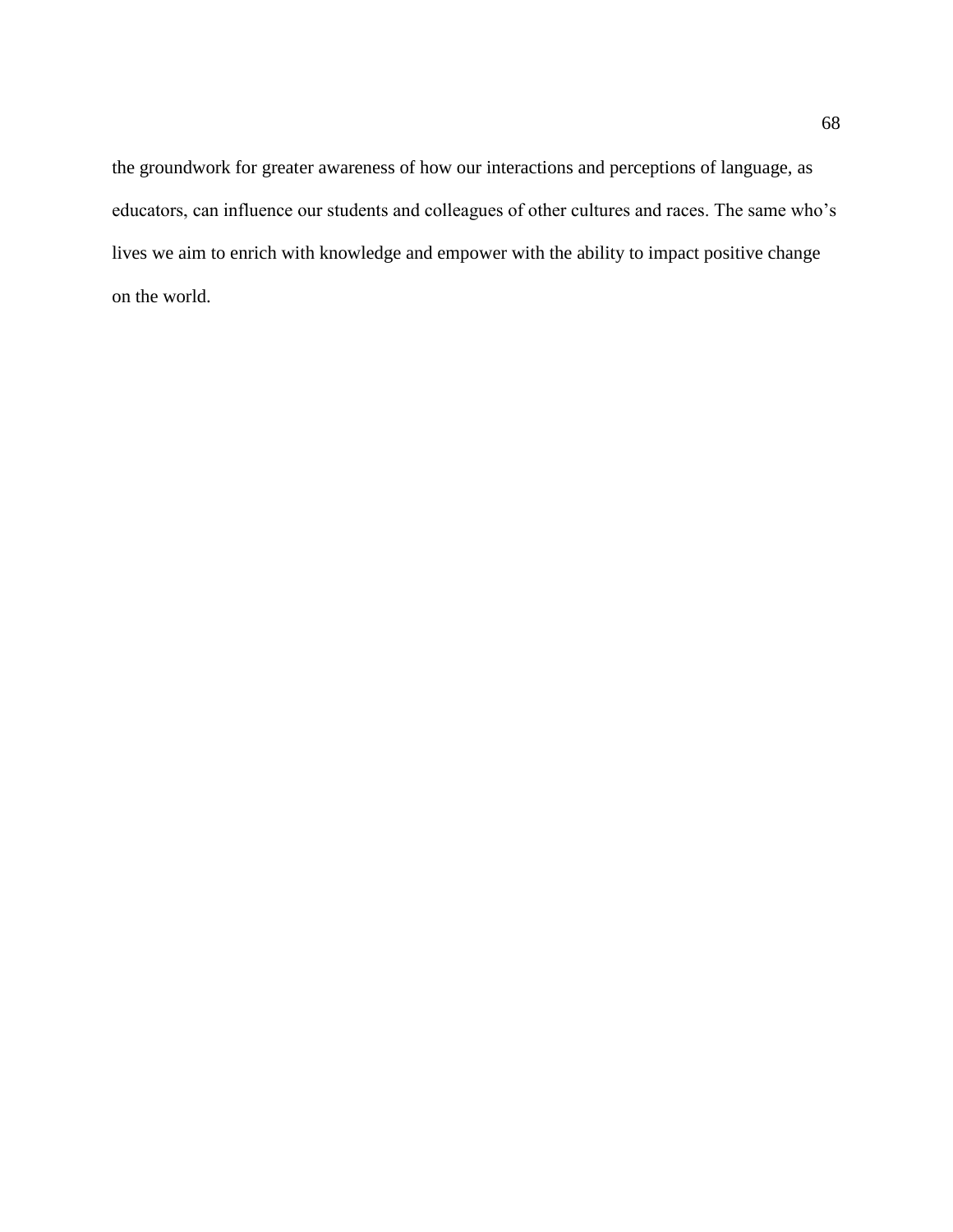#### **References**

- Anthony, K. R. (2001). Po $\hat{\mathcal{A}}$  Folks [Recorded by Track Boyz]. Performed by Nappy Roots. On *Watermelon, Chicken, and Gritz*. Atlanta, Georgia: Atlantic Records.
- Brown, C. (1977). The language of soul. In T. Kochman (Ed.), *Rappin' and stylin' out: Communication in urban black America* (pp. 134-139). Urbana, IL: University of Illinois Press.
- Dalby, D. (1972). The African American elements in American English. In T. Kochman (Ed.), *Rappin' and stylin' out: Communication in urban black America* (pp. 170-186). Urbana, IL: University of Illinois Preess
- Delpit, L. (1988). The silenced dialogue: Power and pedagogy in educating other people's children. *Harvard Educational Review*, *58*(3), 280-299. doi:10.17763/haer.58.3. c43481778r528qw4

Fordham, S. (1999). Dissin' "the standard": Ebonics as guerrilla warfare at Capital High. *Anthropology & Education Quarterly,30*(3), 272-293.

- Fordham, S. (1999). Dissin' "the standard": Ebonics as guerrilla warfare at Capital High. *Anthropology and Education Quarterly, 30*(3), 272-293.
- Garner, T. (1983). Playing the dozens: Folklore as strategies for living. *Quarterly Journal of Speech*, *69*(1), 47-57. doi:10.1080/00335638309383634
- Gilmore, P. (1985). "Gimme room": School resistance, attitude, and access to literacy. *Journal of Education*, *167*(1), 111-128. <https://doi.org/10.1177/002205748516700108>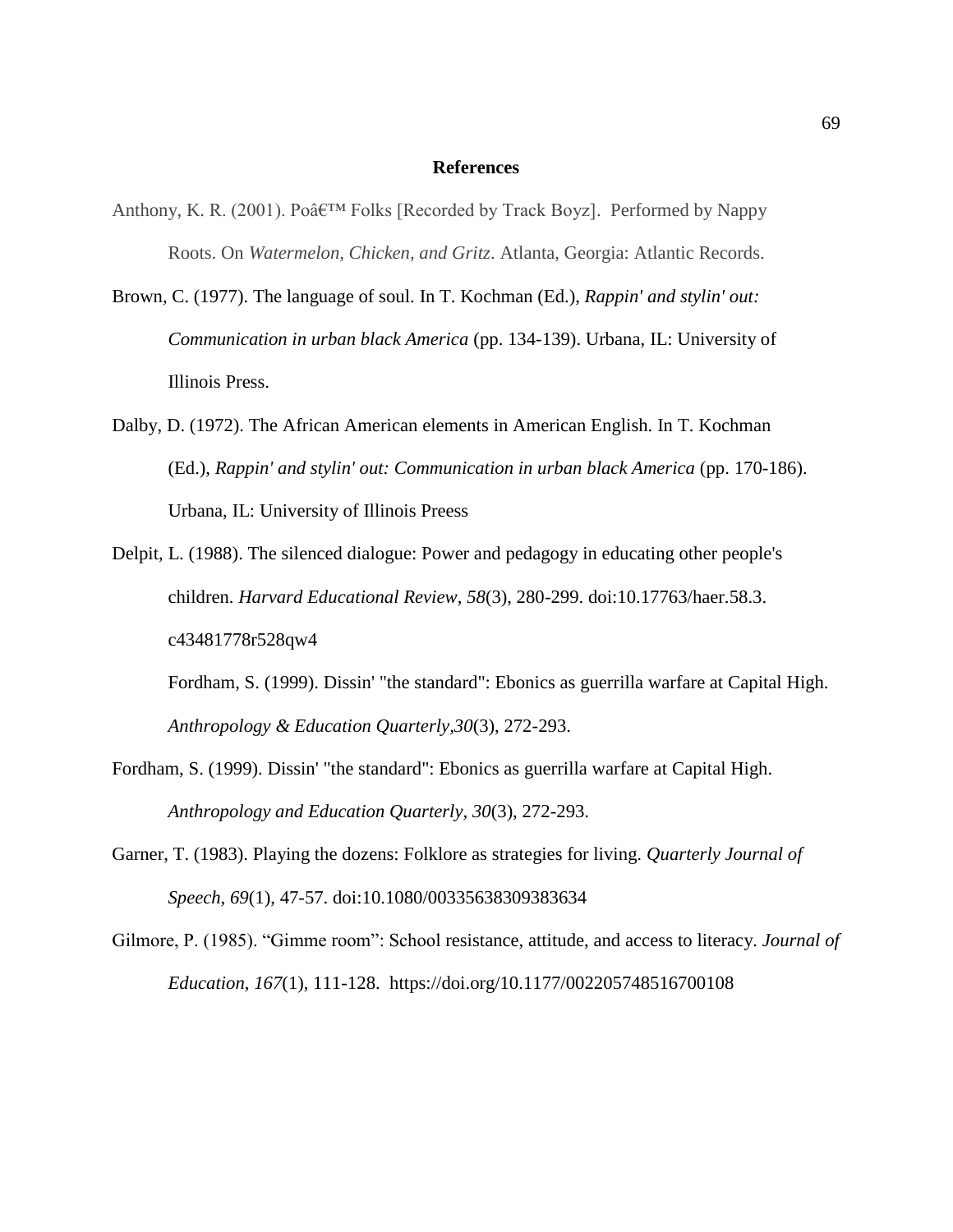- Holt, G. S. (1972). "Inversion" in black communication. In T. Kochman (Ed.), Rappin' and stylin' out: Communication in urban black America (pp. 152-159). Urbana: University of Illinois Press.
- Jensen, A. R. (1969). How much can we boost IQ and scholastic achievement? *Harvard Educational Review*, Reprint Series, 2.
- Katz, A. (1997). Keepin' it real: Personalizing school experiences for diverse learners to create harmony and minimize interethnic conflict. *The Journal of Negro Education, 68*(4), 496- 510. doi:10.2307/2668150
- Kochman, T. (Ed.). (1977). *Rappin' and stylin' out: Communication in urban black America.*  Urbana, IL: University of Illinois Press.
- Kohl, H. R. (1994). *I won't learn from you: And other thoughts on creative maladjustment*. Minneapolis, MN: Milkweed Editions.
- Labov, W. (1975). *Language in the Inner city: Studies in the black English vernacular*. Philadelphia, PA: University of Pennsylvania Press.
- Rickford, J. R. (1992). Grammatical variation and divergence in vernacular black English. *Internal and External Factors in Syntactic Change*, pp. 175-193. doi:10.1515/9783110886047.175
- Spradley, J. P. (1979). *The ethnographic interview*. Belmont, CA: Wadsworth Group–Thomson Learning.
- Speicher, B., & McMahon, S. M. (1992). Some African-American perspectives on Black English vernacular. *Language in Society, 21*(3), 383-407.

Wentworth, P., & Peterson, B. (2001). Crossing the line: Case studies of identity development